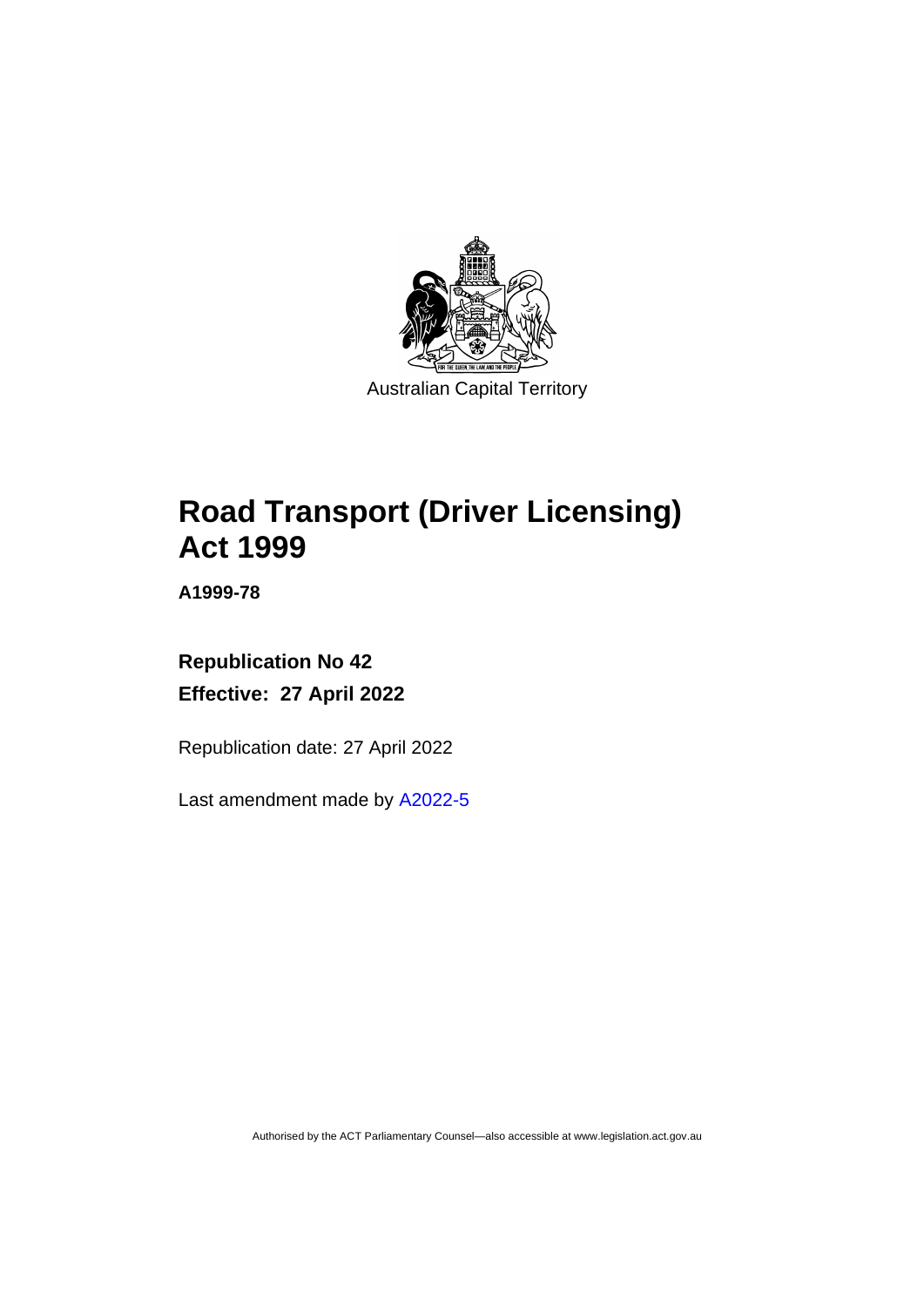#### **About this republication**

#### **The republished law**

This is a republication of the *Road Transport (Driver Licensing) Act 1999* (including any amendment made under the *[Legislation Act 2001](http://www.legislation.act.gov.au/a/2001-14)*, part 11.3 (Editorial changes)) as in force on 27 April 2022*.* It also includes any commencement, amendment, repeal or expiry affecting this republished law to 27 April 2022.

The legislation history and amendment history of the republished law are set out in endnotes 3 and 4.

#### **Kinds of republications**

The Parliamentary Counsel's Office prepares 2 kinds of republications of ACT laws (see the ACT legislation register at [www.legislation.act.gov.au\)](http://www.legislation.act.gov.au/):

- authorised republications to which the *[Legislation Act 2001](http://www.legislation.act.gov.au/a/2001-14)* applies
- unauthorised republications.

The status of this republication appears on the bottom of each page.

#### **Editorial changes**

The *[Legislation Act 2001](http://www.legislation.act.gov.au/a/2001-14)*, part 11.3 authorises the Parliamentary Counsel to make editorial amendments and other changes of a formal nature when preparing a law for republication. Editorial changes do not change the effect of the law, but have effect as if they had been made by an Act commencing on the republication date (see *[Legislation Act 2001](http://www.legislation.act.gov.au/a/2001-14)*, s 115 and s 117). The changes are made if the Parliamentary Counsel considers they are desirable to bring the law into line, or more closely into line, with current legislative drafting practice.

This republication includes amendments made under part 11.3 (see endnote 1).

#### **Uncommenced provisions and amendments**

If a provision of the republished law has not commenced, the symbol  $\mathbf{U}$  appears immediately before the provision heading. Any uncommenced amendments that affect this republished law are accessible on the ACT legislation register [\(www.legislation.act.gov.au\)](http://www.legislation.act.gov.au/). For more information, see the home page for this law on the register.

#### **Modifications**

If a provision of the republished law is affected by a current modification, the symbol  $\mathbf{M}$  appears immediately before the provision heading. The text of the modifying provision appears in the endnotes. For the legal status of modifications, see the *[Legislation](http://www.legislation.act.gov.au/a/2001-14)  Act [2001](http://www.legislation.act.gov.au/a/2001-14)*, section 95.

#### **Penalties**

At the republication date, the value of a penalty unit for an offence against this law is \$160 for an individual and \$810 for a corporation (see *[Legislation Act 2001](http://www.legislation.act.gov.au/a/2001-14)*, s 133).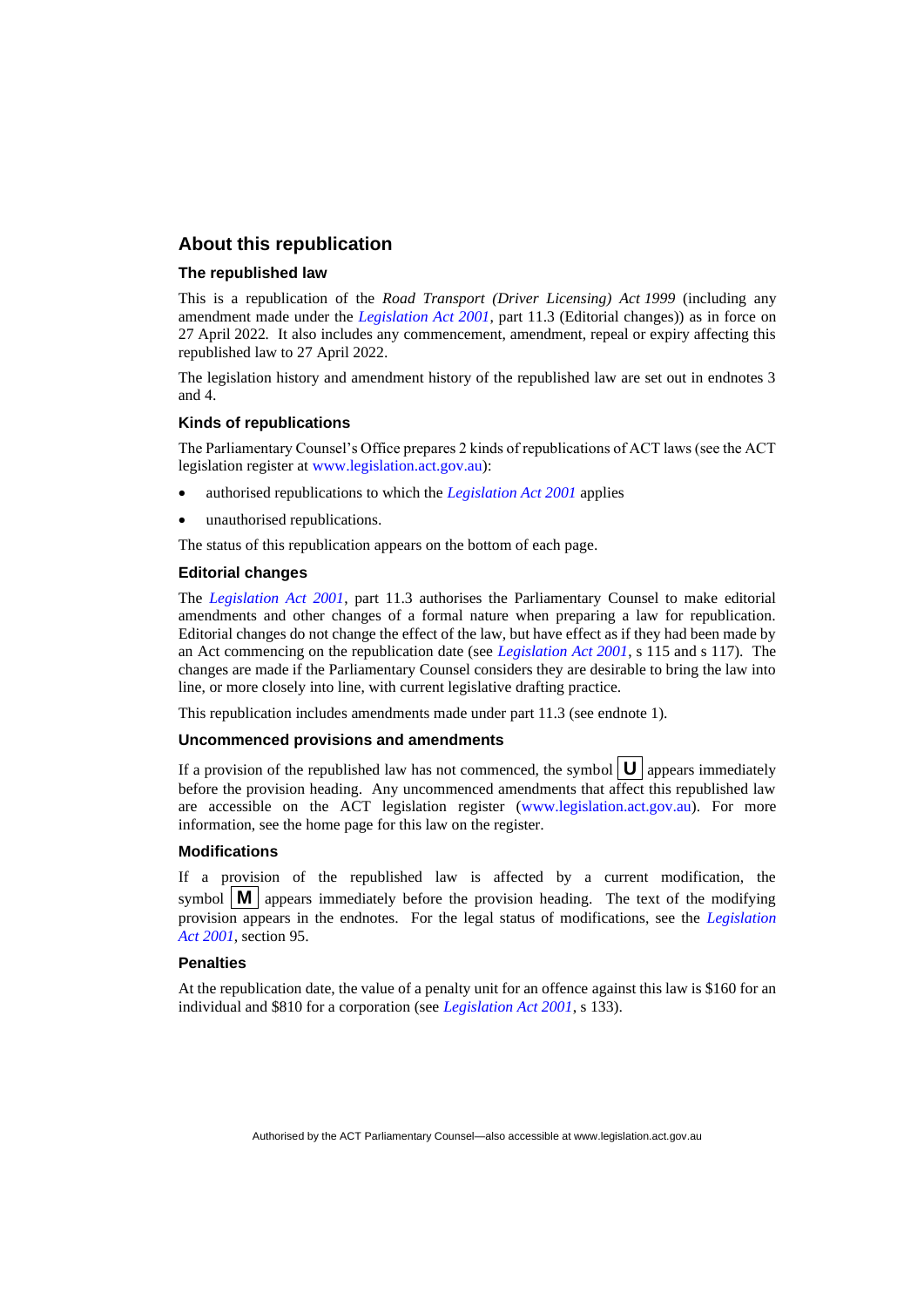

# **Road Transport (Driver Licensing) Act 1999**

# **Contents**

| Part 1              | <b>Preliminary</b>                                    |                |  |
|---------------------|-------------------------------------------------------|----------------|--|
|                     | Name of Act                                           | $\overline{2}$ |  |
| 3                   | Objects of Act                                        | 2              |  |
| 4                   | Dictionary                                            | 3              |  |
| 5                   | <b>Notes</b>                                          | 4              |  |
| 5A                  | Offences against Act—application of Criminal Code etc | 4              |  |
| Part 2              | <b>Driver licensing system</b>                        |                |  |
| <b>Division 2.1</b> | Functions of road transport authority generally       |                |  |
| 6                   | Functions of road transport authority                 | 5              |  |
| 7                   | Powers of road transport authority                    | 5              |  |
| 8                   | 6<br>Keeping of registers                             |                |  |
| 9                   | Security and disclosure of information in registers   | 6              |  |
| R42                 | Road Transport (Driver Licensing) Act 1999            | contents 1     |  |
| 27/04/22            | Effective: 27/04/22                                   |                |  |

Page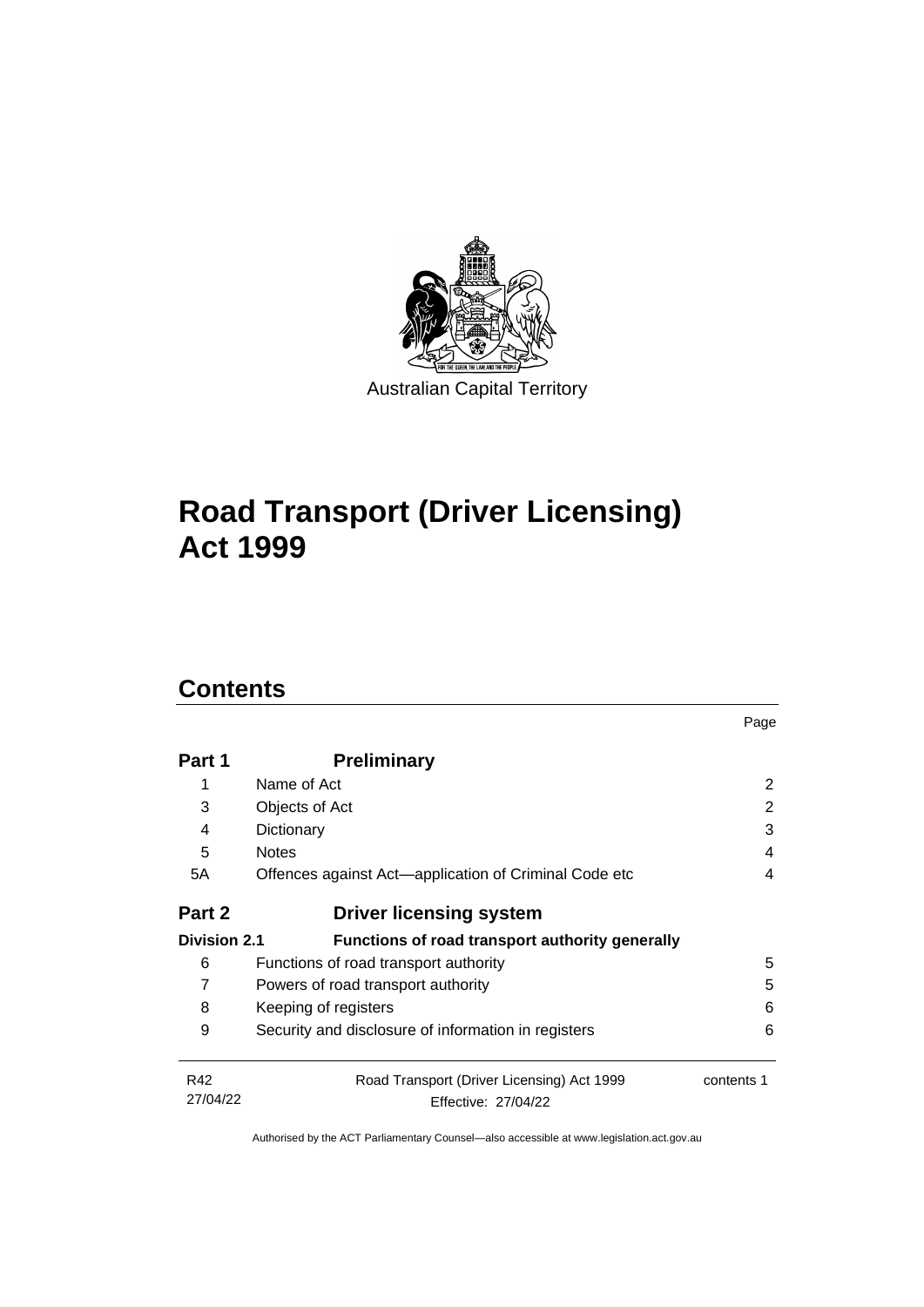#### **Contents**

|                     |                                                                                                     |                                                                                            | Page           |
|---------------------|-----------------------------------------------------------------------------------------------------|--------------------------------------------------------------------------------------------|----------------|
| <b>Division 2.2</b> |                                                                                                     | Issue of licences and mutual recognition                                                   | $\overline{7}$ |
| 10                  | When road transport authority may issue or renew driver licences                                    |                                                                                            |                |
| 11                  |                                                                                                     | Mutual recognition of Australian driver licences                                           | 8              |
| 12                  |                                                                                                     | Mutual recognition of demerit points                                                       | 8              |
| <b>Division 2.3</b> |                                                                                                     | <b>Demerit points system</b>                                                               |                |
| 13                  |                                                                                                     | Meaning of demerit points offence                                                          | 10             |
| 13A                 |                                                                                                     | Recording of demerit points                                                                | 11             |
| 13B                 |                                                                                                     | When demerit points are incurred                                                           | 12             |
| 14                  |                                                                                                     | Offences for which demerit points are incurred                                             | 13             |
| 15                  |                                                                                                     | Warning notices                                                                            | 14             |
| 16                  |                                                                                                     | Consequences of incurring demerit points-holder of licence                                 | 15             |
| 17                  |                                                                                                     | Consequences of incurring demerit points—applicant for issue or<br>renewal of licence      | 16             |
| 18                  |                                                                                                     | Licence suspension                                                                         | 16             |
| 19                  |                                                                                                     | Good behaviour alternative to licence suspension                                           | 18             |
| 19A                 |                                                                                                     | Notice of suspension confirmation notice                                                   | 20             |
| 20                  |                                                                                                     | Licence ineligibility                                                                      | 20             |
| 21                  |                                                                                                     | Good behaviour alternative to licence ineligibility                                        | 22             |
| 22                  | Demerit points incurred by learner, probationary, provisional and<br>restricted licence holders etc |                                                                                            |                |
| 23                  |                                                                                                     | Demerit points incurred but not taken into account for notice of licence<br>suspension etc | 25             |
| 24                  | law                                                                                                 | Demerit points not affected by licence suspension etc under another                        | 25             |
| 25                  |                                                                                                     | Issue of licence suspension notice etc                                                     | 26             |
| <b>Division 2.4</b> |                                                                                                     | <b>Regulations</b>                                                                         |                |
| 26                  |                                                                                                     | Regulation-making power                                                                    | 26             |
| 27                  |                                                                                                     | Regulations may apply certain documents                                                    | 26             |
| 28                  | 27<br>Driver licensing system                                                                       |                                                                                            |                |
| Part 3              |                                                                                                     | <b>Offences</b>                                                                            |                |
| 29                  |                                                                                                     | Obtaining licence by false statements etc                                                  | 31             |
| 30                  |                                                                                                     | Unlawful possession of licence etc                                                         | 31             |
| 31                  |                                                                                                     | Driver must be licensed                                                                    | 32             |
| 31A                 |                                                                                                     | Offence-driving while right to drive suspended                                             | 35             |
| contents 2          |                                                                                                     | Road Transport (Driver Licensing) Act 1999                                                 | R42            |
|                     |                                                                                                     | Effective: 27/04/22                                                                        | 27/04/22       |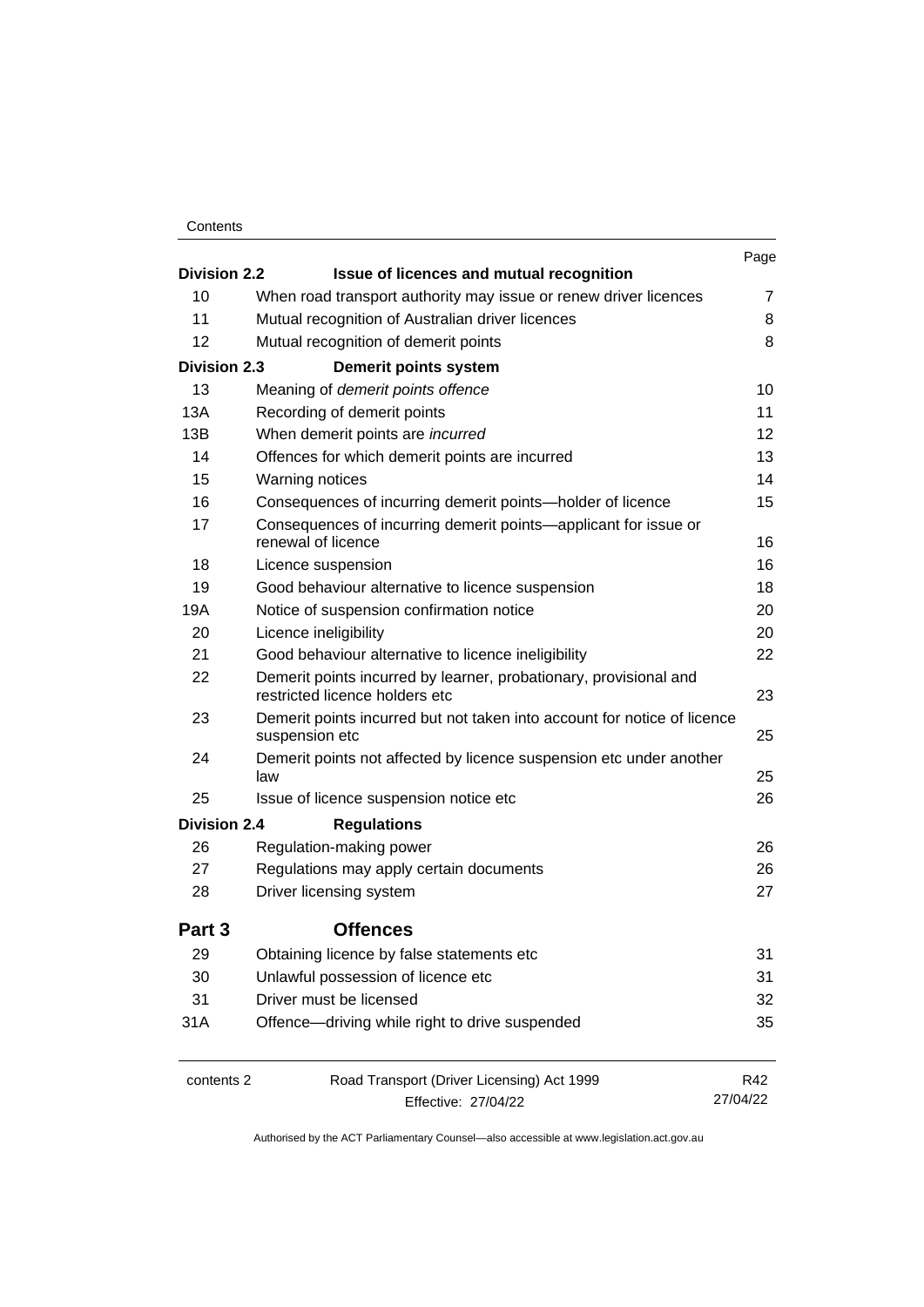|                         |                                                                      | Page |
|-------------------------|----------------------------------------------------------------------|------|
| 32                      | Offences committed by disqualified drivers etc.                      | 35   |
| 33                      | Contravention of conditions of restricted licence                    | 38   |
| 33A                     | Contravening interlock condition                                     | 39   |
| Part 4                  | Protection of photographs and signatures                             |      |
| 34                      | Application of pt 4                                                  | 41   |
| 35                      | Definitions for pt 4                                                 | 41   |
| 36                      | Use of photographs and signatures                                    | 41   |
| 37                      | Disclosure of photographs and signatures by road transport authority | 42   |
| 38                      | Security of photographs and signatures                               | 43   |
| 39                      | Unauthorised reproduction of photographs and signatures              | 44   |
| Part 5                  | <b>Miscellaneous</b>                                                 |      |
| 40                      | Additional matters about identity                                    | 45   |
| 41                      | Effect of expiry of driver licence during a suspension period        | 45   |
| 42                      | References to Motor Traffic Act etc.                                 | 46   |
| <b>Dictionary</b><br>47 |                                                                      |      |

|    | About the endnotes     | 52  |
|----|------------------------|-----|
|    | Abbreviation key       | 52  |
| -3 | Legislation history    | 53  |
| 4  | Amendment history      | 59  |
|    | Earlier republications | -67 |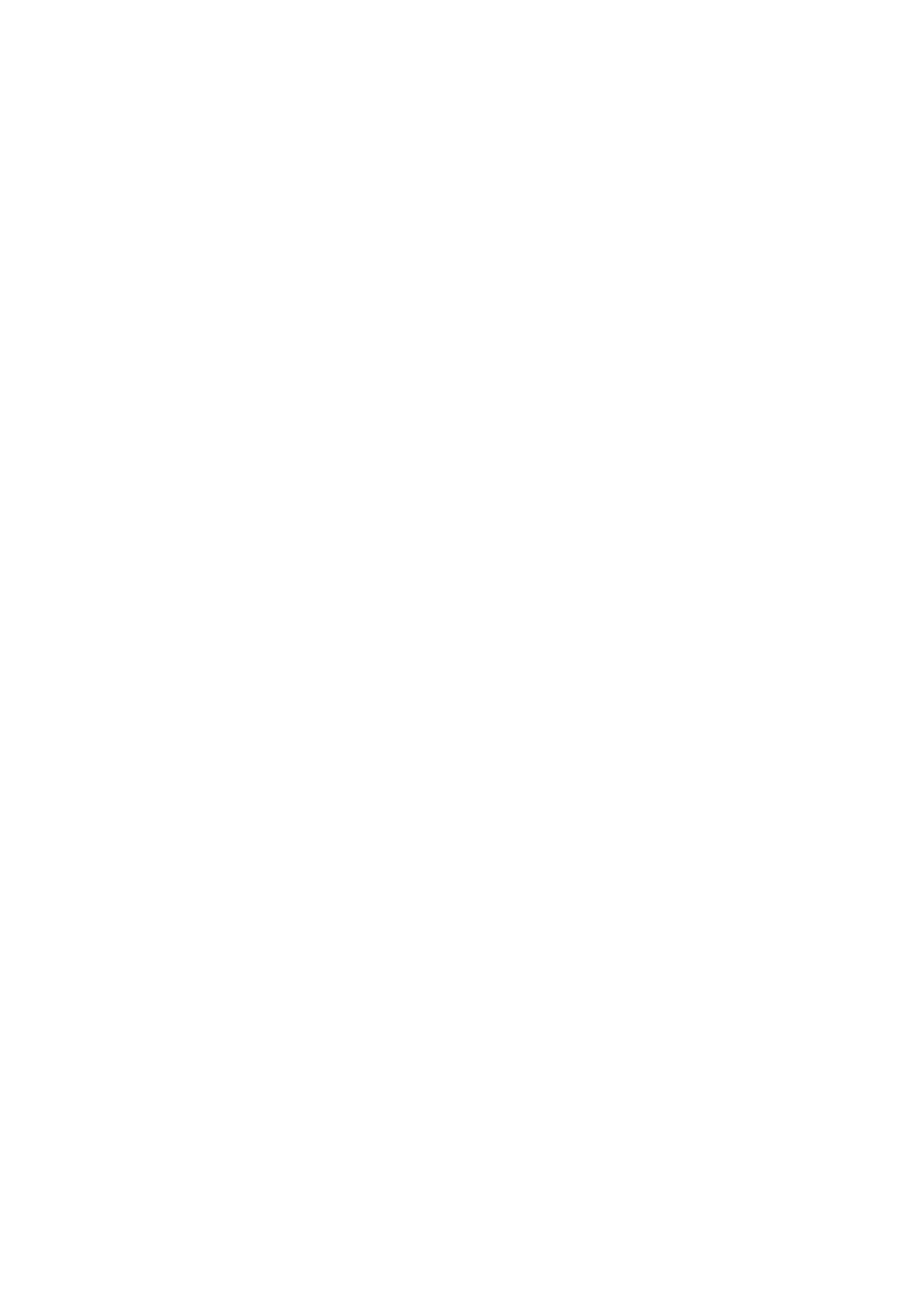

# **Road Transport (Driver Licensing) Act 1999**

An Act to provide for the licensing of drivers and for related matters as part of the system for nationally consistent road transport law, to provide for additional matters about learner, probationary, provisional, public vehicle and restricted licences, and for other purposes

R42 27/04/22

ׅ֖֖֚֚֡֡֬֝֬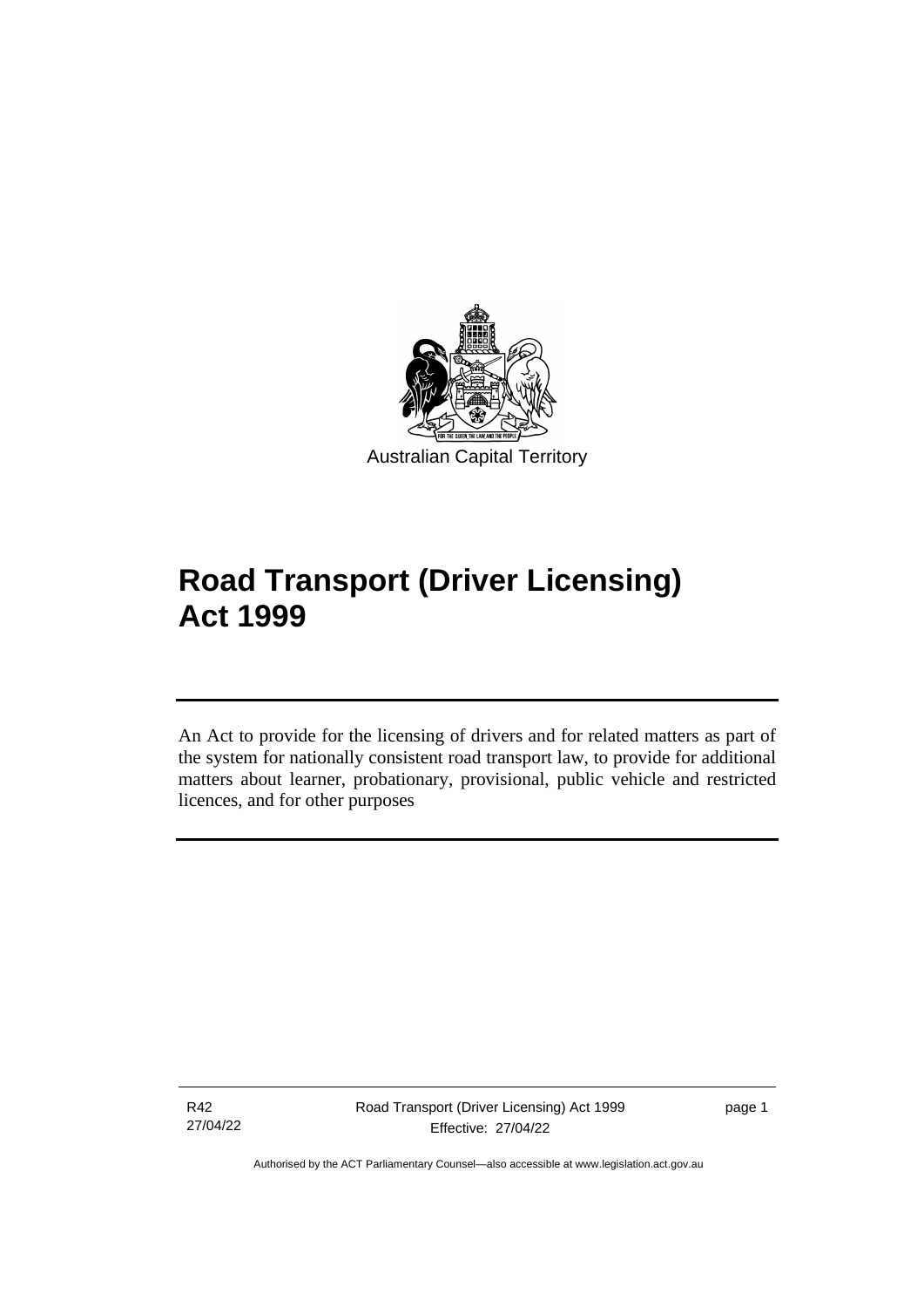#### **Part 1** Preliminary

Section 1

# <span id="page-7-0"></span>**Part 1 Preliminary**

#### <span id="page-7-1"></span>**1 Name of Act**

This Act is the *Road Transport (Driver Licensing) Act 1999.*

- *Note 1* This Act is part of the road transport legislation. See the *[Road Transport](http://www.legislation.act.gov.au/a/1999-77)  [\(General\) Act 1999](http://www.legislation.act.gov.au/a/1999-77)* for various provisions about the administration and enforcement of the road transport legislation generally.
- *Note 2* Other road transport legislation includes the following:
	- *[Motor Accident Injuries Act 2019](http://www.legislation.act.gov.au/a/2019-12)*
	- *[Road Transport \(Alcohol and Drugs\) Act 1977](http://www.legislation.act.gov.au/a/1977-17)*
	- *[Road Transport \(General\) Act 1999](http://www.legislation.act.gov.au/a/1999-77)*
	- *[Road Transport \(Public Passenger Services\) Act 2001](http://www.legislation.act.gov.au/a/2001-62)*
	- *[Road Transport \(Safety and Traffic Management\) Act 1999](http://www.legislation.act.gov.au/a/1999-80)*
	- *[Road Transport \(Vehicle Registration\) Act 1999.](http://www.legislation.act.gov.au/a/1999-81)*
- *Note 3* Other laws dealing with road transport include the *[Dangerous Goods](http://www.legislation.act.gov.au/a/2009-34)  [\(Road Transport\) Act 2009](http://www.legislation.act.gov.au/a/2009-34)* and the *[Heavy Vehicle National Law \(ACT\)](http://www.legislation.act.gov.au/a/db_49155/default.asp)*.
- *Note 4* A reference to an Act includes a reference to the statutory instruments made or in force under the Act, including any regulation (se[e Legislation](http://www.legislation.act.gov.au/a/2001-14)  [Act,](http://www.legislation.act.gov.au/a/2001-14) s 104).

#### <span id="page-7-2"></span>**3 Objects of Act**

The objects of this Act are—

- (a) to provide for a driver licensing system in the ACT that is part of a uniform national approach to driver licensing (including uniform driver licence classes and licence eligibility criteria); and
- (b) to define the responsibilities of people in relation to driver licensing; and
- (c) to provide a way of authorising the driving of motor vehicles on roads and road related areas and of identifying people as licensed drivers of motor vehicles; and

R42 27/04/22

Authorised by the ACT Parliamentary Counsel—also accessible at www.legislation.act.gov.au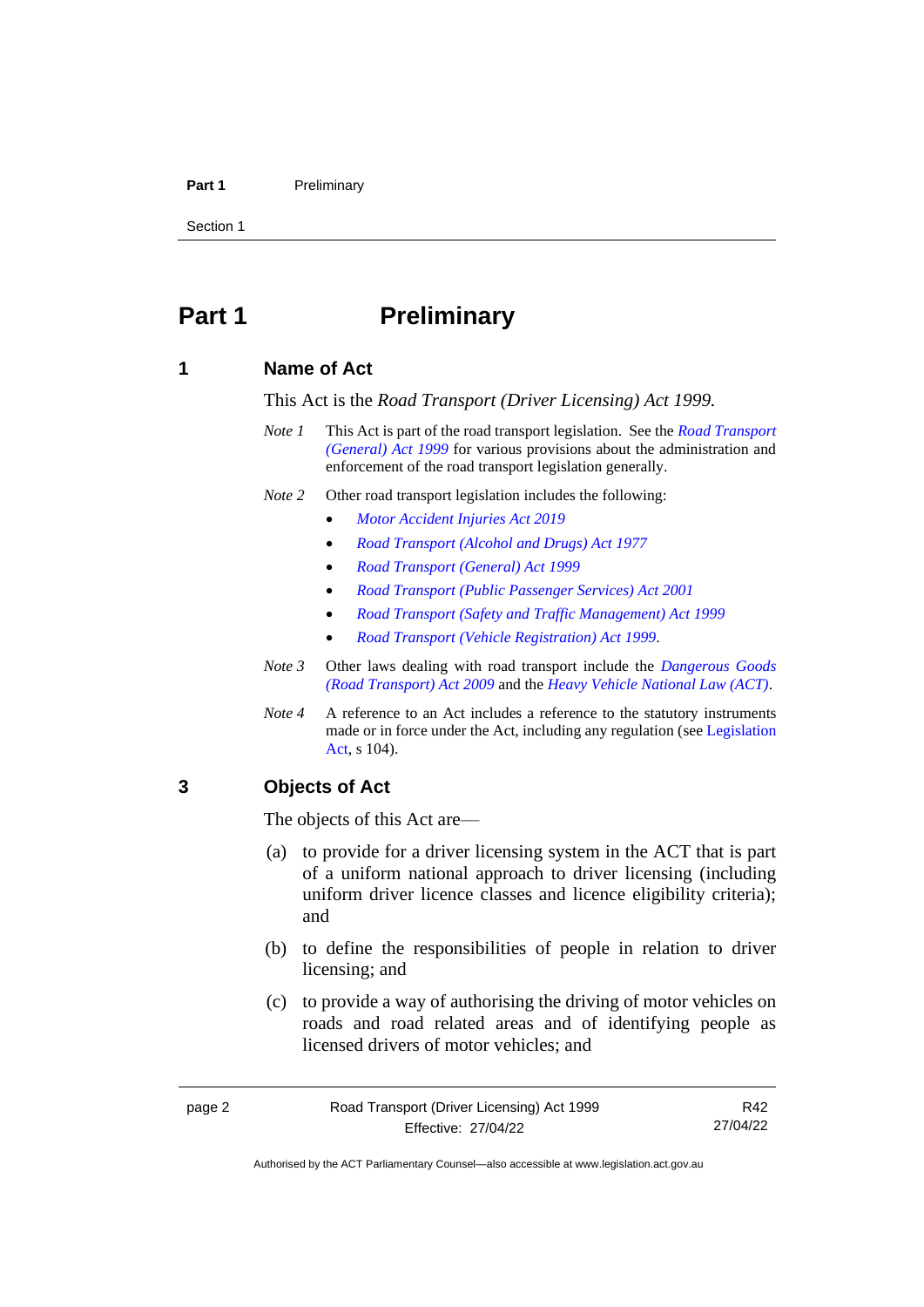- (d) to facilitate the regulation of drivers of motor vehicles in the interests of road safety and transport efficiency and law enforcement generally; and
- (e) to provide a way of enforcing safety standards relating to the driving of motor vehicles on roads and road related areas; and
- (f) to facilitate—
	- (i) the recovery of expenses of administering the driver licensing system; and
	- (ii) the collection of fees determined for this Act under the *[Road Transport \(General\) Act 1999](http://www.legislation.act.gov.au/a/1999-77)*; and
- (g) to provide for other matters relating to learner, probationary, provisional, public vehicle and restricted licences; and
- (h) to improve road safety and transport efficiency, and reduce the costs of administering road transport.
- *Note* This Act establishes a driver licensing system, including a demerit points system, and provides for the classes of driver licences and for the issue, suspension, cancellation and renewal of driver licences.

### <span id="page-8-0"></span>**4 Dictionary**

The dictionary at the end of this Act is part of this Act.

*Note 1* The dictionary at the end of this Act defines certain terms, and includes references (*signpost definitions*) to other terms defined elsewhere in this Act or elsewhere in the road transport legislation.

> For example, the signpost definition '*road transport legislation*—see the *[Road Transport \(General\) Act 1999](http://www.legislation.act.gov.au/a/1999-77)*, section 6.' means the term 'road transport legislation' is defined in that section and the definition applies to this Act.

*Note* 2 A definition in the dictionary (including a signpost definition) applies to the entire Act unless the definition, or another provision of the Act, provides otherwise or the contrary intention otherwise appears (see [Legislation Act,](http://www.legislation.act.gov.au/a/2001-14) s 155).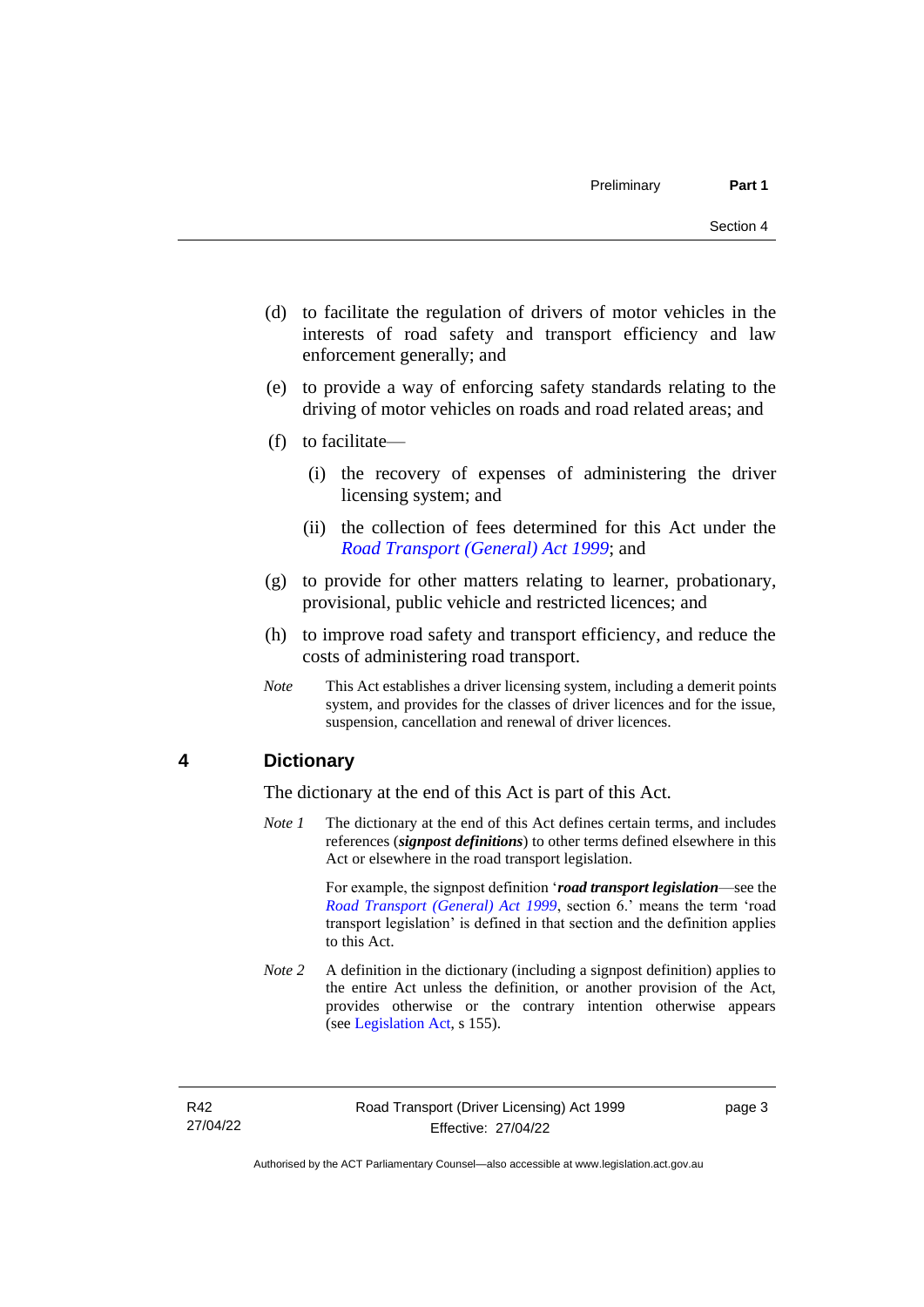#### **Part 1** Preliminary

Section 5

#### <span id="page-9-0"></span>**5 Notes**

A note in this Act is explanatory and is not part of this Act.

*Note* See the [Legislation Act,](http://www.legislation.act.gov.au/a/2001-14) s 127 (1), (4) and (5) for the legal status of notes.

#### <span id="page-9-1"></span>**5A Offences against Act—application of Criminal Code etc**

Other legislation applies in relation to offences against this Act.

#### *Note 1 Criminal Code*

The [Criminal Code,](http://www.legislation.act.gov.au/a/2002-51) sch 2 applies to the following offences against this Act (see Code, pt 2.1):

- s 31A (Offence—driving while right to drive suspended)
- s 33A (Contravening interlock condition).

The chapter sets out the general principles of criminal responsibility (including burdens of proof and general defences), and defines terms used for an offence to which the Code applies (eg *conduct*, *intention*, *recklessness* and *strict liability*).

*Note 2 Penalty units*

The [Legislation Act,](http://www.legislation.act.gov.au/a/2001-14) s 133 deals with the meaning of offence penalties that are expressed in penalty units.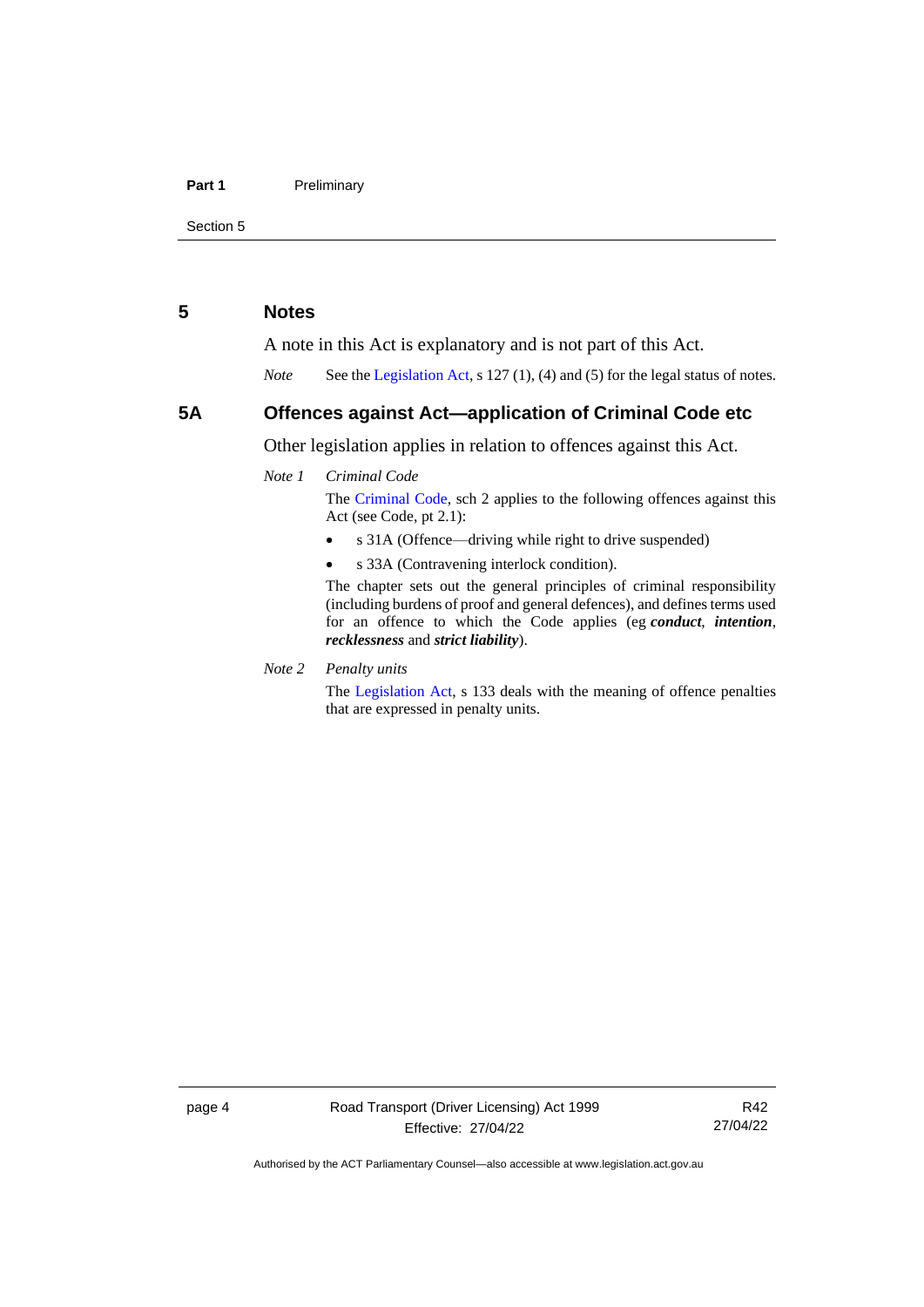# <span id="page-10-0"></span>**Part 2 Driver licensing system**

# <span id="page-10-1"></span>**Division 2.1 Functions of road transport authority generally**

#### <span id="page-10-2"></span>**6 Functions of road transport authority**

The functions of the road transport authority under this Act are—

- (a) to administer the driver licensing system established under this Act; and
- (b) to keep a driver licence register under this Act; and
- (c) to keep a demerit points register under this Act; and
- (d) to provide information about drivers in accordance with this Act and other laws in force in the ACT; and
- (e) to administer any scheme for driver training or the accreditation of driving instructors established by regulation; and
- (f) to exercise any other functions given to the authority under this Act.

#### <span id="page-10-3"></span>**7 Powers of road transport authority**

In exercising functions under this Act, the road transport authority may, in accordance with this Act—

- (a) issue or refuse to issue a driver licence to a person; and
- (b) renew or refuse to renew a driver licence issued to a person; and
- (c) cancel or suspend a driver licence issued to a person; and
- (d) impose conditions on a driver licence; and
- (e) collect fees, charges and other amounts determined for this Act under the *[Road Transport \(General\) Act 1999](http://www.legislation.act.gov.au/a/1999-77)*; and
- (f) exercise other powers given to the authority under this Act.

page 5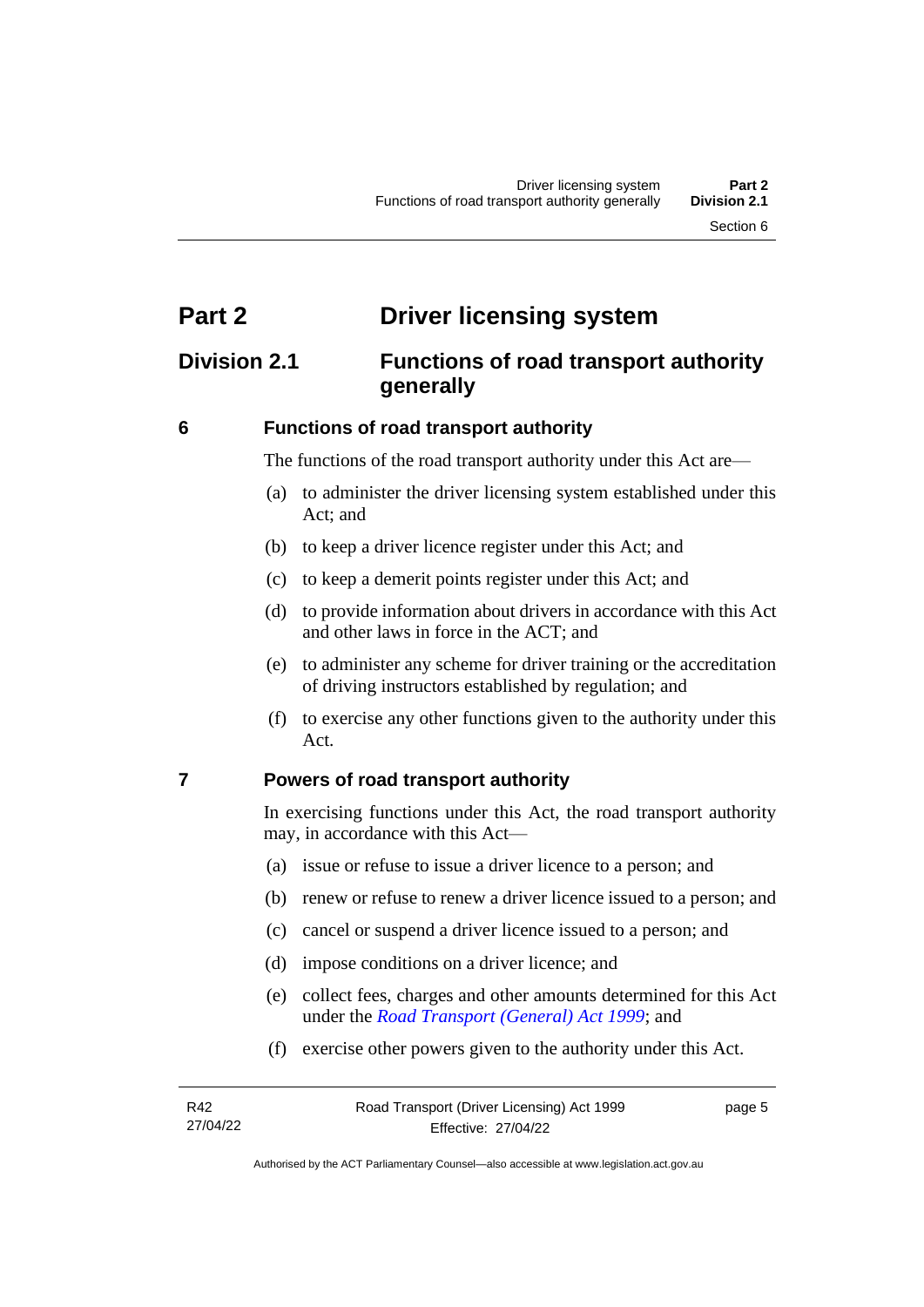## <span id="page-11-0"></span>**8 Keeping of registers**

- (1) The driver licence register and demerit points register may include information given to the road transport authority under this Act and any other information the authority considers appropriate.
- (2) The driver licence register and demerit points register may be kept in the form of, or as part of, 1 or more computer databases or in any other form the road transport authority considers appropriate.
- (3) The road transport authority may correct any mistake, error or omission in the driver licence register or the demerit points register subject to the requirements (if any) prescribed by regulation.
- (4) This section does not limit the functions of the road transport authority in relation to the driver licence register or demerit points register.

#### <span id="page-11-1"></span>**9 Security and disclosure of information in registers**

The road transport authority must ensure that information in the driver licence register or demerit points register is kept securely and disclosed only in accordance with this Act or another law in force in the ACT.

- *Note 1* The Territory privacy principles apply to the road transport authority (see *[Information Privacy Act 2014](http://www.legislation.act.gov.au/a/2014-24/default.asp)*, sch 1).
- *Note 2* Access to the register may be sought under the *[Freedom of Information](http://www.legislation.act.gov.au/a/2016-55/default.asp)  [Act 2016](http://www.legislation.act.gov.au/a/2016-55/default.asp)* (which also provides that certain information is exempt from disclosure).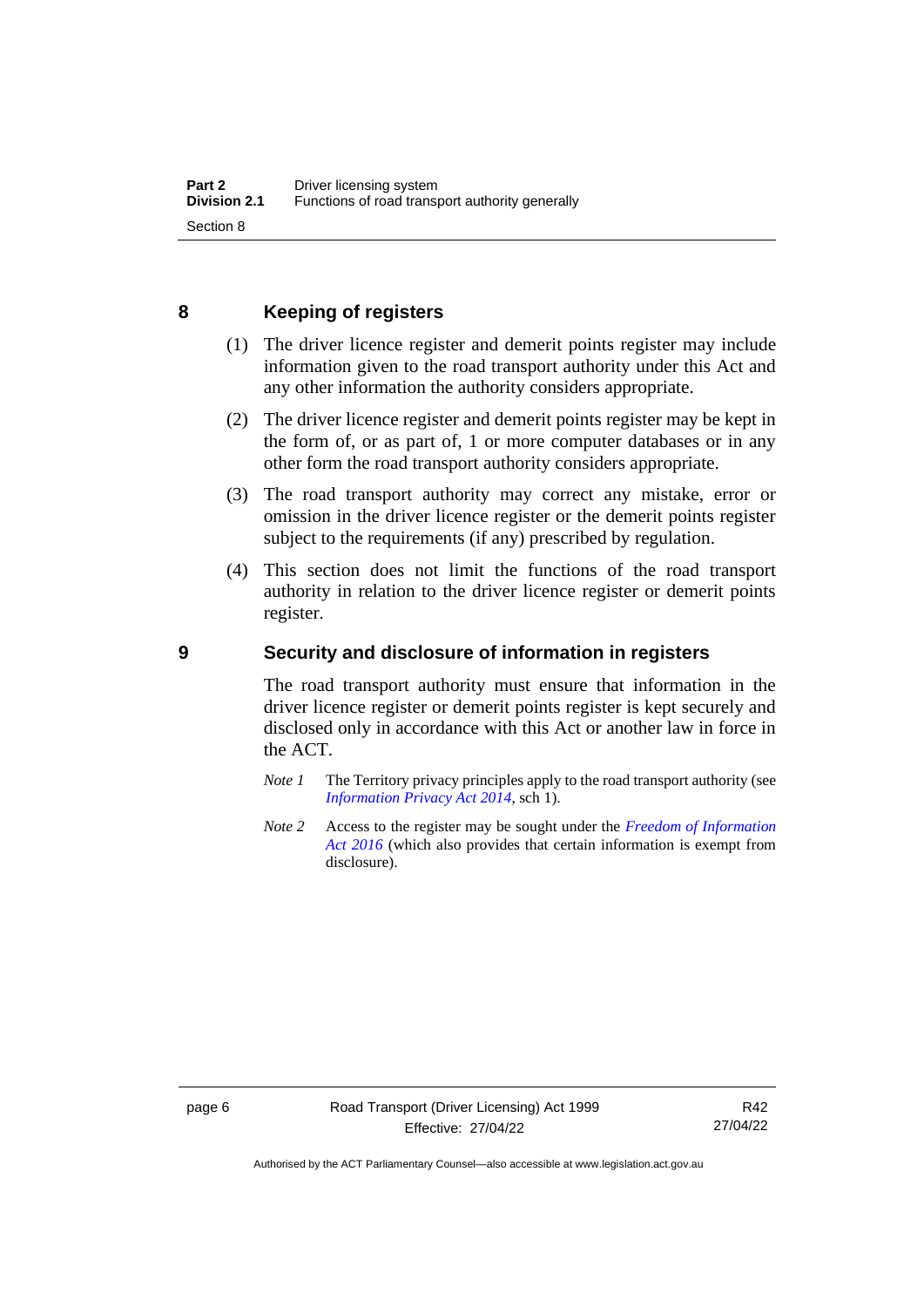# <span id="page-12-0"></span>**Division 2.2 Issue of licences and mutual recognition**

#### <span id="page-12-1"></span>**10 When road transport authority may issue or renew driver licences**

- (1) The road transport authority may issue a driver licence (including a driver licence as varied) to a person only if—
	- (a) the authority is satisfied the person is a resident of the ACT; and
	- (b) the person is eligible under this Act to be issued with the driver licence; and
	- (c) the person has surrendered, in accordance with the regulations, any Australian driver licence or external driver licence held by the person.
- (2) However, the road transport authority may issue the driver licence to the person without the person surrendering an Australian driver licence or external driver licence if the authority is satisfied the licence has been stolen, lost or destroyed.
- (3) Also, if the person holds an external driver licence, the road transport authority may issue the driver licence to the person without the person surrendering the external driver licence in the circumstances prescribed by regulation.
- (4) The road transport authority must not renew a person's driver licence if the authority is satisfied the person is no longer a resident of the ACT.

page 7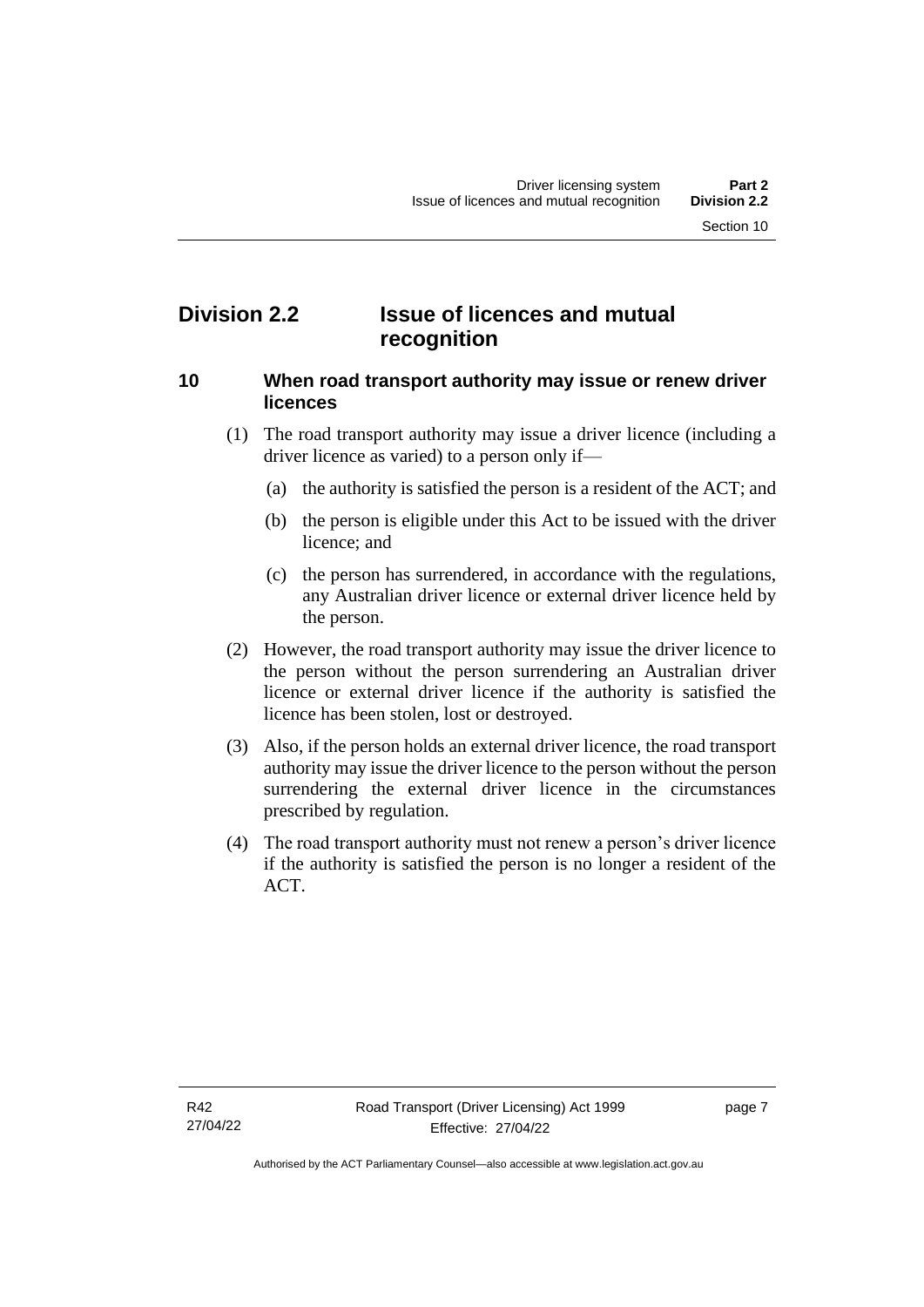- (5) Subsections (1) and (4), as far as they require a person to be a resident of the ACT, do not apply to––
	- (a) a person who lives temporarily outside the ACT; or
	- (b) a person who is the holder of a foreign driver licence who is eligible to apply for, or be issued with, a probationary licence because of the regulation, section 103AA (Overseas drivers–– eligibility criteria).
- (6) This section does not limit the other circumstances in which the road transport authority may refuse to issue, vary or renew a driver licence.

## <span id="page-13-0"></span>**11 Mutual recognition of Australian driver licences**

- (1) The road transport authority must, in accordance with the regulations, recognise—
	- (a) Australian driver licences issued by the licensing authorities of other jurisdictions; and
	- (b) conditions that apply to those licences, other than conditions that apply only in circumstances that are unique to another jurisdiction or that are prescribed by regulation.
- (2) A regulation may make provision in relation to the effect of the recognition of licences and licence conditions by the road transport authority.

## <span id="page-13-1"></span>**12 Mutual recognition of demerit points**

(1) If the holder of an Australian driver licence issued by the licensing authority of another jurisdiction commits an offence against a territory law that is included in the national schedule of demerit points, the road transport authority must give all relevant information about the offence to the licensing authority of the other jurisdiction.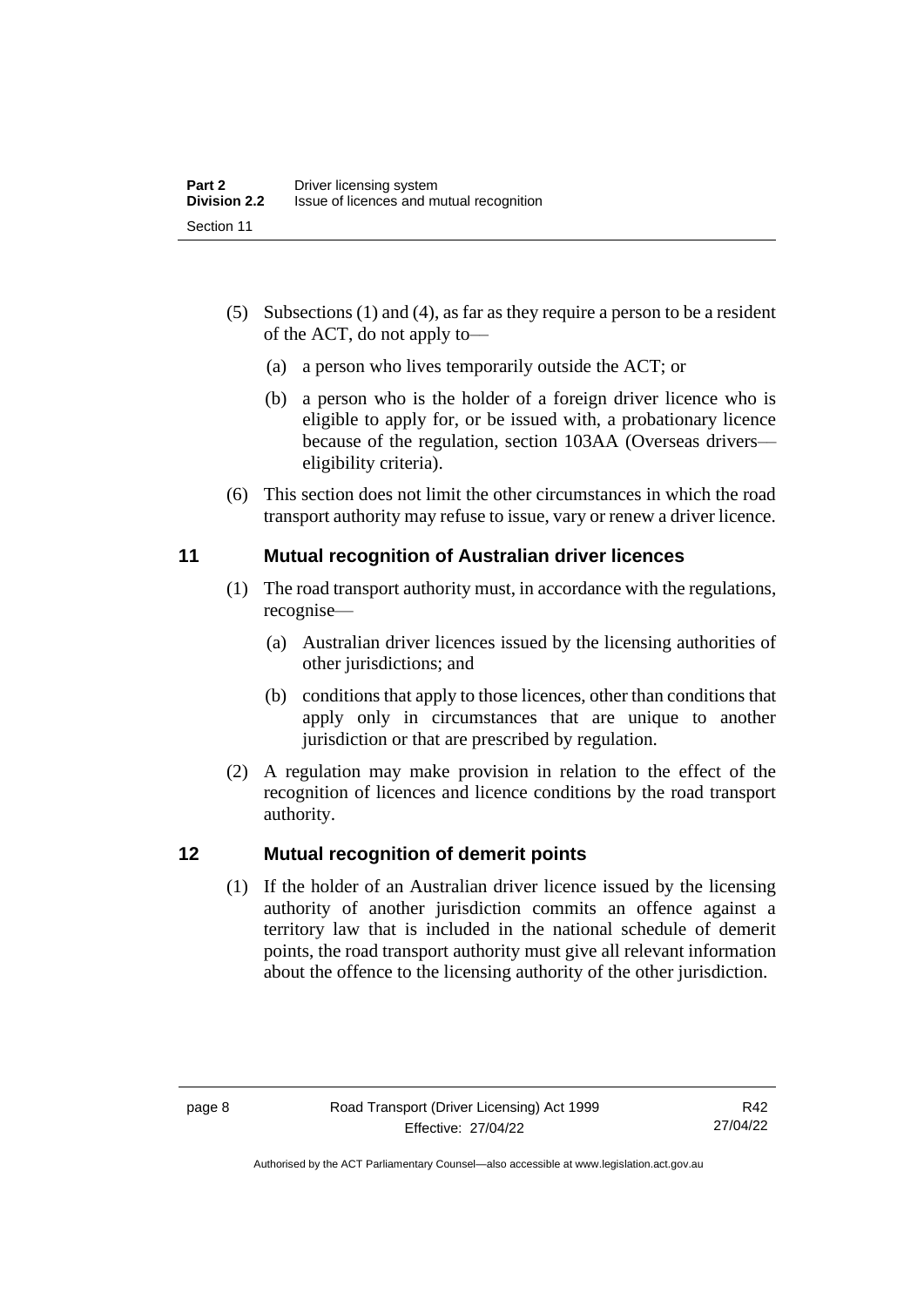- (2) If a person, who is not the holder of an Australian driver licence and who ordinarily lives in another jurisdiction, commits an offence against a territory law that is included in the national schedule of demerit points, the road transport authority must give all relevant information about the offence to the licensing authority of the other jurisdiction.
- (3) However, the road transport authority is not required to give information under subsection (1) or (2) until—
	- (a) if the person is convicted, or found guilty, of the offence—the last day when the person could have appealed against the conviction or finding or, if the person appeals against the conviction or finding, the appeal is dismissed or discontinued; or
	- (b) the person is served with an infringement notice for the offence and the infringement notice penalty for the offence is paid in whole or in part; or
	- (c) if the person is served with an infringement notice for the offence and the person applies in accordance with the *[Road](http://www.legislation.act.gov.au/a/1999-77)  [Transport \(General\) Act 1999](http://www.legislation.act.gov.au/a/1999-77)* for additional time to pay the infringement notice penalty for the offence or do a relevant thing—the administering authority for the offence allows the person additional time to do the thing; or
	- (d) if the person is served with an infringement notice for the offence and the person does not pay the infringement notice penalty for the offence or do a relevant thing—the time within which the thing is required to be done under that Act has ended.
		- *Note* For when an infringement notice penalty is payable etc, see the *[Road Transport \(General\) Act 1999](http://www.legislation.act.gov.au/a/1999-77)*, div 3.2.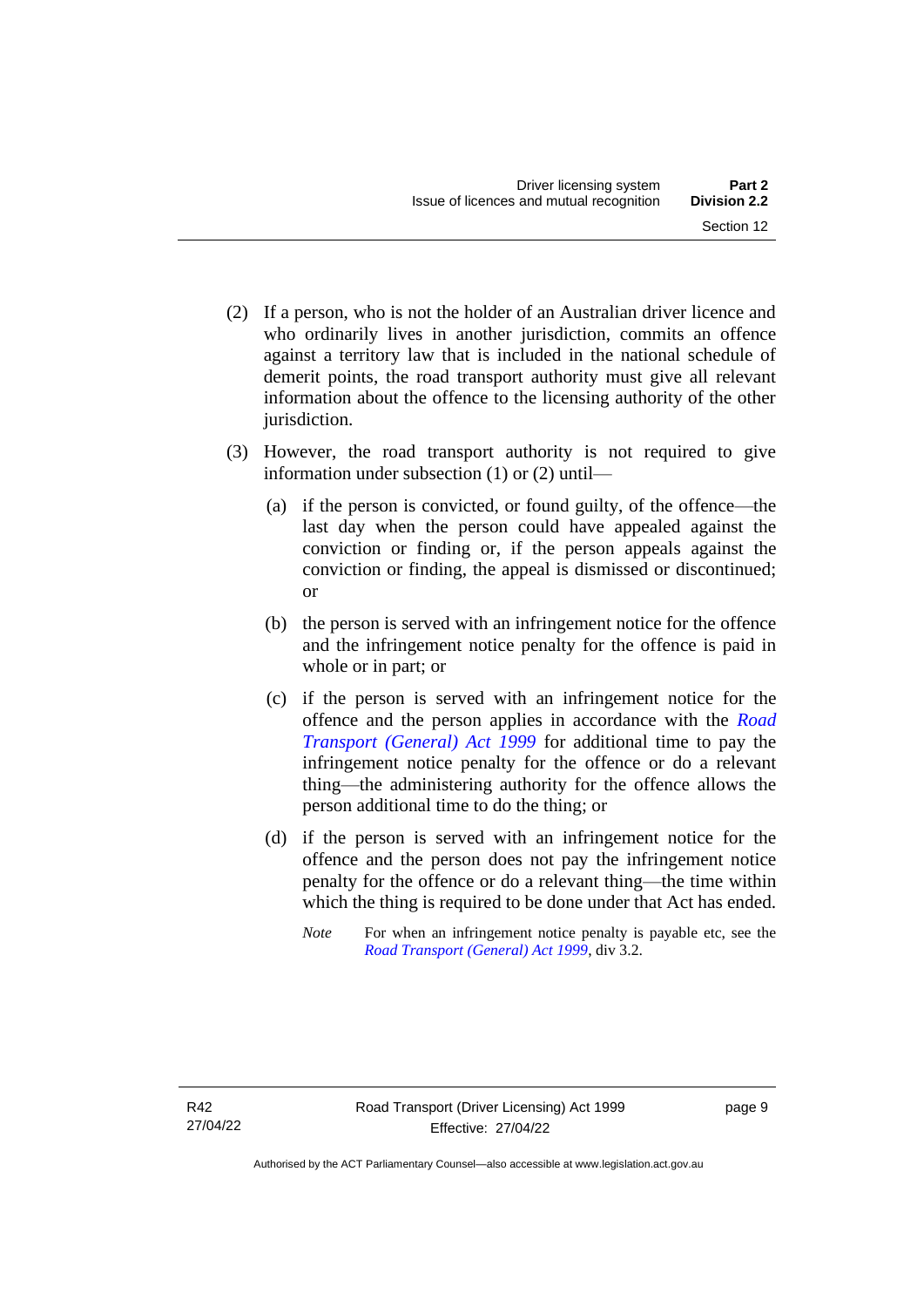- (4) If the road transport authority receives information about a person from the licensing authority of another jurisdiction under a provision of a law of the other jurisdiction that corresponds to subsection (1) or (2), the authority must take the action under this Act that the authority would have taken if the offence had been committed in the ACT against a territory law.
- (5) In this section:

#### *relevant thing* means—

- (a) apply for either of the following in accordance with the *[Road](http://www.legislation.act.gov.au/a/1999-77)  [Transport \(General\) Act 1999](http://www.legislation.act.gov.au/a/1999-77)*:
	- (i) an infringement notice management plan or, if the person has an infringement notice management plan, the addition of the infringement notice penalty to the plan;
	- (ii) waiver of the infringement notice penalty; or
- (b) apply for withdrawal of the infringement notice in accordance with the *[Road Transport \(General\) Act 1999](http://www.legislation.act.gov.au/a/1999-77)*; or
- (c) give an infringement notice declaration in accordance with the *[Road Transport \(General\) Act 1999](http://www.legislation.act.gov.au/a/1999-77)*; or
- (d) give a notice disputing liability for the offence in accordance with the *[Road Transport \(General\) Act 1999](http://www.legislation.act.gov.au/a/1999-77)*.

# <span id="page-15-0"></span>**Division 2.3 Demerit points system**

#### <span id="page-15-1"></span>**13 Meaning of** *demerit points offence*

In this Act:

*demerit points offence* means—

(a) an offence included in the national schedule of demerit points; or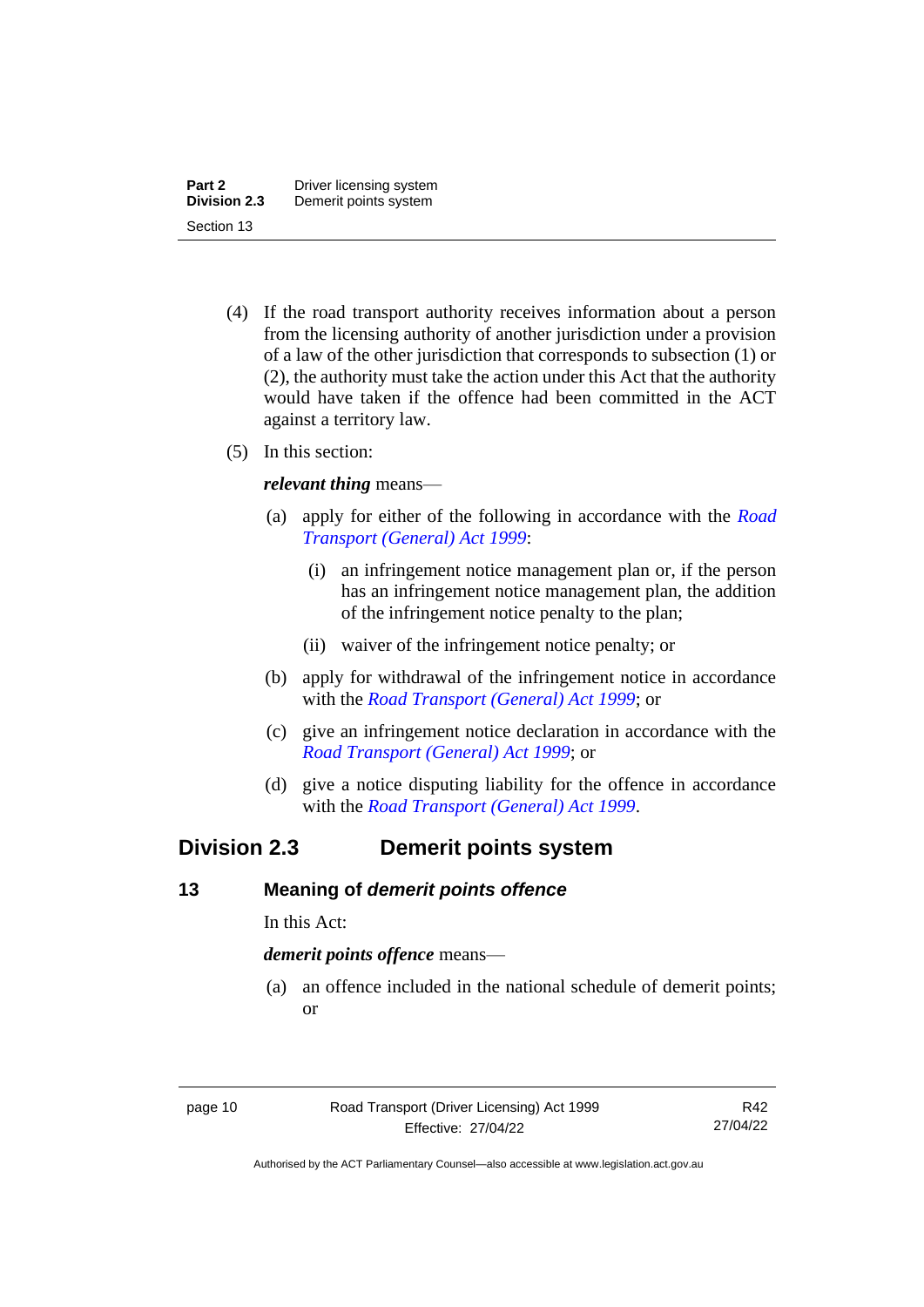- (b) any other offence prescribed by regulation under the *[Road](http://www.legislation.act.gov.au/a/1999-77)  [Transport \(General\) Act 1999](http://www.legislation.act.gov.au/a/1999-77)* for section 14 (1) (Offences for which demerit points are incurred); or
- (c) an offence recognised under section 14 (2).

# <span id="page-16-0"></span>**13A Recording of demerit points**

- (1) The road transport authority must record, in the demerit points register, against a person the number of demerit points prescribed by regulation made under the [General Act](http://www.legislation.act.gov.au/a/1999-77/default.asp) for the demerit points offence if—
	- (a) the person is convicted, or found guilty, of the offence; or
	- (b) the person is served with an infringement notice for the offence and—
		- (i) the infringement notice penalty for the offence has been paid in full or in part; or
		- (ii) the infringement notice penalty for the offence has not been paid in full or in part in the time required for its payment under the [General Act](http://www.legislation.act.gov.au/a/1999-77/default.asp) (the *required time*), and the person has not in the required time given the administering authority—
			- (A) an infringement notice declaration for the offence; or
			- (B) a notice disputing liability for the offence in accordance with the [General Act;](http://www.legislation.act.gov.au/a/1999-77/default.asp) or
			- *Note* For when an infringement notice penalty is payable, see the [General Act,](http://www.legislation.act.gov.au/a/1999-77/default.asp) div 3.2.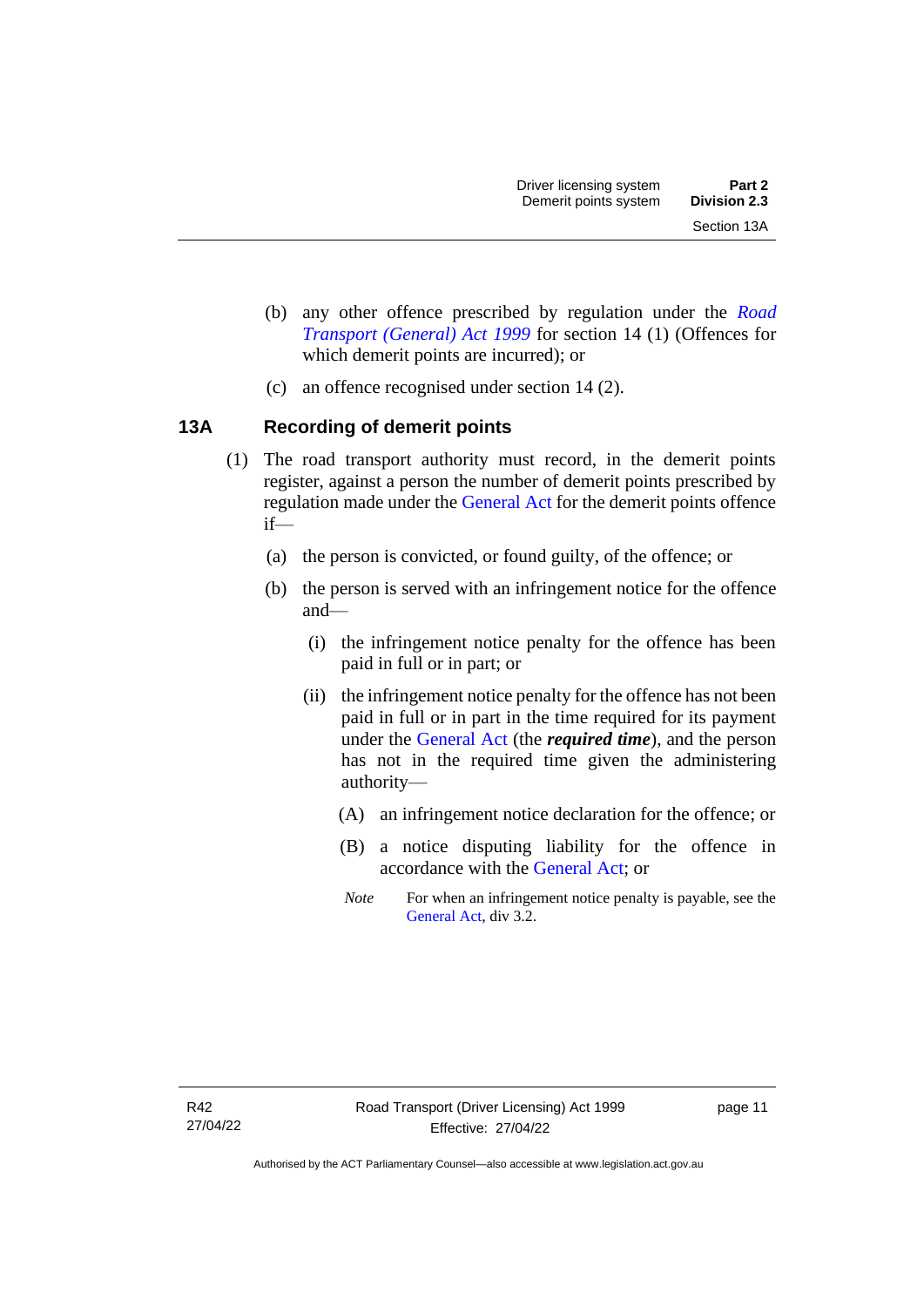- (c) the person is served with an infringement notice for the offence, the person applies in accordance with the *[Road Transport](http://www.legislation.act.gov.au/a/1999-77)  [\(General\) Act 1999](http://www.legislation.act.gov.au/a/1999-77)* for payment of the infringement notice penalty by extension of time to pay, payment by instalments, discharge of penalty by community work or social development program, and the administering authority allows the person the option sought; or
- (d) the person is served with an infringement notice for the offence, the person applies in accordance with the *[Road Transport](http://www.legislation.act.gov.au/a/1999-77)  [\(General\) Act 1999](http://www.legislation.act.gov.au/a/1999-77)* for waiver of the infringement notice penalty for the offence, and the administering authority waives the penalty; or
- (e) the person is served with an infringement notice for the offence and, as a result, gives the administering authority an infringement notice declaration, and the administering authority does not accept the declaration for the [General Act,](http://www.legislation.act.gov.au/a/1999-77/default.asp) division 3.3 and refuses to withdraw the infringement notice.
- (2) The demerit points must be recorded in the demerit points register for the day when the offence was committed.
- (3) In this section:

*General Act* means the *[Road Transport \(General\) Act 1999](http://www.legislation.act.gov.au/a/1999-77)*.

*infringement notice declaration*—see the [General Act,](http://www.legislation.act.gov.au/a/1999-77/default.asp) section 21A.

## <span id="page-17-0"></span>**13B When demerit points are** *incurred*

- (1) This section applies to demerit points recorded against a person in the demerit points register for a demerit points offence (including demerit points for an offence notified to the road transport authority under section 12 (4) (Mutual recognition of demerit points)).
- (2) The demerit points are taken to have been *incurred* by the person on the day when the offence to which the demerit points relate was committed.

R42 27/04/22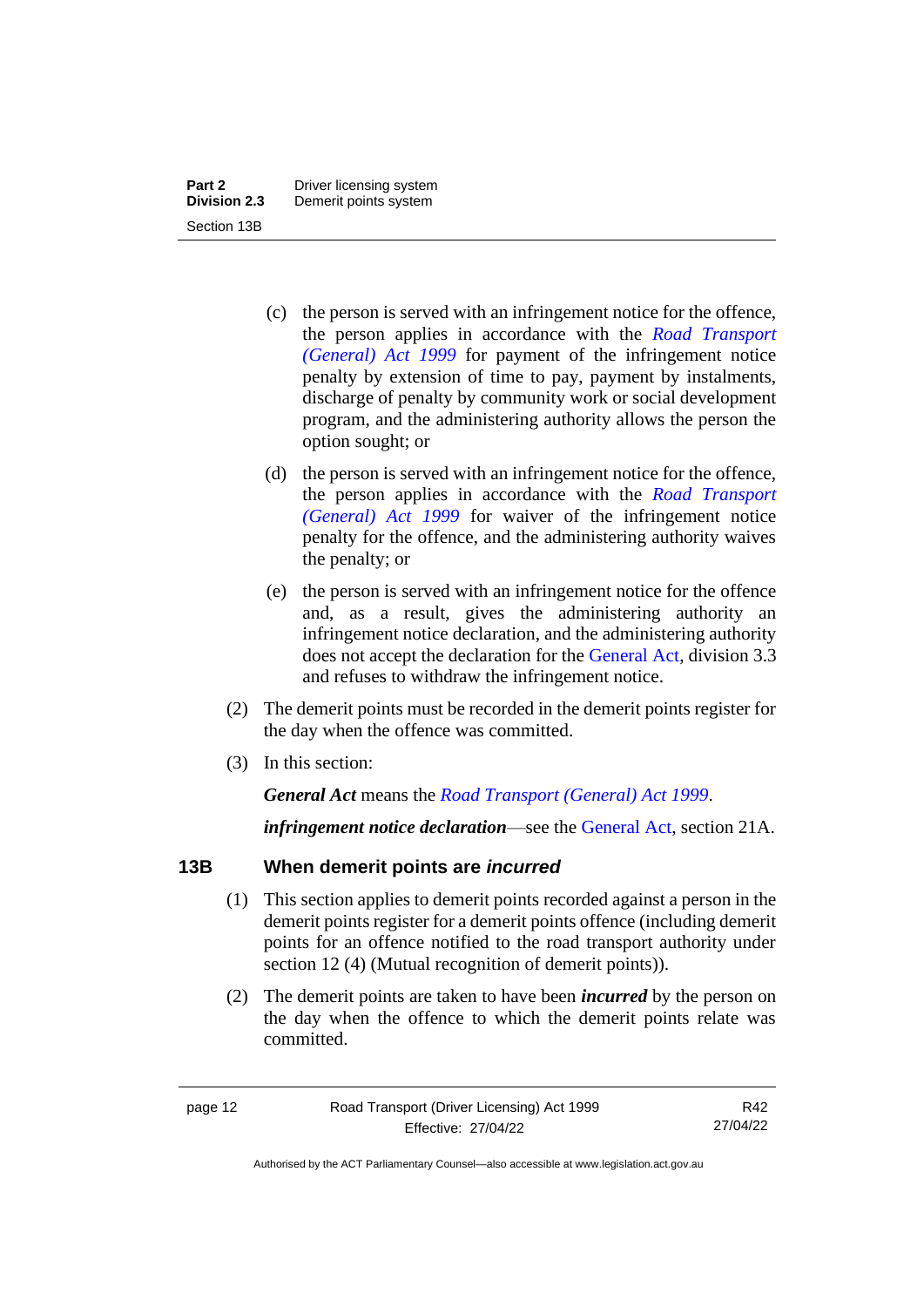## <span id="page-18-0"></span>**14 Offences for which demerit points are incurred**

- (1) A regulation made under the *[Road Transport \(General\) Act 1999](http://www.legislation.act.gov.au/a/1999-77)* may prescribe—
	- (a) the offences (relating to the use of motor vehicles), and the number of demerit points incurred for each offence, that make up the national schedule of demerit points; and
	- (b) additional offences (relating to the use of motor vehicles) against territory law for which demerit points may be incurred and the number of demerit points incurred for each offence.
- (2) The Minister may—
	- (a) recognise offences (relating to the use of motor vehicles) against the law of another jurisdiction that are not included in the national schedule of demerit points as offences for which demerit points may be incurred; and
	- (b) state the number of demerit points incurred for each offence.
- (3) The Minister may revoke the recognition of an offence under subsection (2) or amend the number of demerit points stated for an offence.
- (4) A regulation under the *[Road Transport \(General\) Act 1999](http://www.legislation.act.gov.au/a/1999-77)* or an instrument under this section may provide for different numbers of demerit points for the same offence in different circumstances (whether or not the offence is included in the national schedule of demerit points).
- (5) An offence is recognised under this section on the day the instrument recognising the offence is notified under the [Legislation Act](http://www.legislation.act.gov.au/a/2001-14) or, if a later day or time is provided in the instrument, on the later day or at the later time.

page 13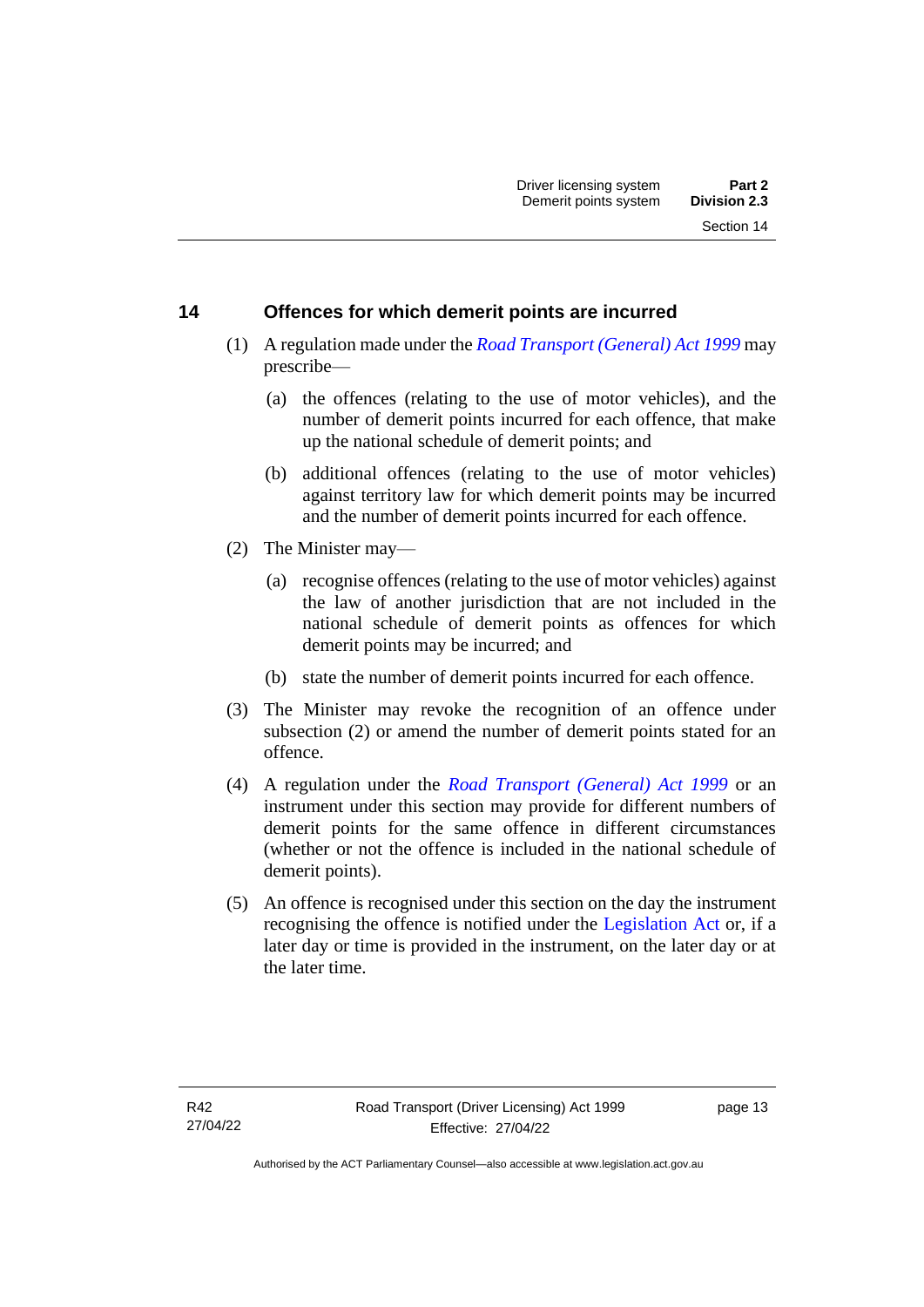- (6) A revocation or amendment under subsection (3) takes effect on the day the instrument making the revocation or amendment is notified under the [Legislation Act](http://www.legislation.act.gov.au/a/2001-14) or, if a later day or time is provided in the instrument, on the later day or at the later time.
- (7) However, the revocation or amendment does not affect any demerit points incurred before the revocation or amendment begins.
- (8) An instrument under subsection (2) or (3) is a disallowable instrument.

#### <span id="page-19-0"></span>**15 Warning notices**

- (1) This section applies to the holder of a driver licence, other than a learner licence, probationary licence, provisional licence or restricted licence.
	- *Note* Learner, probationary, provisional and restricted licences are dealt with by regulation, see s 22.
- (2) If the person incurs 7 or more demerit points within the 3 year period ending on the day when the person last committed an offence for which demerit points have been recorded against the person, the road transport authority must send a notice to the person—
	- (a) reminding the person of the number of demerit points incurred by the person; and
	- (b) warning the person about the relevant provisions of this Act.
	- *Note* For how documents may be served, see th[e Legislation Act,](http://www.legislation.act.gov.au/a/2001-14) pt 19.5.
- (3) Failure to comply with subsection (2) does not affect the validity of anything done by the road transport authority or a court.

*Note* A disallowable instrument must be notified, and presented to the Legislative Assembly, under the [Legislation Act.](http://www.legislation.act.gov.au/a/2001-14)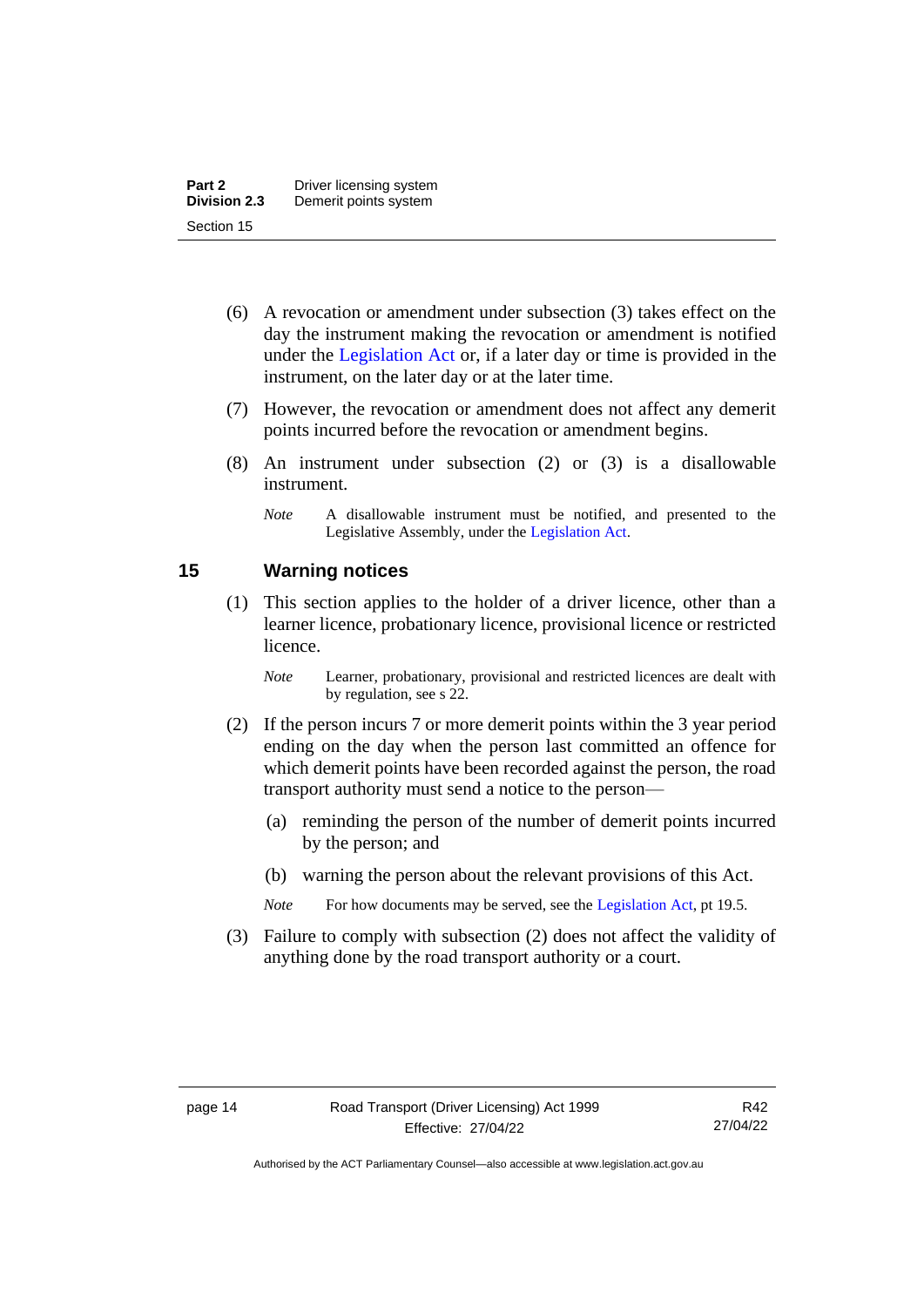## <span id="page-20-0"></span>**16 Consequences of incurring demerit points—holder of licence**

- (1) This section applies to a person if—
	- (a) the person is the holder of a driver licence, other than a learner licence, probationary licence, provisional licence or restricted licence; and
	- (b) the person incurs 12 or more demerit points within the 3 year period ending on the day when the person last committed an offence for which demerit points have been recorded against the person.
- (2) The road transport authority must serve a notice of licence suspension on the person under section 18.

*Note* For how documents may be served, see th[e Legislation Act,](http://www.legislation.act.gov.au/a/2001-14) pt 19.5.

- (3) If the person's licence is already suspended (the *current suspension*) under a territory law, before serving a notice of licence suspension the road transport authority must serve a notice on the person stating that—
	- (a) the person has incurred the demerit points; and
	- (b) the licence suspension under section 18 is additional to, not concurrent with, the current suspension; and
	- (c) the person will be served with a notice of licence suspension under section 18.
- (4) Failure to comply with subsection (3) does not affect the validity of anything done by the road transport authority or a court.
- (5) However, the road transport authority is not required to serve a notice of suspension on the person if the authority is of the opinion—
	- (a) that it would be unreasonable to do so, having regard to when any offence for which demerit points were incurred was committed; or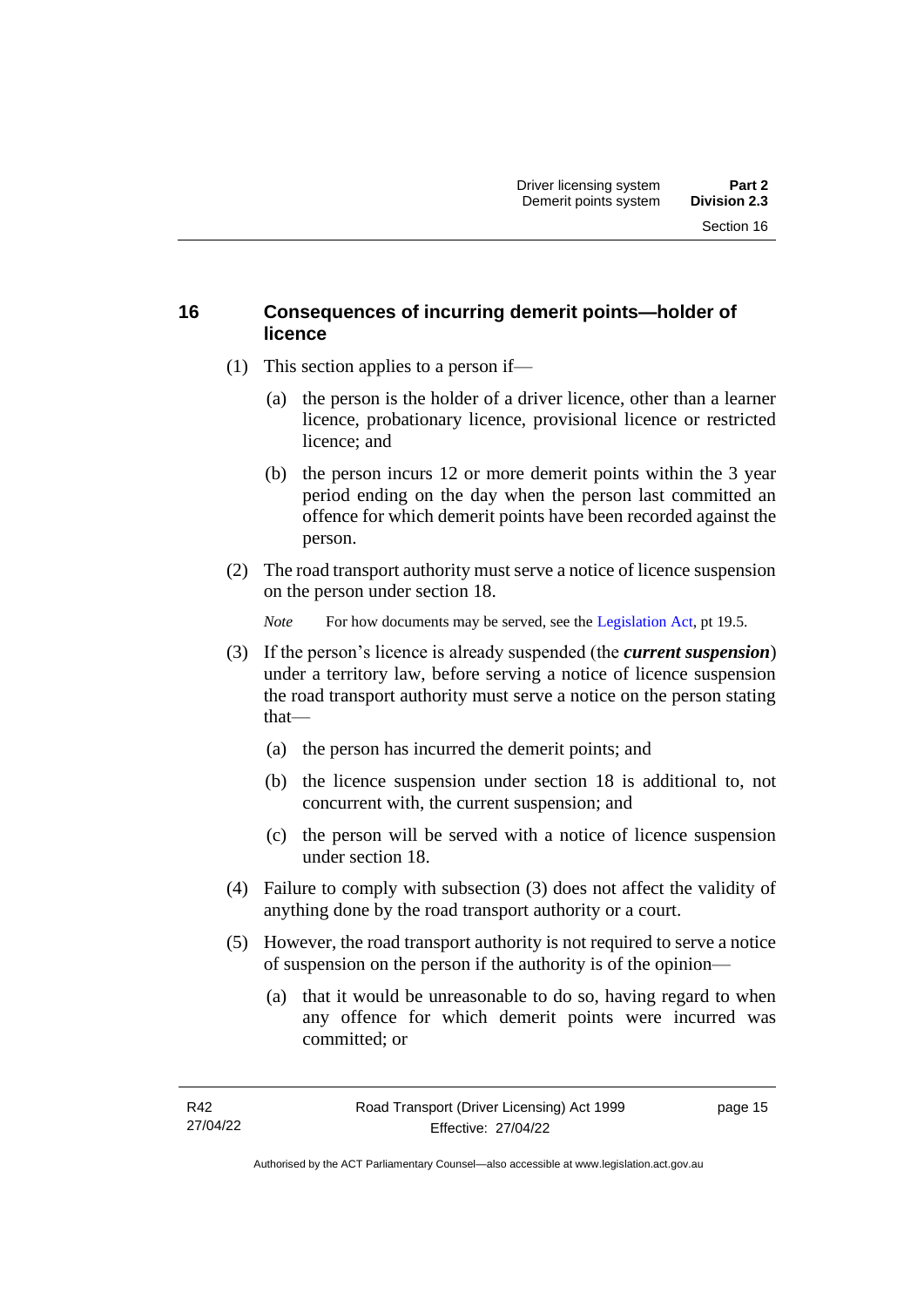(b) that it would be more appropriate for a notice of licence ineligibility to be served on the person under section 20.

#### <span id="page-21-0"></span>**17 Consequences of incurring demerit points—applicant for issue or renewal of licence**

- (1) This section applies to a person if—
	- (a) the person applies to the road transport authority for a driver licence (including the renewal of a driver licence), other than a learner licence, probationary licence, provisional licence or restricted licence; and
	- (b) the person has incurred 12 or more demerit points within the 3 year period ending on the day when the person last committed an offence for which demerit points have been recorded against the person.
- (2) The road transport authority may—
	- (a) refuse the person's application and serve a notice of licence ineligibility on the person under section 20; or
	- (b) issue the licence and serve a notice of licence suspension on the person under section 18.
	- *Note* For how documents may be served, see th[e Legislation Act,](http://www.legislation.act.gov.au/a/2001-14) pt 19.5.
- (3) However, the road transport authority must not serve a notice of licence ineligibility and a notice of licence suspension on the person for the same 3 year period.

#### <span id="page-21-1"></span>**18 Licence suspension**

- (1) A notice of licence suspension served on a person by the road transport authority under this section—
	- (a) must state the date of the notice; and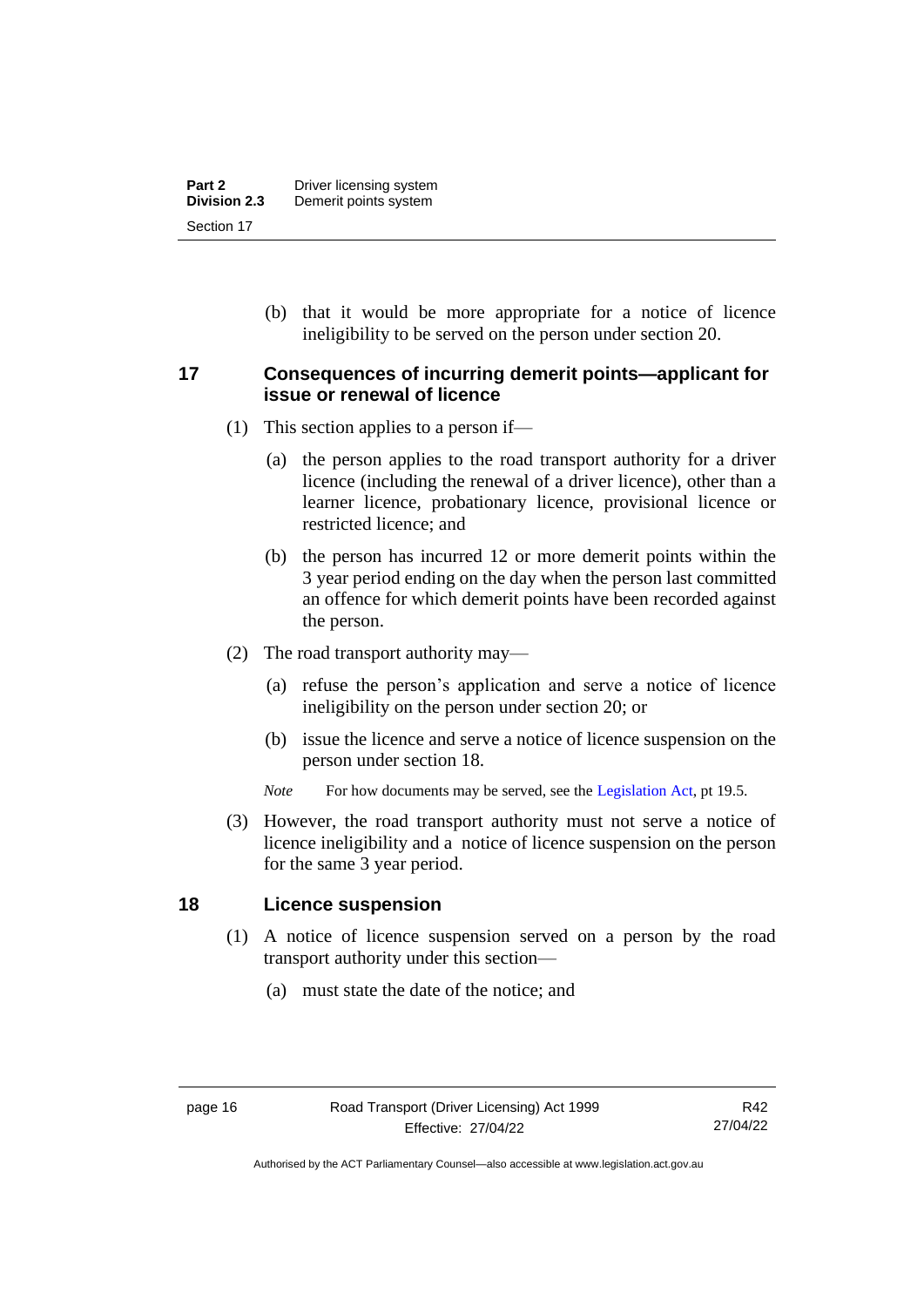- (b) must state the date, not earlier than 21 days after the notice is served on the person, when the suspension of the person's driver licence is to begin (the *date of effect*); and
- (c) must state the period of licence suspension; and
- (d) must include any other information required by regulation; and
- (e) may include any additional information the road transport authority considers appropriate.
- *Note* For how documents may be served, see th[e Legislation Act,](http://www.legislation.act.gov.au/a/2001-14) pt 19.5.
- (2) The period of licence suspension is the period, beginning on the date of effect, applying under table 18.

| column 1<br>item | column 2<br>number of demerit<br>points incurred within<br>previous 3 years | column 3<br>period of licence suspension |
|------------------|-----------------------------------------------------------------------------|------------------------------------------|
|                  | $12 - 15$                                                                   | 3 months                                 |
|                  | $16-19$                                                                     | 4 months                                 |
|                  | 20 or more                                                                  | 5 months                                 |

**Table 18 Table of licence suspension for demerit points**

- (3) If the person does not make an election under section 19, the person's driver licence is suspended for the period of licence suspension.
- (4) A person whose driver licence is suspended under this section is not entitled to apply for, or be issued with, a restricted licence during the suspension period.
- (5) At the beginning of the period of licence suspension under this section or, if the person makes an election under section 19, the 12 months period of good behaviour under that section, all demerit points recorded in the demerit points register against the person on the date of the notice of licence suspension under this section, and taken into account for the notice, are taken to be deleted.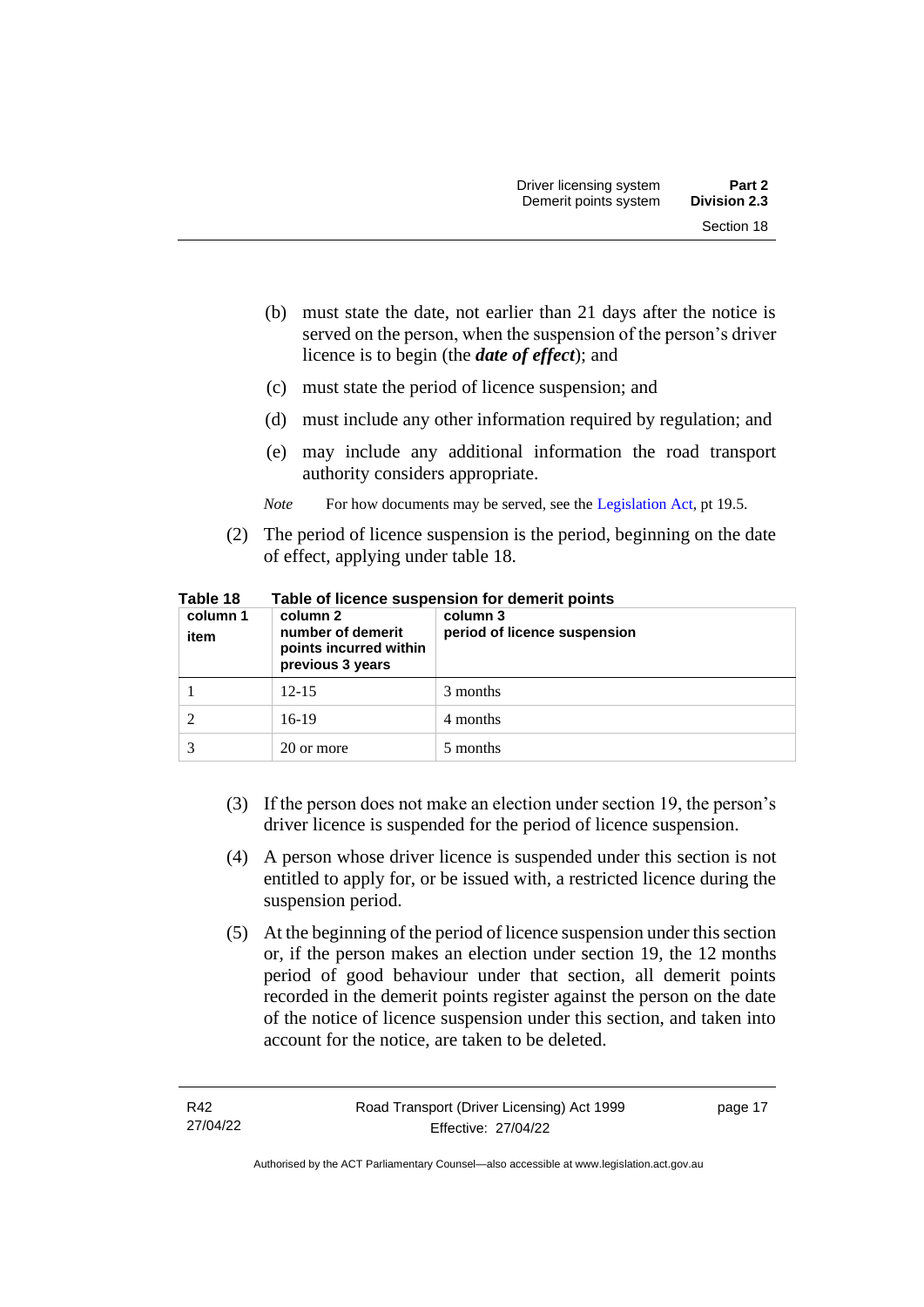- (6) Subsection (5) does not prevent the road transport authority keeping records of deleted demerit points.
- (7) In this section:

*previous 3 years* means the 3 year period ending on the day when the person last committed an offence for which demerit points have been recorded against the person.

### <span id="page-23-0"></span>**19 Good behaviour alternative to licence suspension**

- (1) If a person is served with a notice of licence suspension under section 18, the person may elect, as an alternative to undergoing the period of licence suspension applying under the notice, to be of good behaviour for a 12-month period.
- (2) The election must be made by notice given to the road transport authority in the period that—
	- (a) begins on the day the notice of licence suspension was served on the person; and
	- (b) ends the day before the person's licence suspension ends.
	- *Note* For how documents may be served, see th[e Legislation Act,](http://www.legislation.act.gov.au/a/2001-14) pt 19.5.
- (3) The 12-month period of good behaviour under this section begins—
	- (a) for a person who makes an election on or before the day on which the suspension of their licence is to begin—the day the person's licence suspension would have begun; or
	- (b) for a person who makes an election after the day on which the suspension of their licence is to begin—the day the authority receives notice of the election.
- (4) If the person makes the election and incurs 2 or more demerit points during the 12 month good behaviour period, the road transport authority must serve a notice of licence suspension on the person under this section.

*Note* For how documents may be served, see th[e Legislation Act,](http://www.legislation.act.gov.au/a/2001-14) pt 19.5.

| ĸ<br>ı<br>œ |  |  |
|-------------|--|--|
|-------------|--|--|

R42 27/04/22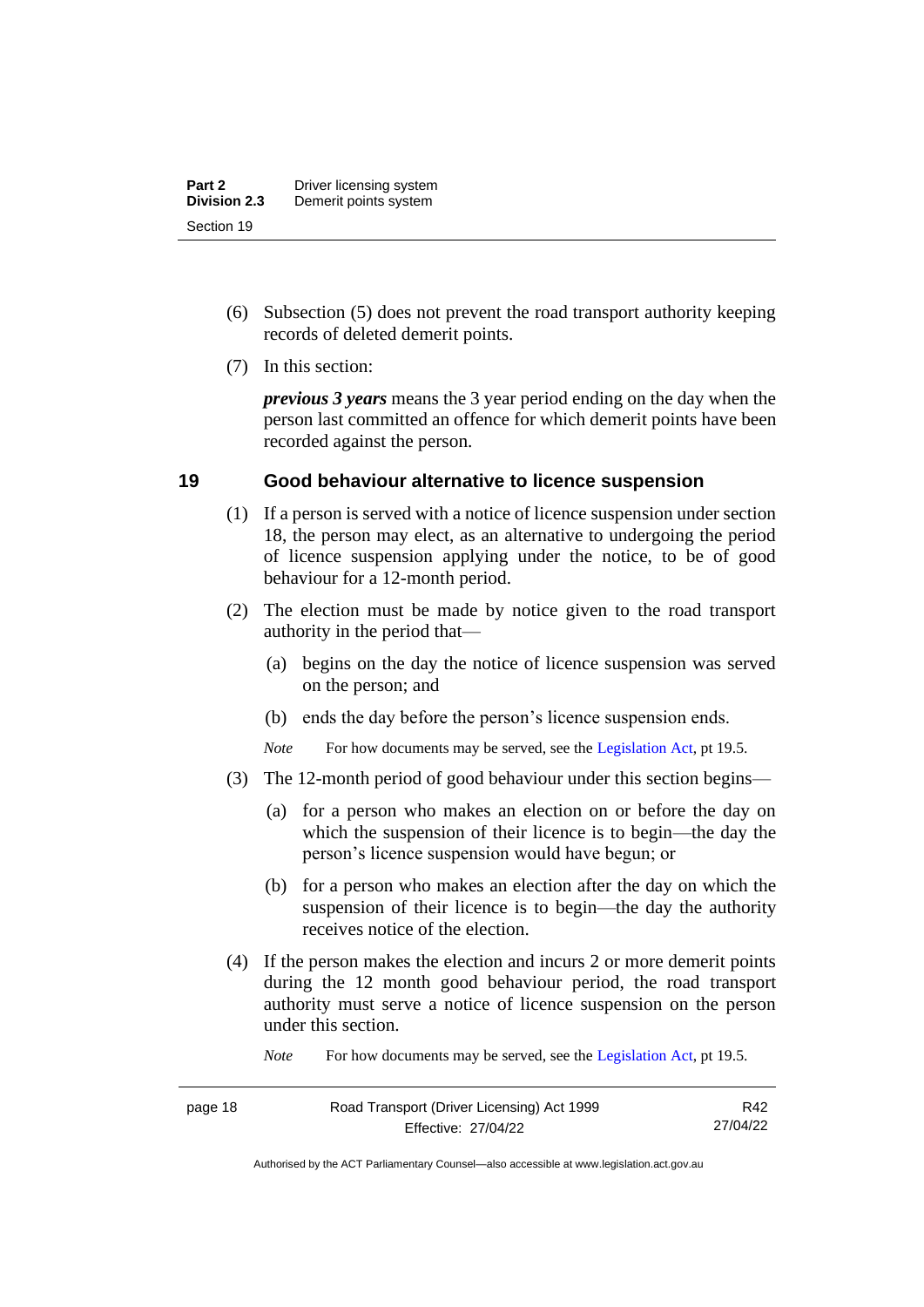- (5) The notice of licence suspension—
	- (a) must state the date of the notice; and
	- (b) must state the date, not earlier than 21 days after the notice is served on the person, when the suspension of the person's driver licence is to begin (the *date of effect*); and
	- (c) must state the period of licence suspension; and
	- (d) must include any other information required by regulation; and
	- (e) may include any additional information the road transport authority considers appropriate.
- (6) The period of licence suspension is the period, beginning on the date of effect, that is twice as long as the period of licence suspension that would have applied to the person if the person had not made the election.
- (7) If the person is served with a notice of licence suspension under this section, the person's driver licence is suspended for the period of licence suspension.
- (8) A person whose driver licence is suspended under this section is not entitled to apply for, or be issued with, a restricted licence during the suspension period.
- (9) At the beginning of the period of licence suspension under this section, all demerit points recorded in the demerit points register against the person on the date of the notice of licence suspension under this section, and taken into account for the notice, are taken to be deleted.
- (10) Subsection (9) does not prevent the road transport authority keeping records of deleted demerit points.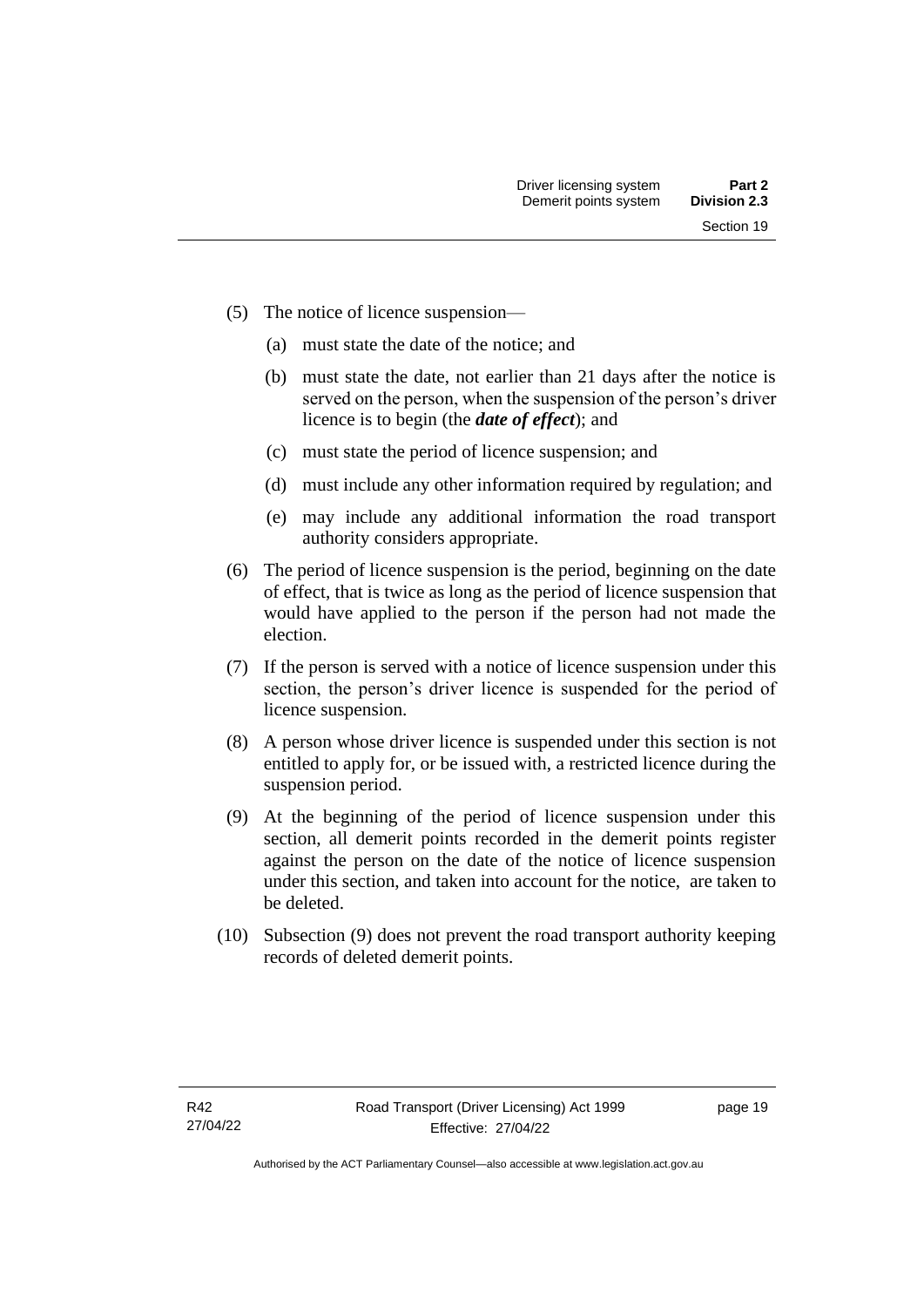### <span id="page-25-0"></span>**19A Notice of suspension confirmation notice**

- (1) This section applies if—
	- (a) the road transport authority—
		- (i) serves a notice of licence suspension on a person under section 18 (Licence suspension), and the person has not elected, under section 19 (Good behaviour alternative to licence suspension), to be of good behaviour for a 12-month period; or
		- (ii) serves a notice of licence suspension on a person under section 19; and
	- (b) a police officer stops the person while the person is driving a motor vehicle; and
	- (c) the police officer tells the person that the person's driver licence is suspended.
- (2) The person is taken to know that the person's driver licence is suspended.

#### <span id="page-25-1"></span>**20 Licence ineligibility**

- (1) A notice of licence ineligibility served on a person by the road transport authority under this section—
	- (a) must state the date of the notice; and
	- (b) must state the date, not earlier than 21 days after the notice is served on the person, when the ineligibility of the person to obtain a driver licence is to begin (the *date of effect*); and
	- (c) must state the period of licence ineligibility; and
	- (d) must include any other information required by regulation; and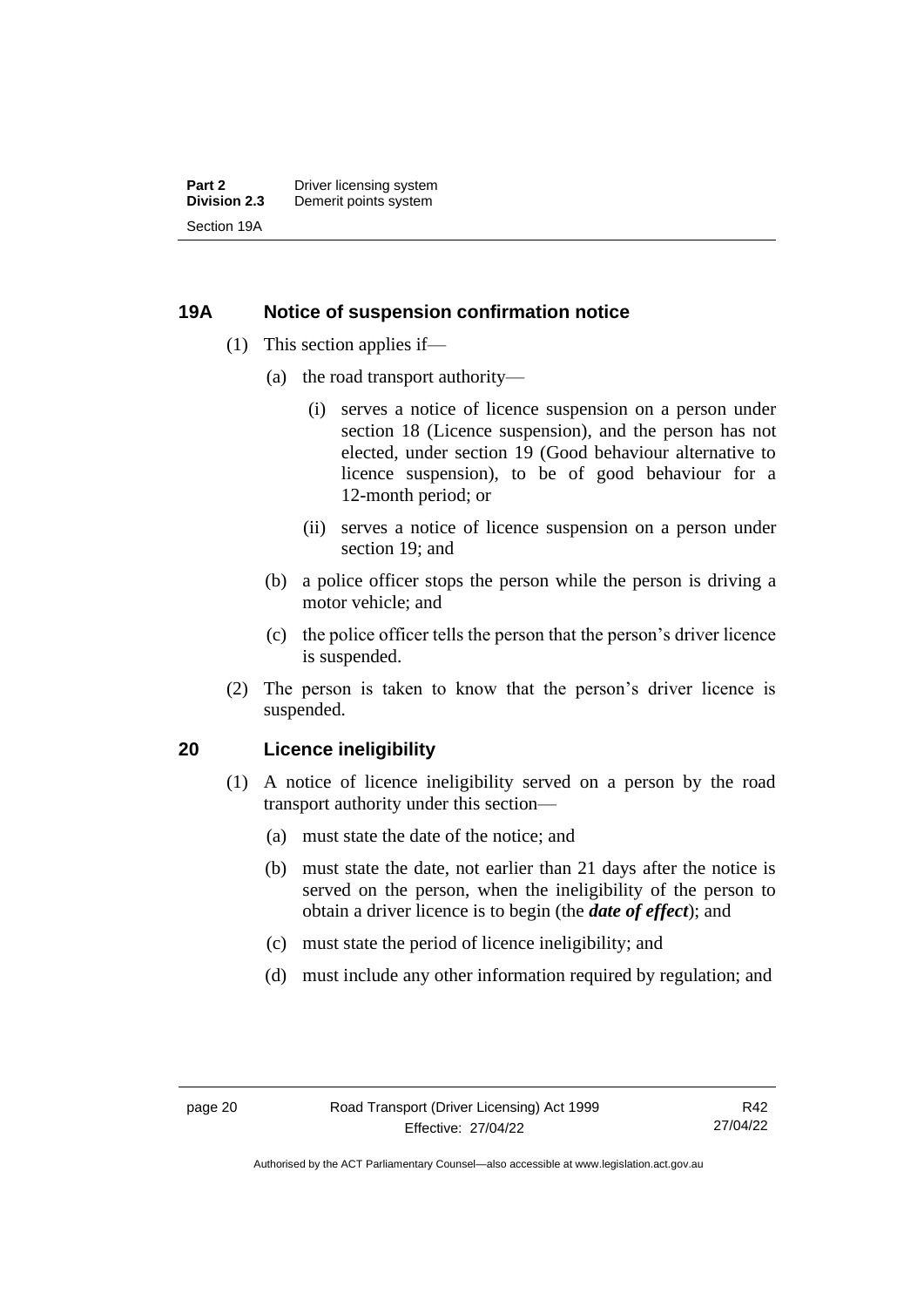- (e) may include any additional information the road transport authority considers appropriate.
- *Note* For how documents may be served, see th[e Legislation Act,](http://www.legislation.act.gov.au/a/2001-14) pt 19.5.
- (2) The period of licence ineligibility is the period, beginning on the date of effect, applying under table 20.

| Table 20<br>column 1<br>item | Table of licence ineligibility for demerit points<br>column 2<br>number of demerit points<br>incurred within previous 3 years | column 3<br>period of licence ineligibility |  |
|------------------------------|-------------------------------------------------------------------------------------------------------------------------------|---------------------------------------------|--|
|                              | $12 - 15$                                                                                                                     | 3 months                                    |  |
| 2                            | $16-19$                                                                                                                       | 4 months                                    |  |
| 3                            | 20 or more                                                                                                                    | 5 months                                    |  |

- (3) If the person does not make an election under section 21, the person is disqualified from holding or obtaining a driver licence during the period of licence ineligibility and is not entitled to apply for, or be issued with, a restricted licence during that period.
- (4) At the beginning of the period of licence ineligibility under this section or, if the person makes an election under section 21, the 12 months period of good behaviour under that section, all demerit points recorded in the demerit points register against the person on the date of the notice of licence ineligibility under this section, and taken into account for the notice, are taken to be deleted.
- (5) Subsection (4) does not prevent the road transport authority keeping records of deleted demerit points.
- (6) In this section:

*previous 3 years* means the 3 year period ending on the day when the person last committed an offence for which demerit points have been recorded against the person.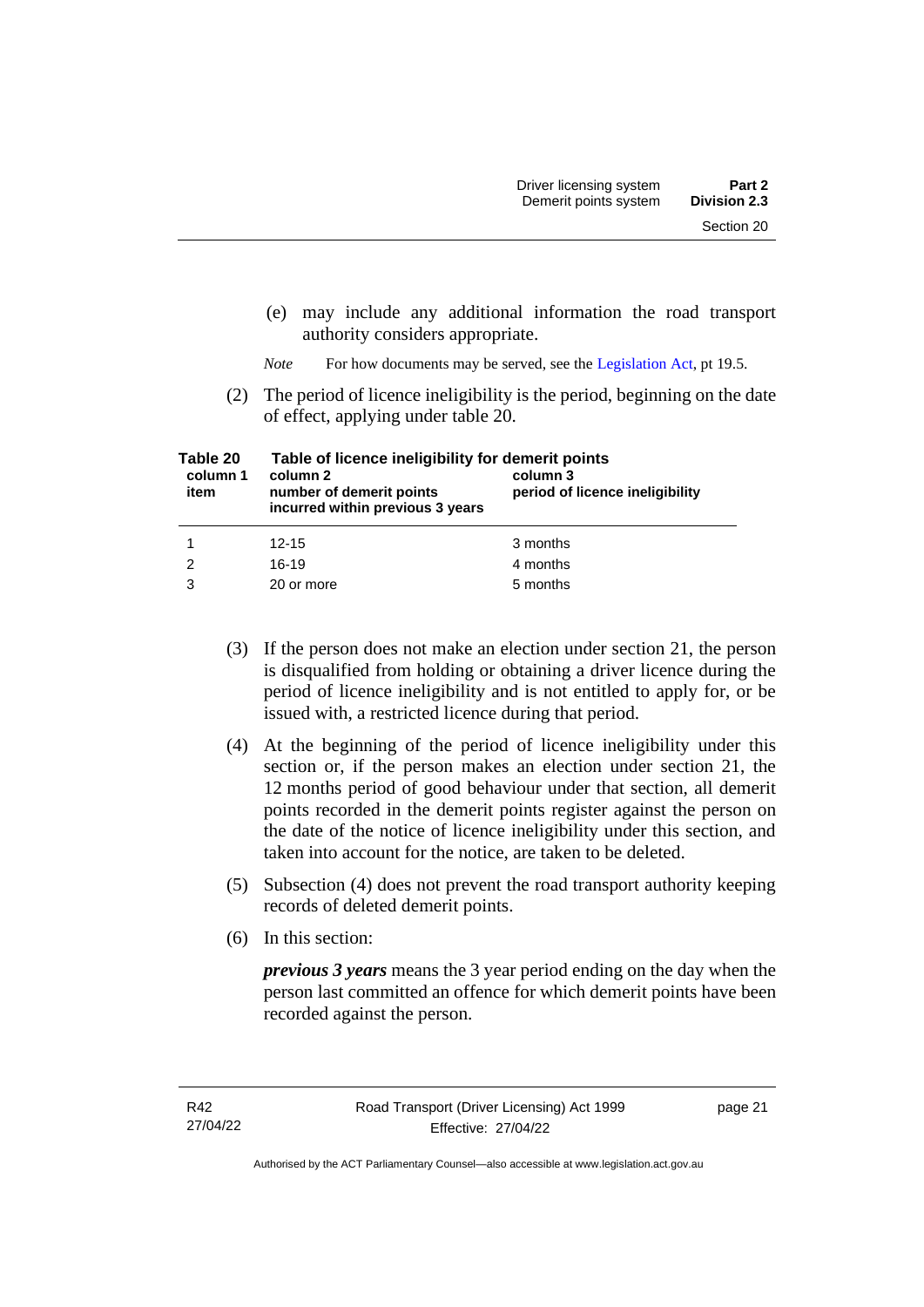#### <span id="page-27-0"></span>**21 Good behaviour alternative to licence ineligibility**

- (1) If a person is served with a notice of licence ineligibility under section 20, the person may elect, as an alternative to undergoing the period of licence ineligibility applying under the notice, to be of good behaviour for a 12-month period.
- (2) The election must be made by notice given to the road transport authority in the period that—
	- (a) begins on the day the notice of licence ineligibility was served on the person; and
	- (b) ends the day before the person's licence ineligibility ends.

*Note* For how documents may be served, see th[e Legislation Act,](http://www.legislation.act.gov.au/a/2001-14) pt 19.5.

- (3) The 12-month period of good behaviour under this section begins—
	- (a) for a person who makes an election on or before the day on which the period of licence ineligibility is to begin—the day the person's licence ineligibility would have begun; or
	- (b) for a person who makes an election after the day on which the period of licence ineligibility is to begin—the day the authority receives notice of the election.
- (4) If the person makes the election and incurs 2 or more demerit points during the 12 months good behaviour period, the road transport authority must serve a notice of licence suspension on the person under this section.

*Note* For how documents may be served, see th[e Legislation Act,](http://www.legislation.act.gov.au/a/2001-14) pt 19.5.

- (5) The notice of licence suspension—
	- (a) must state the date of the notice; and
	- (b) must state the date, not earlier than 21 days after the notice is served on the person, when the suspension of the person's driver licence is to begin (the *date of effect*); and

R42 27/04/22

Authorised by the ACT Parliamentary Counsel—also accessible at www.legislation.act.gov.au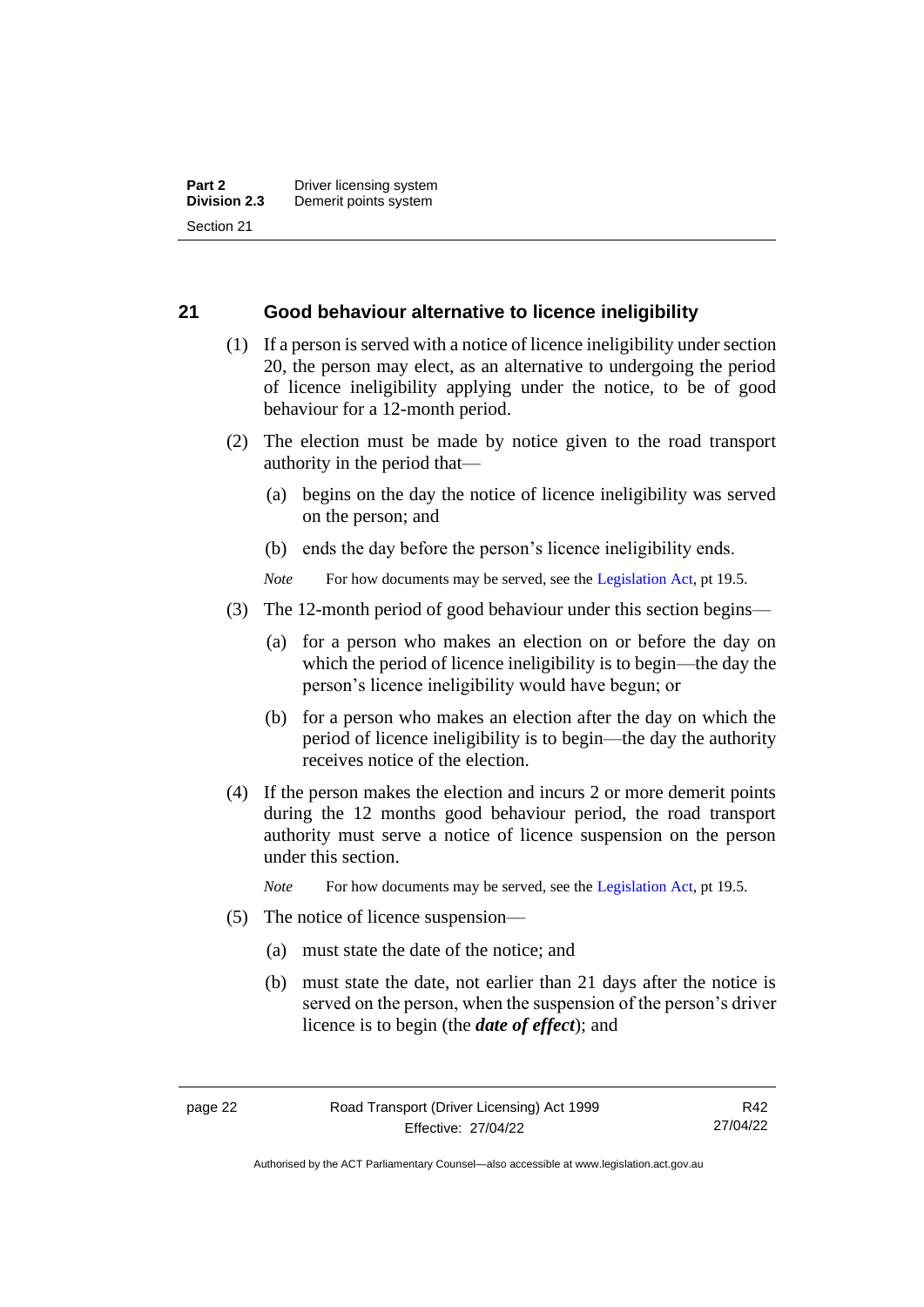- (c) must state the period of licence suspension; and
- (d) must include any other information required by regulation; and
- (e) may include any additional information the road transport authority considers appropriate.
- (6) The period of licence suspension is the period, beginning on the date of effect, that is twice as long as the period of licence ineligibility that would have applied to the person if the person had not made the election.
- (7) If the person is served with a notice of licence suspension under this section, the person's driver licence is suspended for the period of licence suspension.
- (8) A person whose driver licence is suspended under this section is not entitled to apply for, or be issued with, a restricted licence during the suspension period.
- (9) At the beginning of the period of licence suspension under this section, all demerit points recorded in the demerit points register on the date of the notice of licence suspension under this section, and taken into account for the notice, are taken to be deleted.
- (10) Subsection (9) does not prevent the road transport authority keeping records of deleted demerit points.

## <span id="page-28-0"></span>**22 Demerit points incurred by learner, probationary, provisional and restricted licence holders etc**

- (1) A regulation may make provision in relation to—
	- (a) the issue (including renewal), suspension or cancellation by the road transport authority of a learner licence, probationary licence, provisional licence or restricted licence (a *relevant licence*) if the applicant for the licence incurs the prescribed number or more of demerit points for the licence; or

page 23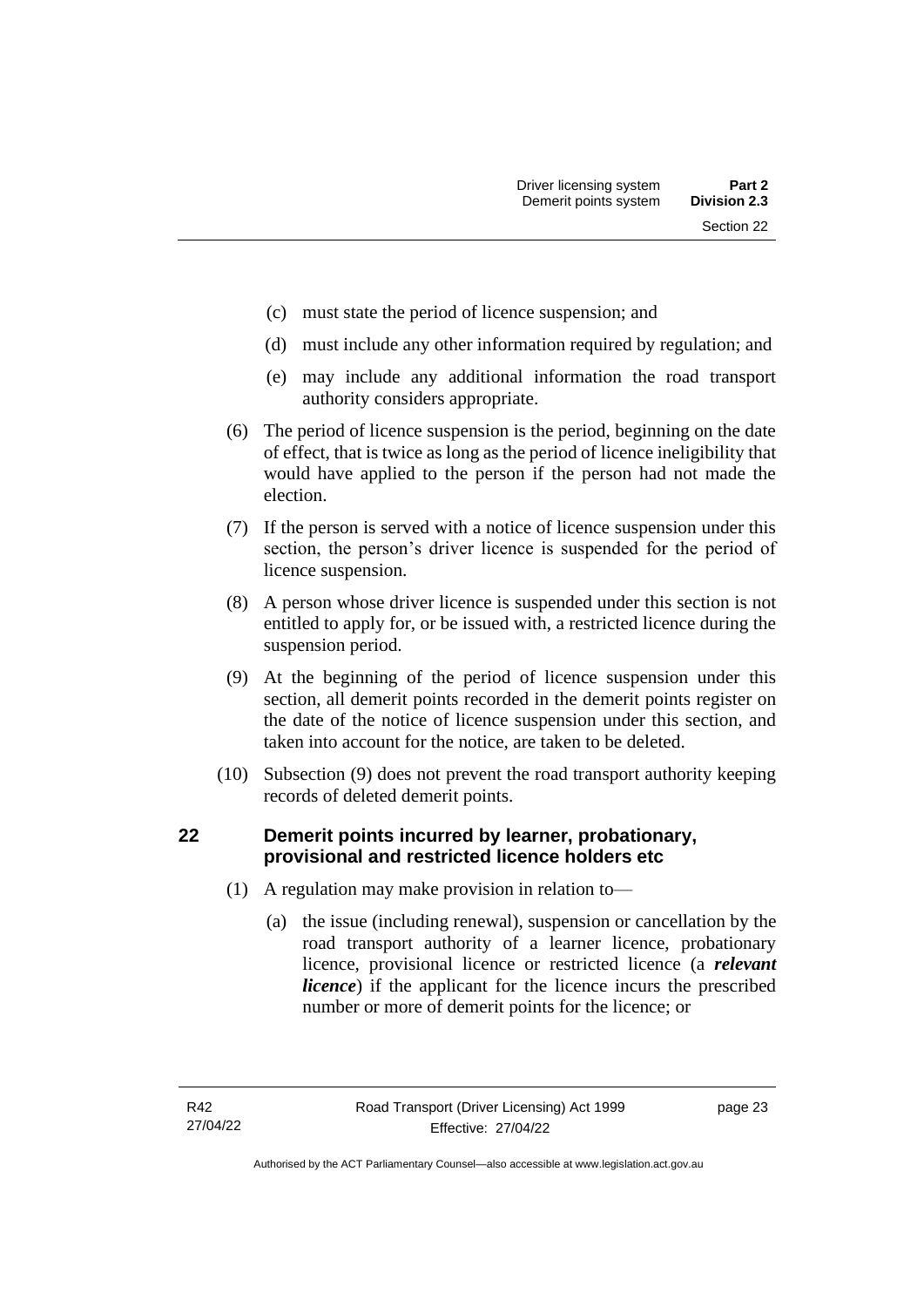- (b) the suspension or cancellation by the authority of any other driver licence if the holder of the licence has incurred the prescribed number or more of demerit points for a relevant licence held by the person; or
- (c) the suspension or cancellation by the authority of an additional provisional class of a driver licence if the holder of the licence incurs the prescribed number or more of demerit points for the additional provisional class.

#### **Example for par (b)**

If a person incurs the prescribed number of demerit points for a provisional licence held by the person and, before a notice of licence suspension takes effect, the person is issued with a licence to which section 16 applies (a *full licence*), a regulation may authorise the full licence to be suspended even though the person has not incurred 12 or more demerit points.

- (2) A regulation may also make provision in relation to—
	- (a) warning, suspension and cancellation notices in relation to demerit points; or
	- (b) periods of suspension and periods of inability to obtain a driver licence; or
	- (c) the circumstances when suspension rather than cancellation may be imposed; or
	- (d) disregarding demerit points, or deleting demerit points from the demerit points register, and the circumstances when such action may or must be taken; or
	- (e) other consequences for a person in relation to demerit points incurred by the person.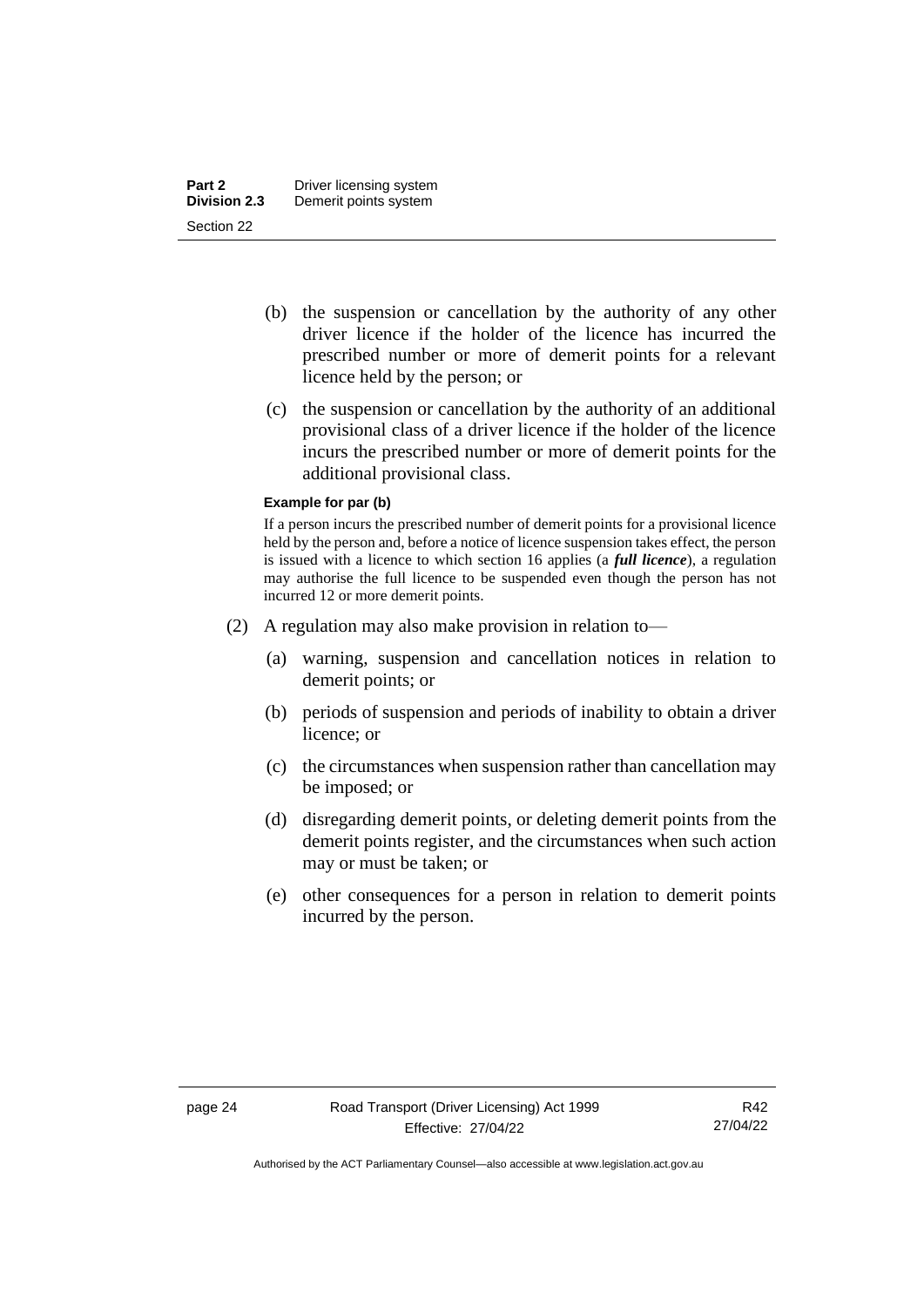## <span id="page-30-0"></span>**23 Demerit points incurred but not taken into account for notice of licence suspension etc**

- (1) This section applies to—
	- (a) demerit points incurred by a person on or before the date of a notice of licence suspension or ineligibility served on the person under this division and that were not taken into account for the notice; and
	- (b) demerit points incurred by the person after the date of the notice and—
		- (i) before the period of licence suspension or licence ineligibility applying under the notice begins; or
		- (ii) if the person elects under this division to be of good behaviour for 12 months—before the period of good behaviour begins.
- (2) The demerit points are only taken into account in relation to the person from the end of the period of licence suspension or ineligibility applying under the notice or, if the person elects under this division to be of good behaviour for 12 months, from the end of the good behaviour period.

### <span id="page-30-1"></span>**24 Demerit points not affected by licence suspension etc under another law**

- (1) A period of licence suspension under this division is additional to, not concurrent with, any period of licence suspension otherwise imposed under this division or another territory law.
- (2) A period of disqualification from holding or obtaining a driver licence under this division is additional to, not concurrent with, any period of disqualification or licence suspension otherwise imposed under this division or another territory law.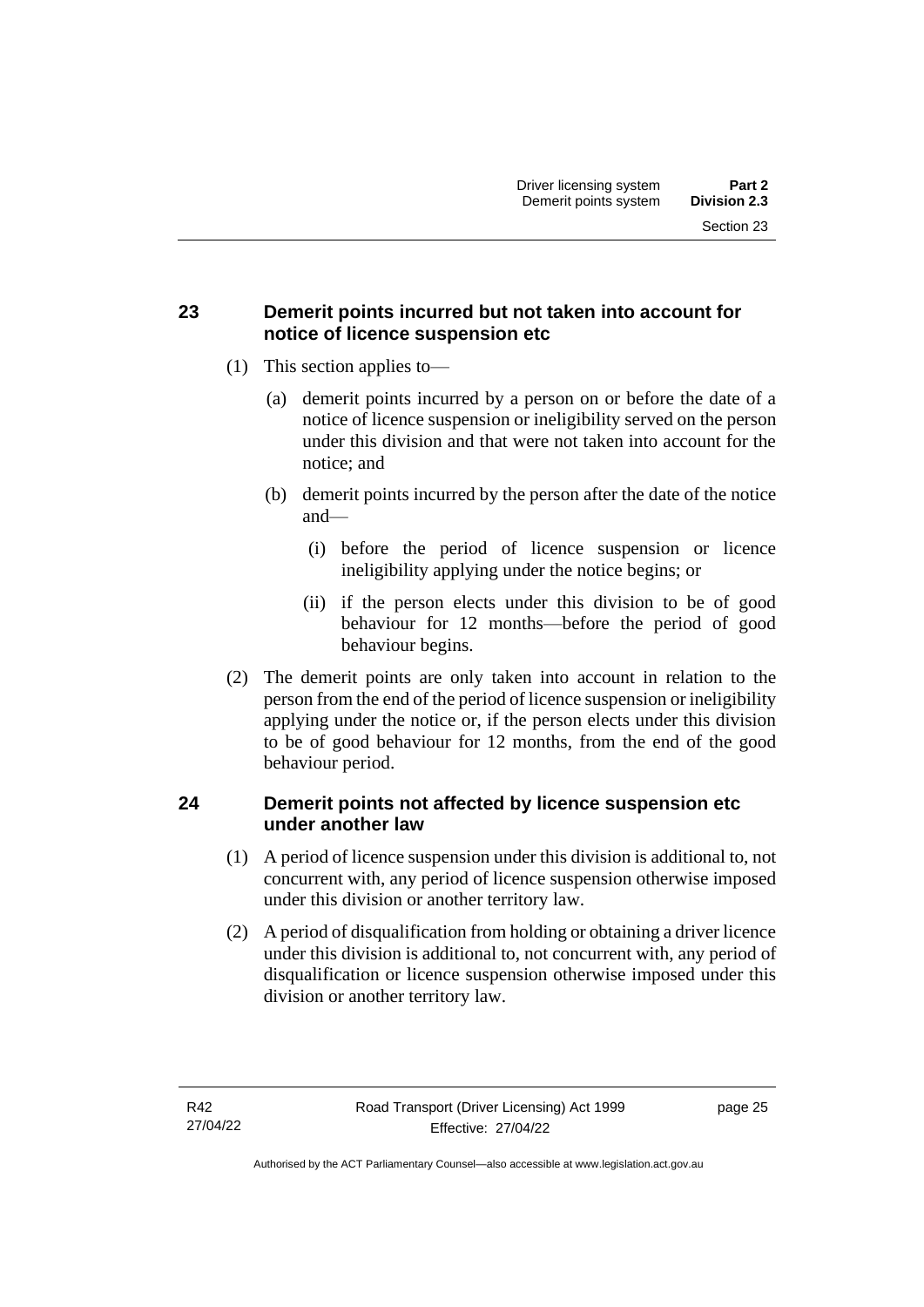- (3) Demerit points recorded in the demerit points register against a person are not affected by a period of licence suspension or disqualification imposed by a court in Australia or under part 3 or any other territory law.
- (4) This section does not prevent the regulations from requiring the road transport authority to take into account an earlier period of suspension ended by a disqualification in deciding whether to issue a new driver licence to a person who has completed the period of disqualification.

### <span id="page-31-0"></span>**25 Issue of licence suspension notice etc**

The road transport authority may give a notice of suspension or licence ineligibility to a person under this division without giving the person an opportunity to make representations about why the notice should not be given.

# <span id="page-31-1"></span>**Division 2.4 Regulations**

#### <span id="page-31-2"></span>**26 Regulation-making power**

- (1) The Executive may make regulations for this Act.
	- *Note* A regulation must be notified, and presented to the Legislative Assembly, under the [Legislation Act.](http://www.legislation.act.gov.au/a/2001-14)
- (2) A regulation may prescribe offences for contraventions of a regulation and prescribe maximum penalties of not more than 20 penalty units for offences.

#### <span id="page-31-3"></span>**27 Regulations may apply certain documents**

A regulation may apply a publication of the National Transport Commission or any other instrument as in force from time to time.

*Note* The text of an applied, adopted or incorporated law or instrument, whether applied as in force from time to time or at a particular time, is taken to be a notifiable instrument if the operation of the [Legislation](http://www.legislation.act.gov.au/a/2001-14) Act, s 47 (5) or (6) is not disapplied (see s 47 (7)).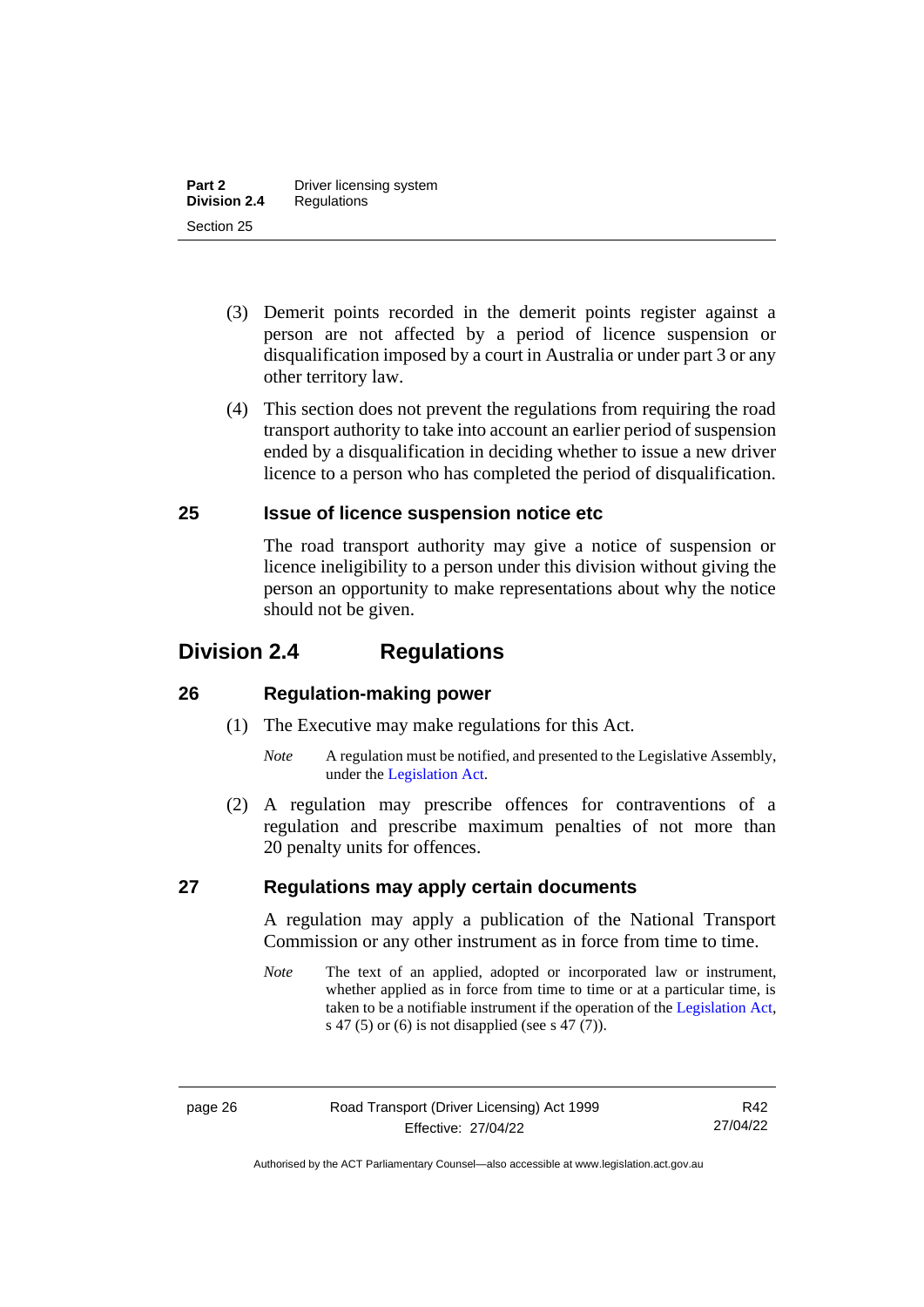#### <span id="page-32-0"></span>**28 Driver licensing system**

- (1) A regulation is to provide for a system of licensing drivers of motor vehicles used on roads or road related areas that provides a way of authorising the driving of motor vehicles on roads and road related areas and identifying people as licensed drivers of motor vehicles.
- (2) A regulation may also––
	- (a) make provision in relation to—
		- (i) the issue or refusal to issue driver licences; and
		- (ii) the renewal and the refusal to renew driver licences; and
		- (iii) the imposition of conditions on driver licences; and
		- (iv) the replacement of and refusal to replace driver licences; and
	- (b) make provision in relation to the cancellation, variation and suspension of driver licences; and
	- (c) fix the periods for which a driver licence or renewal remains in force; and
	- (d) require the production of information by—
		- (i) applicants for driver licences or for renewals or variation of driver licences; or
		- (ii) holders of driver licences; and
	- (e) make provision in relation to the recognition by the road transport authority of things done under a corresponding law; and
	- (f) provide that this Act, or a stated provision of this Act, does not apply, or ceases to apply, to people prescribed by regulation; and
	- (g) provide that people prescribed by regulation are exempt from this Act or a stated provision of this Act; and

page 27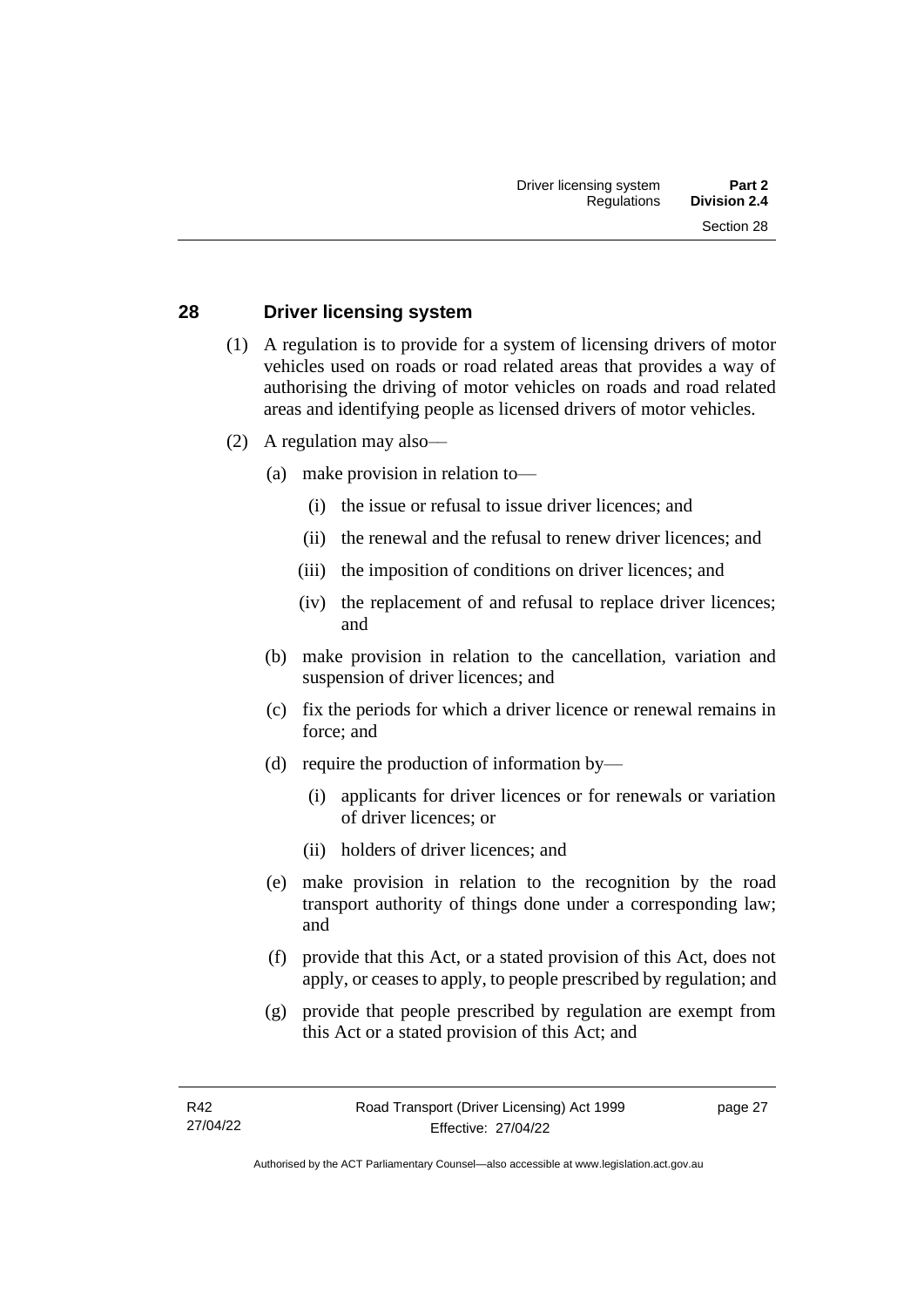- (h) allow the road transport authority to revoke, in the way and in circumstances prescribed by regulation, an exemption given under a regulation made for paragraph (g); and
- (i) prescribe different classes and kinds of driver licences, grade each class or kind by reference to the driving skills required for the class or kind, and prescribe the eligibility criteria for the issue of each class or kind of licence; and
- (j) allow the road transport authority to exempt people from holding a driver licence (whether or not subject to conditions imposed by the authority); and
- (k) make provision in relation to the keeping of the driver licence register or demerit points register; and
- (l) prescribe the circumstances in which driver licences must be surrendered or returned to the road transport authority; and
- (m) make provision in relation to the disclosure of personal information in the driver licence register or demerit points register; and
- (n) make provision in relation to competency-based assessment schemes relating to driver licensing; and
- (o) require people who are—
	- (i) applicants for driver licences or for renewal or variation of driver licences; and
	- (ii) holders of driver licences; and
	- (iii) people exempted by regulation from holding a driver licence;

to submit to tests or medical or other examinations to assess fitness to obtain, hold or continue to hold a driver licence, a varied driver licence or an exemption from holding a driver licence; and

R42 27/04/22

Authorised by the ACT Parliamentary Counsel—also accessible at www.legislation.act.gov.au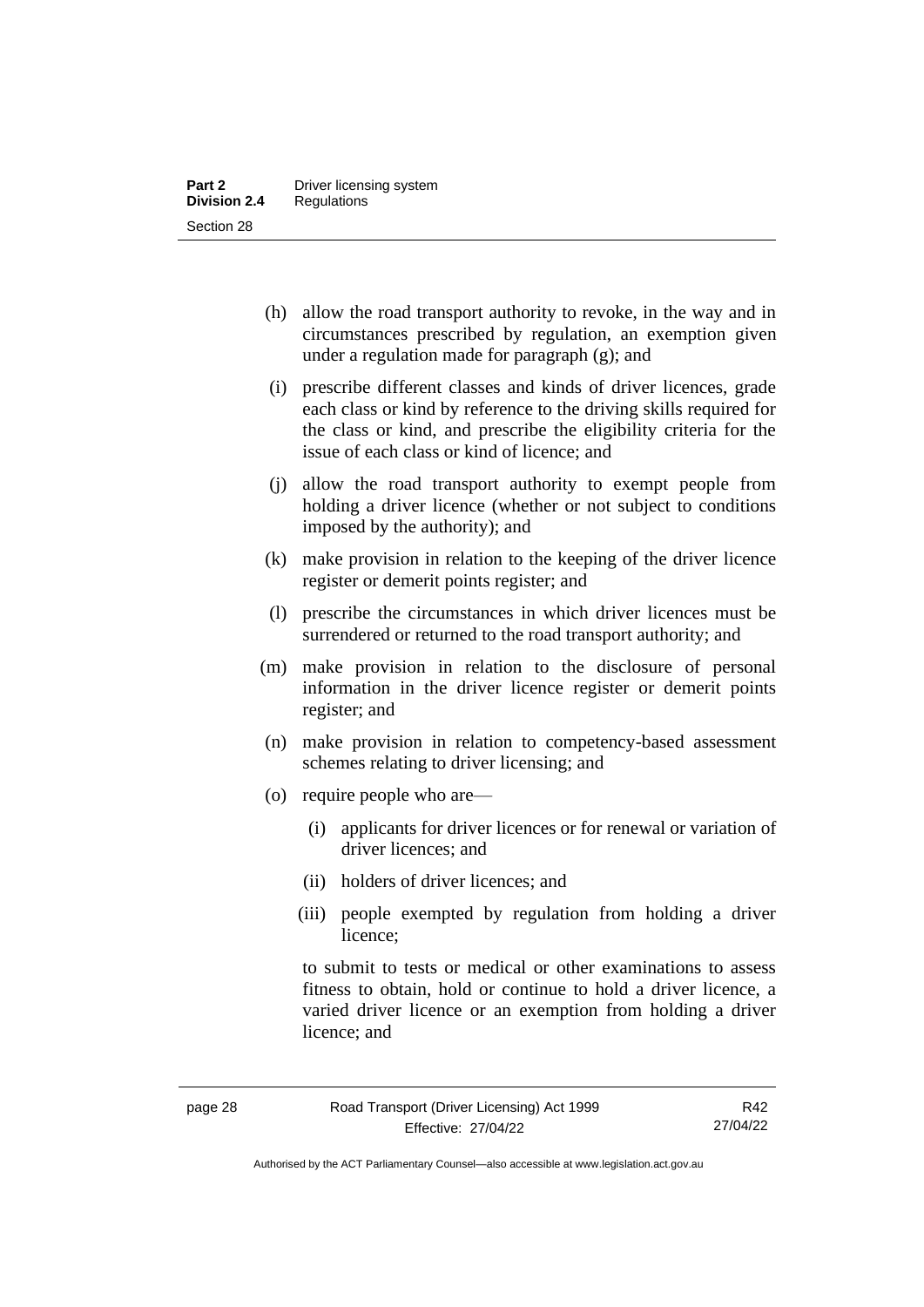- (p) require the holder of an Australian driver licence issued under the law of another jurisdiction to submit to tests or medical or other examinations to assess the person's fitness to drive in the ACT; and
- (q) make provision in relation to driver training schemes; and
- (r) make provision in relation to the accreditation of driving instructors, including the conduct and content of driving instruction and examinations; and
- (s) require a person convicted or found guilty of a disqualifying offence, that relates to alcohol, against the *[Road Transport](http://www.legislation.act.gov.au/a/1977-17)  [\(Alcohol and Drugs\) Act](http://www.legislation.act.gov.au/a/1977-17) 1977* to complete a course approved by the road transport authority about the effects of alcohol, including its effects on driving and health; and
- (t) require a person convicted or found guilty of a disqualifying offence, that relates to a prescribed drug, against the *[Road](http://www.legislation.act.gov.au/a/1977-17)  [Transport \(Alcohol and Drugs\) Act](http://www.legislation.act.gov.au/a/1977-17) 1977* to complete a course approved by the road transport authority about the effects of drugs, including their effects on driving and health; and
- (u) make provision in relation to the imposition of a condition on a person's driver licence requiring an alcohol ignition interlock device to be fitted to a motor vehicle driven by the person; and
- (v) make provision in relation to court-ordered therapeutic programs for people convicted or found guilty of a disqualifying offence, that relates to alcohol, against the *[Road Transport](http://www.legislation.act.gov.au/a/1977-17)  [\(Alcohol and Drugs\) Act 1977](http://www.legislation.act.gov.au/a/1977-17)*; and
- (w) make provision in relation to—
	- (i) the approval by the road transport authority of alcohol ignition interlock devices; and
	- (ii) the provision, installation, testing and maintenance of alcohol ignition interlock devices; and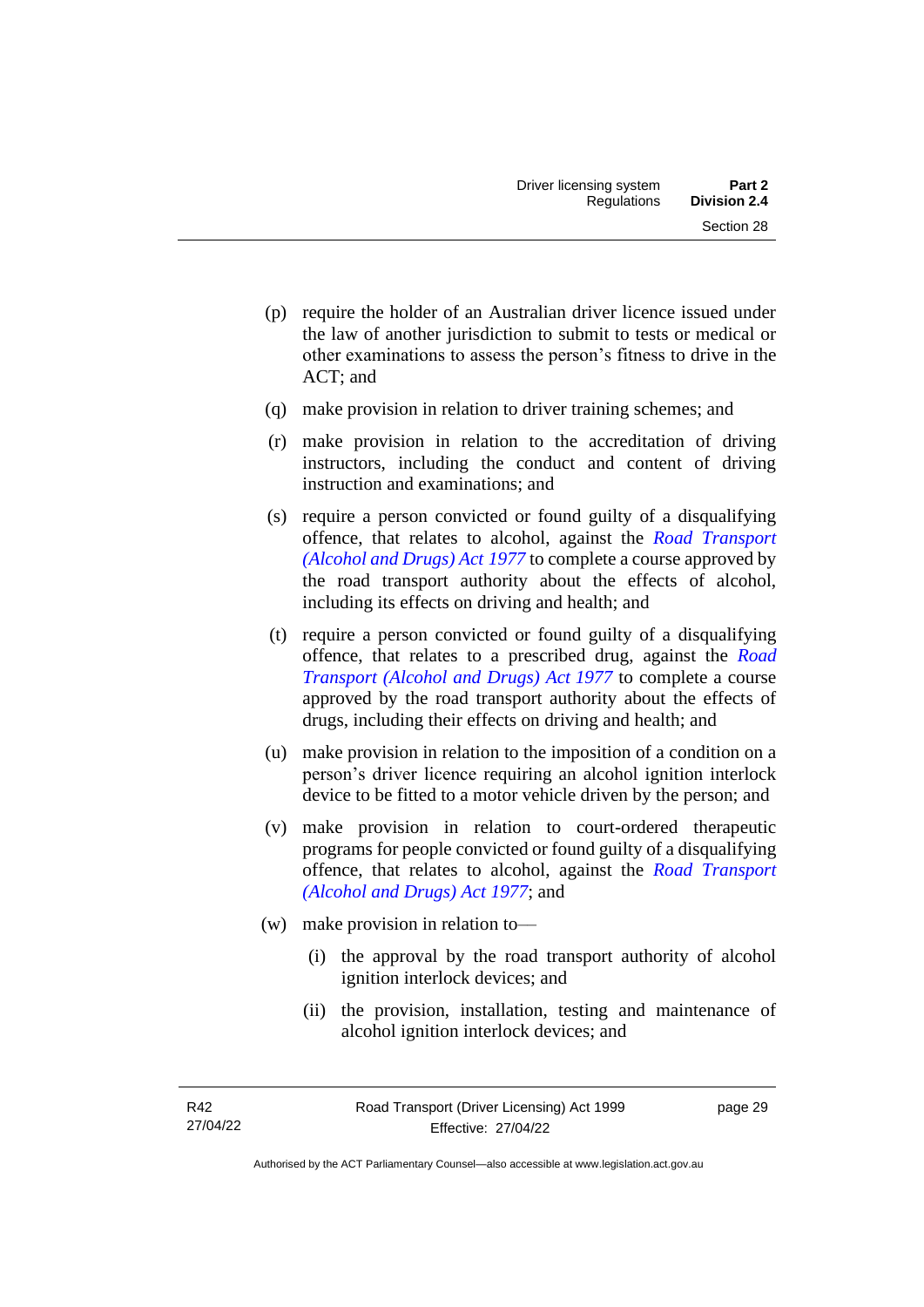- (iii) the approval by the road transport authority of people to provide, install, test and maintain alcohol ignition interlock devices; and
- (x) make provision about matters to be dealt with by agreement between the road transport authority and people who provide, install, test and maintain alcohol ignition interlock devices.
- (3) The kinds of driver licence that may be prescribed include, but are not limited to, conditional licences, learner licences, probationary licences, provisional licences, public vehicle licences and restricted licences.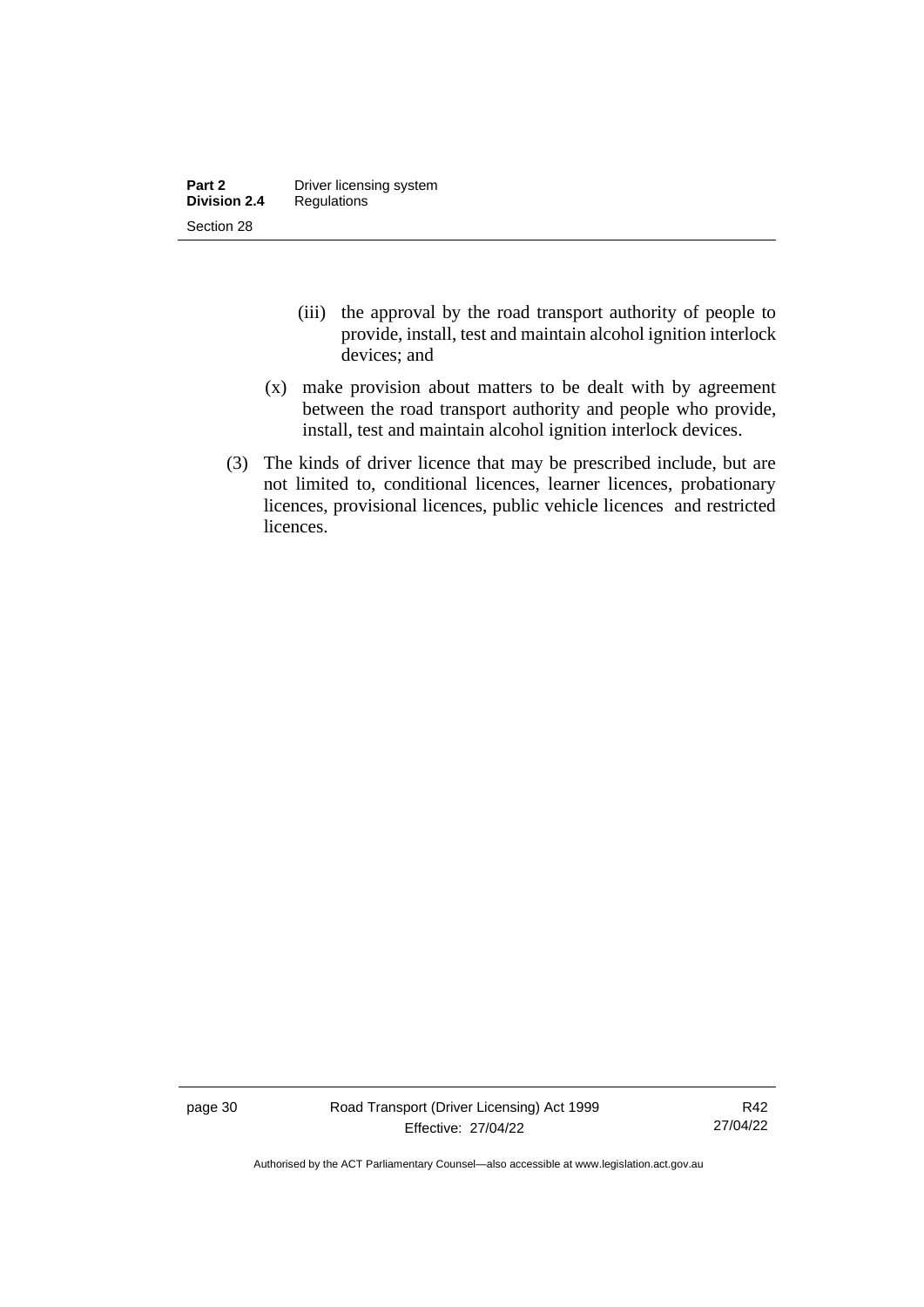# **Part 3 Offences**

*Note* For offences in relation to false or misleading statements, information or documents, see the Criminal Code, pt 3.4

# **29 Obtaining licence by false statements etc**

- (1) A person must not—
	- (a) by a false statement, a misrepresentation or other dishonest means obtain a driver licence (including a driver licence as varied) or the renewal of a driver licence; or
	- (b) without lawful authority or excuse, possess an Australian driver licence or external driver licence obtained or renewed (whether in the ACT or elsewhere) using those means.

Maximum penalty: 20 penalty units.

(2) A driver licence so obtained or renewed is void, and the road transport authority may alter the driver licence register accordingly.

# **30 Unlawful possession of licence etc**

- (1) A person must not, without lawful authority or excuse, possess—
	- (a) an Australian driver licence or external driver licence issued to someone else; or
	- (b) an Australian driver licence or external driver licence that has been forged, fraudulently changed or changed in a way calculated to deceive; or
	- (c) anything resembling an Australian driver licence or external driver licence that is calculated to deceive.

Maximum penalty: 20 penalty units.

page 31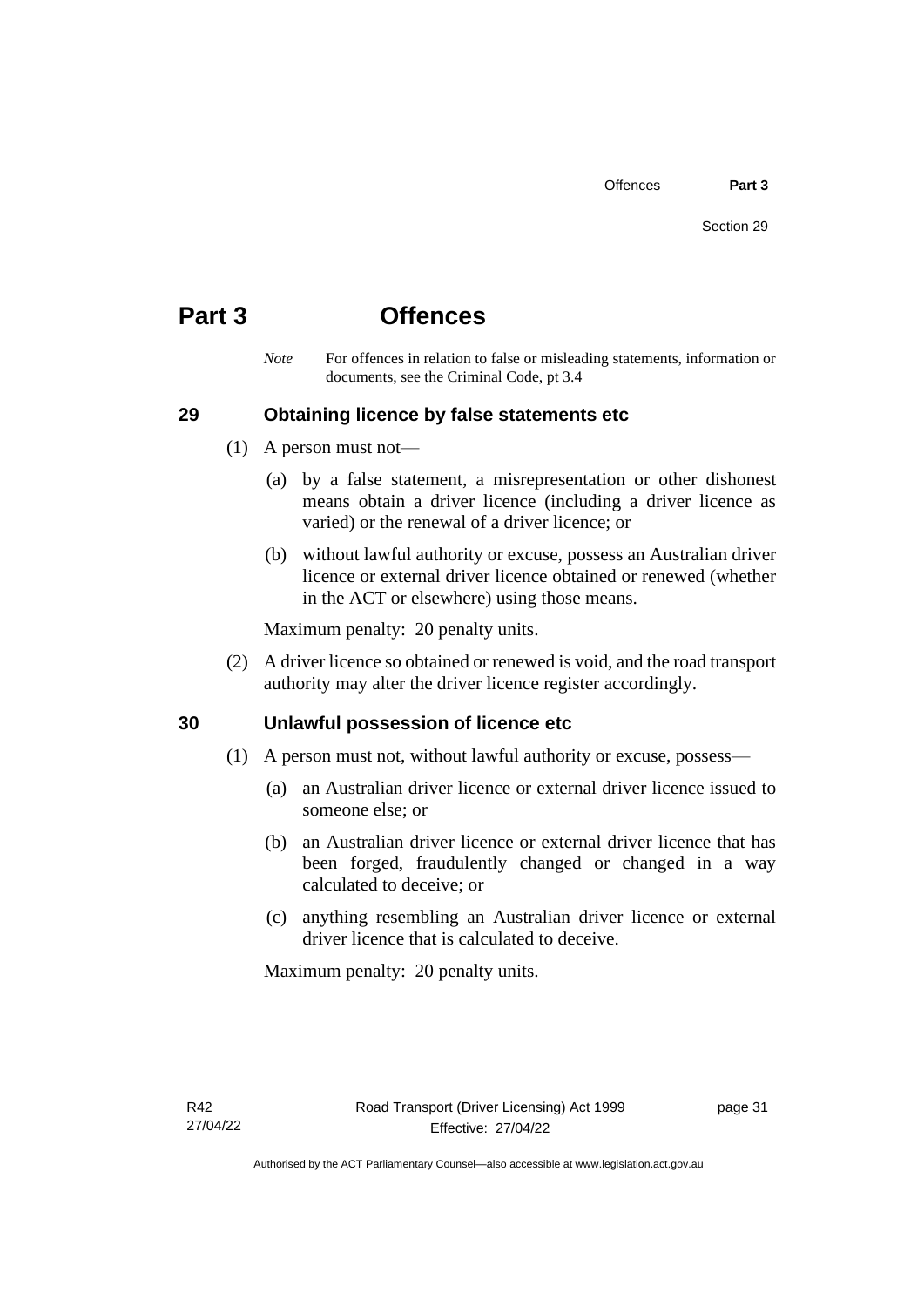- (2) A person must not—
	- (a) forge or fraudulently change or use an Australian driver licence or external driver licence; or
	- (b) fraudulently lend or allow to be used by someone else an Australian driver licence or external driver licence.

Maximum penalty: 20 penalty units.

(3) A person must not change an Australian driver licence or external driver licence in a way calculated to deceive.

Maximum penalty: 20 penalty units.

(4) A person must not, without lawful authority or excuse, deface, damage, or otherwise interfere with, an Australian driver licence or external driver licence.

Maximum penalty: 20 penalty units.

# **31 Driver must be licensed**

- (1) A person must not drive a motor vehicle on a road or road related area unless the person—
	- (a) is the holder of an Australian driver licence that authorises the person to drive a motor vehicle of that kind; or
	- (b) is exempted by regulation from holding an Australian driver licence.

Maximum penalty: 20 penalty units.

Authorised by the ACT Parliamentary Counsel—also accessible at www.legislation.act.gov.au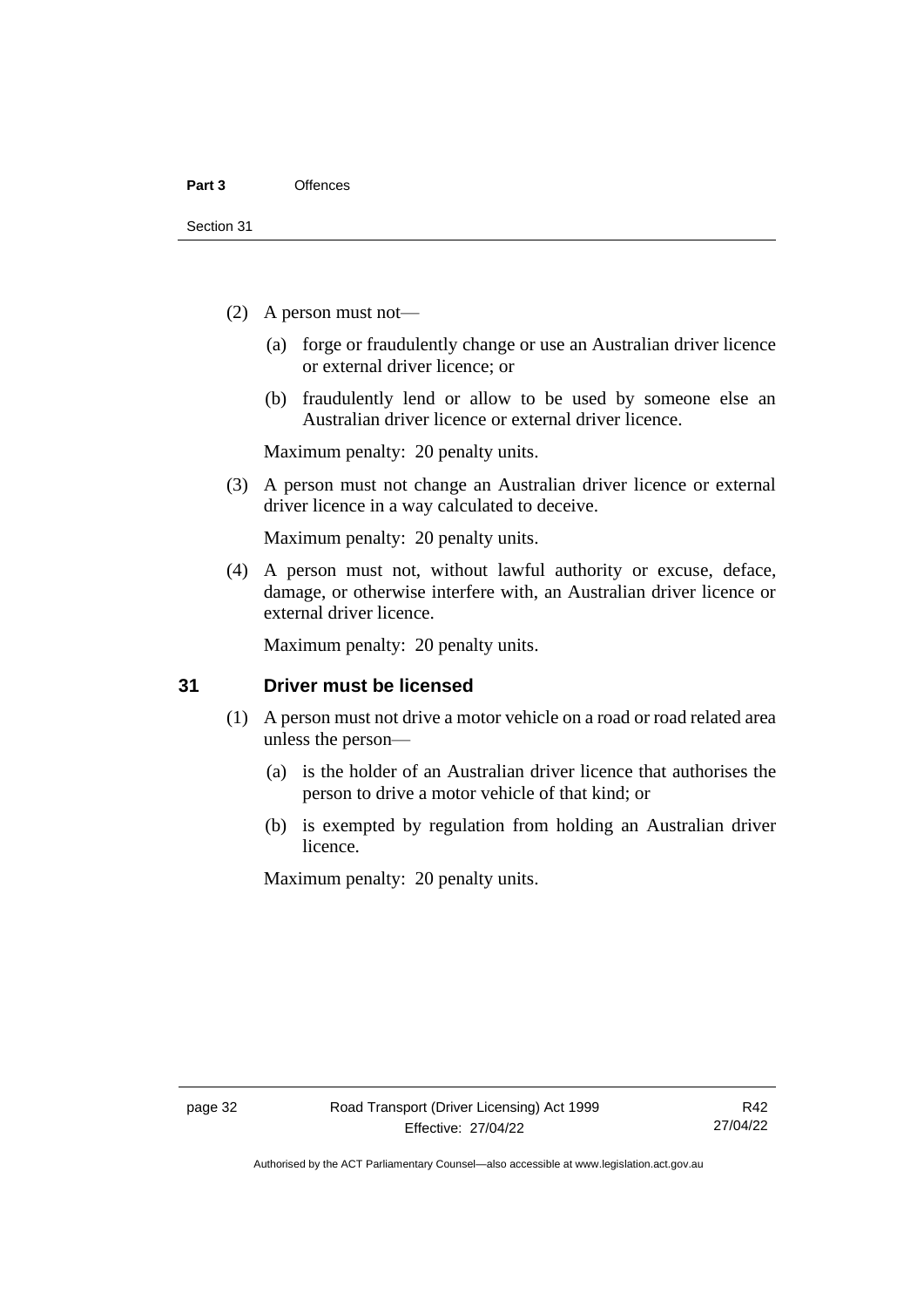(2) A person who is not, and never has been, the holder of an Australian driver licence must not drive a motor vehicle on a road or road related area unless the person is exempted by regulation from holding an Australian driver licence.

Maximum penalty:

- (a) for a first offender—20 penalty units; or
- (b) for a repeat offender—50 penalty units, imprisonment for 6 months or both.
- $(3)$  If—
	- (a) a court convicts a person of an offence against subsection (2); and
	- (b) the person is a repeat offender;

the person is automatically disqualified from obtaining a driver licence for 3 years or, if the court orders a longer period, the longer period.

- (4) A disqualification under this section is in addition to any penalty imposed for the offence.
	- *Note* Under the *[Road Transport \(General\) Act 1999](http://www.legislation.act.gov.au/a/1999-77)*, s 66 (1) the disqualification of a person from holding or obtaining a driver licence (whether or not by order of a court) operates to cancel any driver licence held by the person.
- (5) For subsections (2) and (7), a person is taken to never to have been the holder of an Australian driver licence if the person has not held an Australian driver licence at any time within 5 years before being convicted, or found guilty, of the offence concerned.

page 33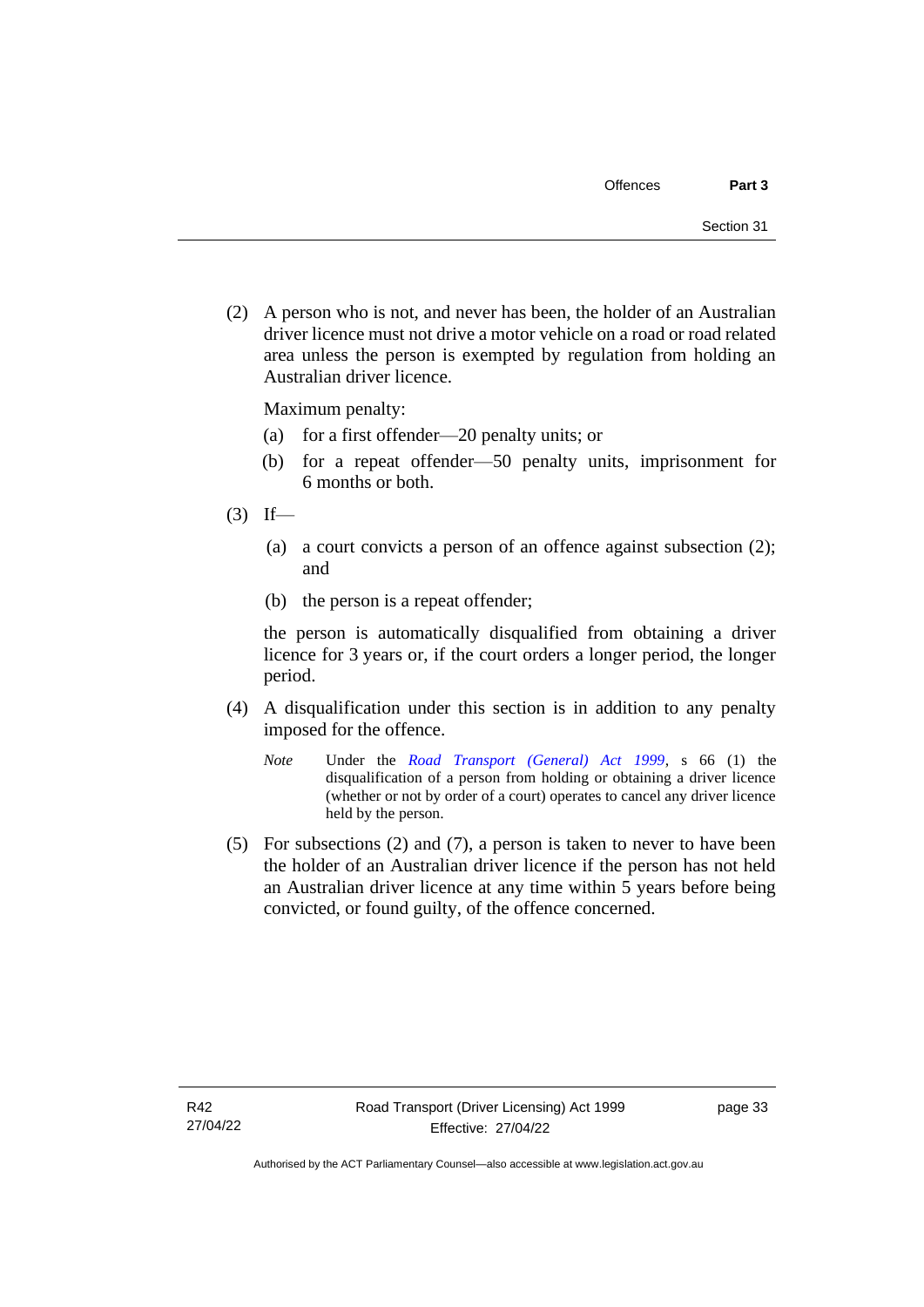- (6) For subsections  $(2)$  and  $(3)$ :
	- (a) a person who is convicted of an offence against subsection (2) (the *current offence*) is a *repeat offender* in relation to the current offence if the person has been convicted, or found guilty, of an offence against the subsection within 5 years before being convicted of the current offence; and
	- (b) a person who is convicted of an offence against subsection (2) is a *first offender* in relation to the offence if the person is not a repeat offender in relation to the offence.
- (7) A person who has never been the holder of an Australian driver licence cannot be convicted or found guilty of an offence against both this section and section 32 in relation to driving a motor vehicle on the same occasion.
- (8) However, this section does not prevent the person from being convicted or found guilty of an offence against section 32 in relation to driving a motor vehicle that is an offence against this section.
- (9) A person cannot be convicted or found guilty against both subsections (1) and (2) in relation to driving a motor vehicle on the same occasion.
- (10) However, a person charged with an offence against subsection (2) can be convicted or found guilty instead of an offence against subsection (1), but a person charged with an offence against subsection (1) cannot be convicted or found guilty instead of an offence against subsection (2).
	- *Note 1* The offences in this section do not apply to an authorised officer (including a police officer) or authorised assistant who drives a heavy vehicle under the *Heavy Vehicle [National Law \(ACT\)](http://www.legislation.act.gov.au/a/db_49155/default.asp)*, s 519 (Moving unattended heavy vehicle on road if causing harm etc.).
	- *Note* 2 The offences in this section do not apply to an authorised officer (including a police officer) or authorised assistant who starts or stops a heavy vehicle's engine under the *[Heavy Vehicle National Law \(ACT\)](http://www.legislation.act.gov.au/a/db_49155/default.asp)*, s 523 (Starting or stopping heavy vehicle engine). Under that section, an authorised officer or assistant may start or stop a heavy vehicle's engine to assist with the exercise of powers under that Law.

page 34 Road Transport (Driver Licensing) Act 1999 Effective: 27/04/22

R42 27/04/22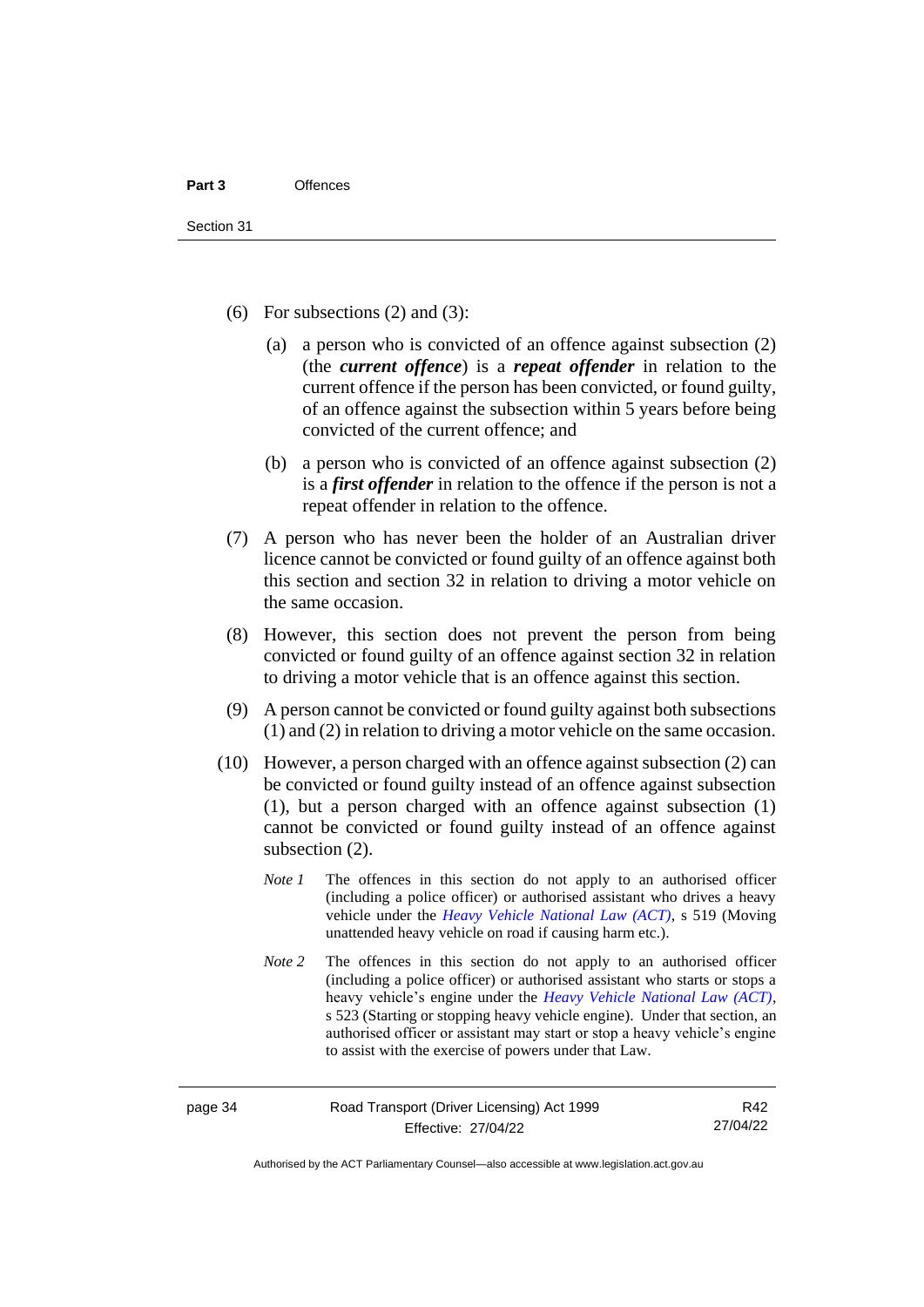*Note 3* The offences in this section do not apply to a person who is required by an authorised officer (including a police officer) under the *[Heavy Vehicle](http://www.legislation.act.gov.au/a/db_49155/default.asp)  [National Law \(ACT\)](http://www.legislation.act.gov.au/a/db_49155/default.asp)*, s 577 (Power to require reasonable help) to start or stop a heavy vehicle's engine.

# **31A Offence—driving while right to drive suspended**

- (1) A person commits an offence if—
	- (a) the person's right to drive is suspended under a law of the territory; and
	- (b) the person drives a vehicle in the ACT.

Maximum penalty: 20 penalty units.

(2) An offence against this section is a strict liability offence.

# **32 Offences committed by disqualified drivers etc**

- (1) A person who is disqualified by a court in Australia or under the law of any jurisdiction from holding or obtaining an Australian driver licence must not—
	- (a) drive a motor vehicle on a road or road related area during the period of disqualification except in accordance with a restricted licence issued to the person; or
	- (b) apply for a driver licence during the period of disqualification and in, or in relation to, the application omit to mention the disqualification.

Maximum penalty:

- (a) for a first offender—50 penalty units, imprisonment for 6 months or both; or
- (b) for a repeat offender—100 penalty units, imprisonment for 1 year or both.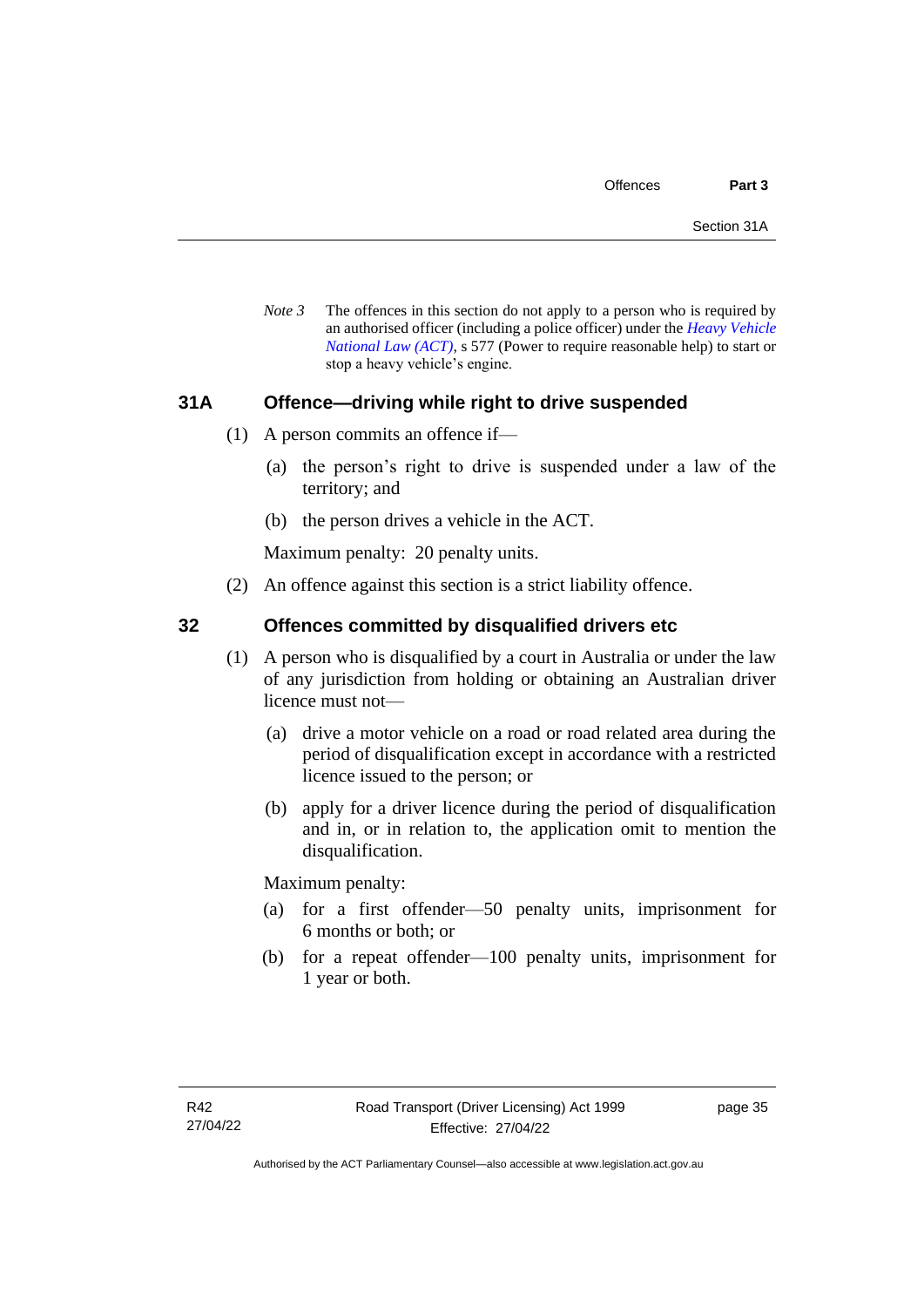Section 32

- (2) A person whose Australian driver licence is suspended by a court in Australia or under the law of any jurisdiction must not—
	- (a) drive a motor vehicle on a road or road related area during the period of suspension except in accordance with a restricted licence issued to the person; or
	- (b) apply for a driver licence during the period of suspension and in, or in relation to, the application omit to mention the suspension.

Maximum penalty:

- (a) for a first offender—50 penalty units, imprisonment for 6 months or both; or
- (b) for a repeat offender—100 penalty units, imprisonment for 1 year or both.
- (3) A person whose application for an Australian driver licence is refused in any jurisdiction, or whose Australian driver licence is cancelled by a court in Australia or under the law of any jurisdiction (other than under the *[Road Transport \(General\) Act 1999](http://www.legislation.act.gov.au/a/1999-77)*, section 66 (1) or a corresponding provision of the law of another jurisdiction), must not—
	- (a) drive a motor vehicle on a road or road related area without having subsequently obtained an Australian driver licence; or
	- (b) apply for a driver licence and in, or in relation to, the application omit to mention the refusal or cancellation.

Maximum penalty:

- (a) for a first offender—50 penalty units, imprisonment for 6 months or both; or
- (b) for a repeat offender—100 penalty units, imprisonment for 1 year or both.
- (4) A regulation may provide that subsection (1), (2) or (3) does not apply to the driving of a motor vehicle in circumstances prescribed by regulation.

R42 27/04/22

Authorised by the ACT Parliamentary Counsel—also accessible at www.legislation.act.gov.au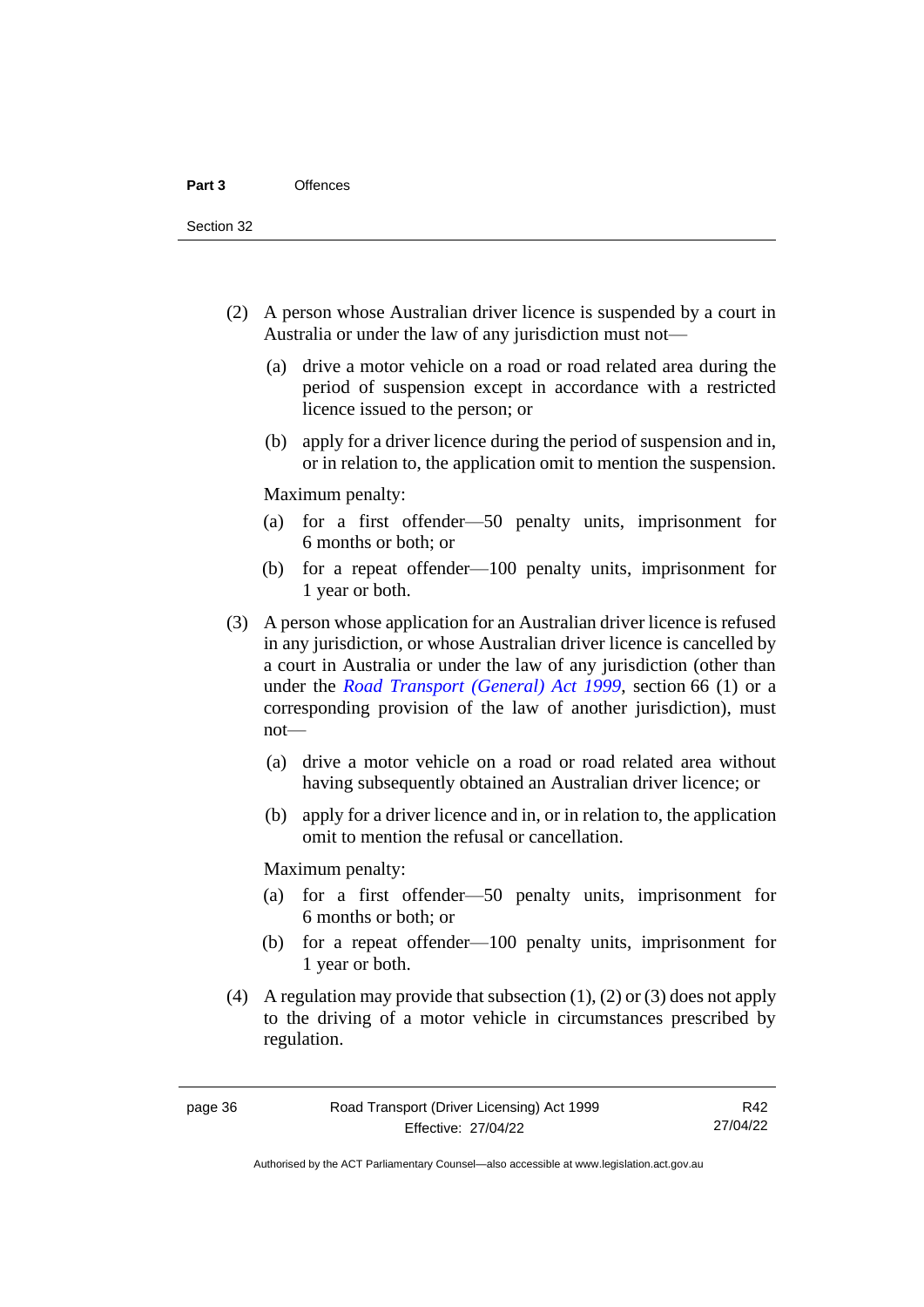- (5) If a court convicts a person of an offence against subsection (1) or (3), the person is automatically disqualified from holding or obtaining a driver licence—
	- (a) for a first offender—for 12 months or, if the court orders a longer period, the longer period; or
	- (b) for a repeat offender—for 24 months or, if the court orders a longer period, the longer period.
	- *Note* Under the *[Road Transport \(General\) Act 1999](http://www.legislation.act.gov.au/a/1999-77)*, s 66 (1) the disqualification of a person from holding or obtaining a driver licence (whether or not by order of a court) operates to cancel any driver licence held by the person.
- (6) If a court convicts a person of an offence against subsection (2), the person is automatically disqualified from holding or obtaining a driver licence—
	- (a) if the suspension was under the *[Road Transport \(General\)](http://www.legislation.act.gov.au/a/1999-77)  Act [1999](http://www.legislation.act.gov.au/a/1999-77)*, part 3 (Infringement notices for certain offences) or part 6 (Fine defaulters) or a law of another jurisdiction corresponding to part 3 or part 6 (or to part of it)—
		- (i) for a first offender—for 1 month or, if the court orders a longer period, the longer period; or
		- (ii) for a repeat offender—for 2 months or, if the court orders a longer period, the longer period; or
	- (b) if the suspension was under division 2.3 (Demerit points system) or a law of another jurisdiction corresponding to division 2.3 (or to part of it)—
		- (i) for a first offender—for 2 months or, if the court orders a longer period, the longer period; or
		- (ii) for a repeat offender—for 4 months or, if the court orders a longer period, the longer period; or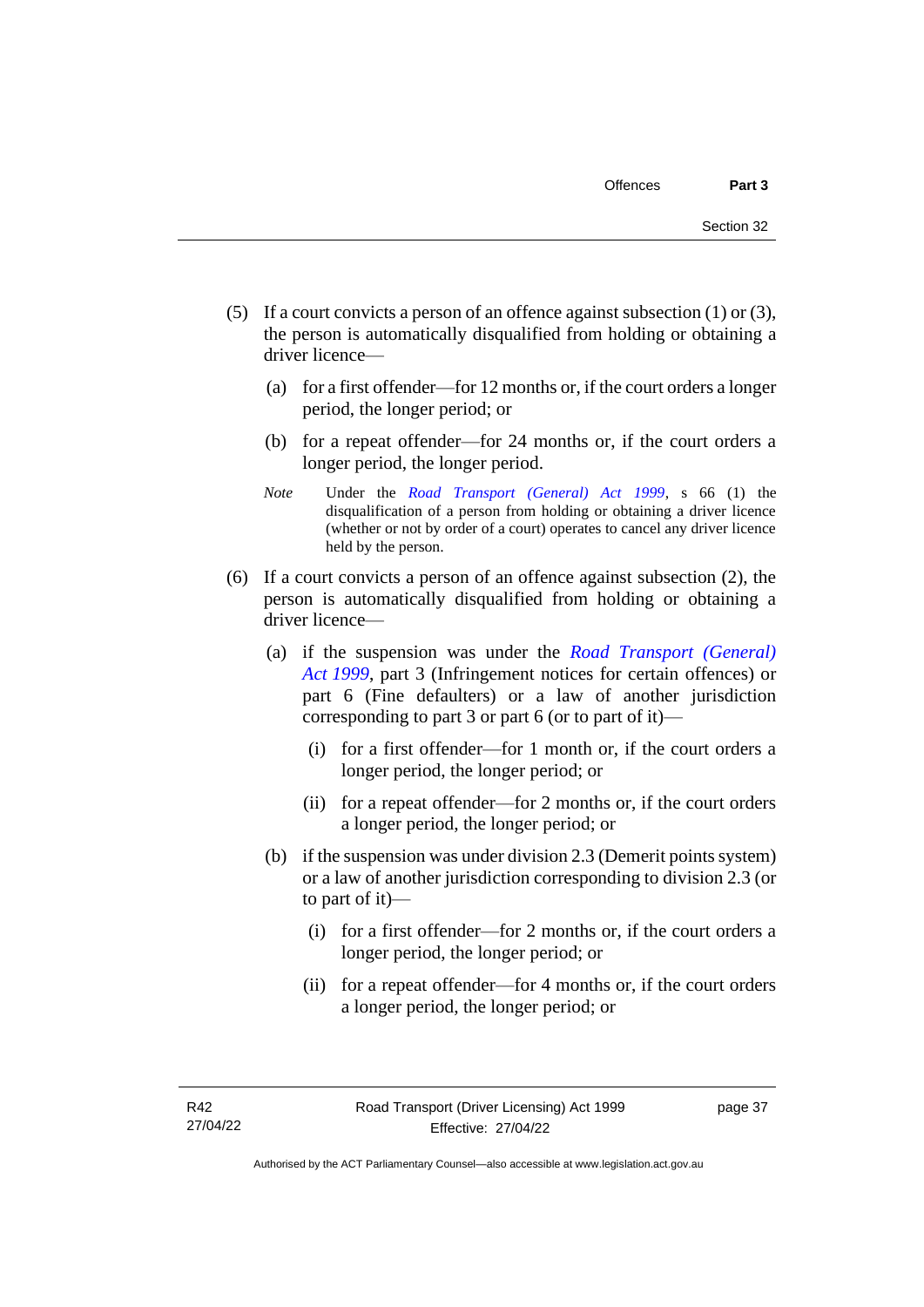#### **Part 3** Offences

- (c) in any other case—
	- (i) for a first offender—for 3 months or, if the court orders a longer period, the longer period; or
	- (ii) for a repeat offender—for 12 months or, if the court orders a longer period, the longer period.
- (7) If a person is already disqualified from holding or obtaining a driver licence, or the person's driver licence is suspended, the disqualification takes effect at the end of the disqualification or suspension.
- (8) A disqualification under this section is in addition to any penalty imposed for the offence.
- (9) In this section—
	- (a) a person who is convicted of an offence against this section (the *current offence*) is a *repeat offender* in relation to the current offence if the person has been convicted, or found guilty, of an offence against this section within 5 years before being convicted of the current offence; and
	- (b) a person who is convicted of an offence against this section is a *first offender* in relation to the offence if the person is a not a repeat offender in relation to the offence.

### **33 Contravention of conditions of restricted licence**

(1) The holder of a restricted licence must not, without reasonable excuse, contravene a condition to which the licence is subject.

Maximum penalty: 50 penalty units, imprisonment for 6 months or both.

(2) If the holder of a restricted licence is convicted, or found guilty, by a court of an offence against subsection (1), the licence is automatically cancelled unless the court orders otherwise.

R42 27/04/22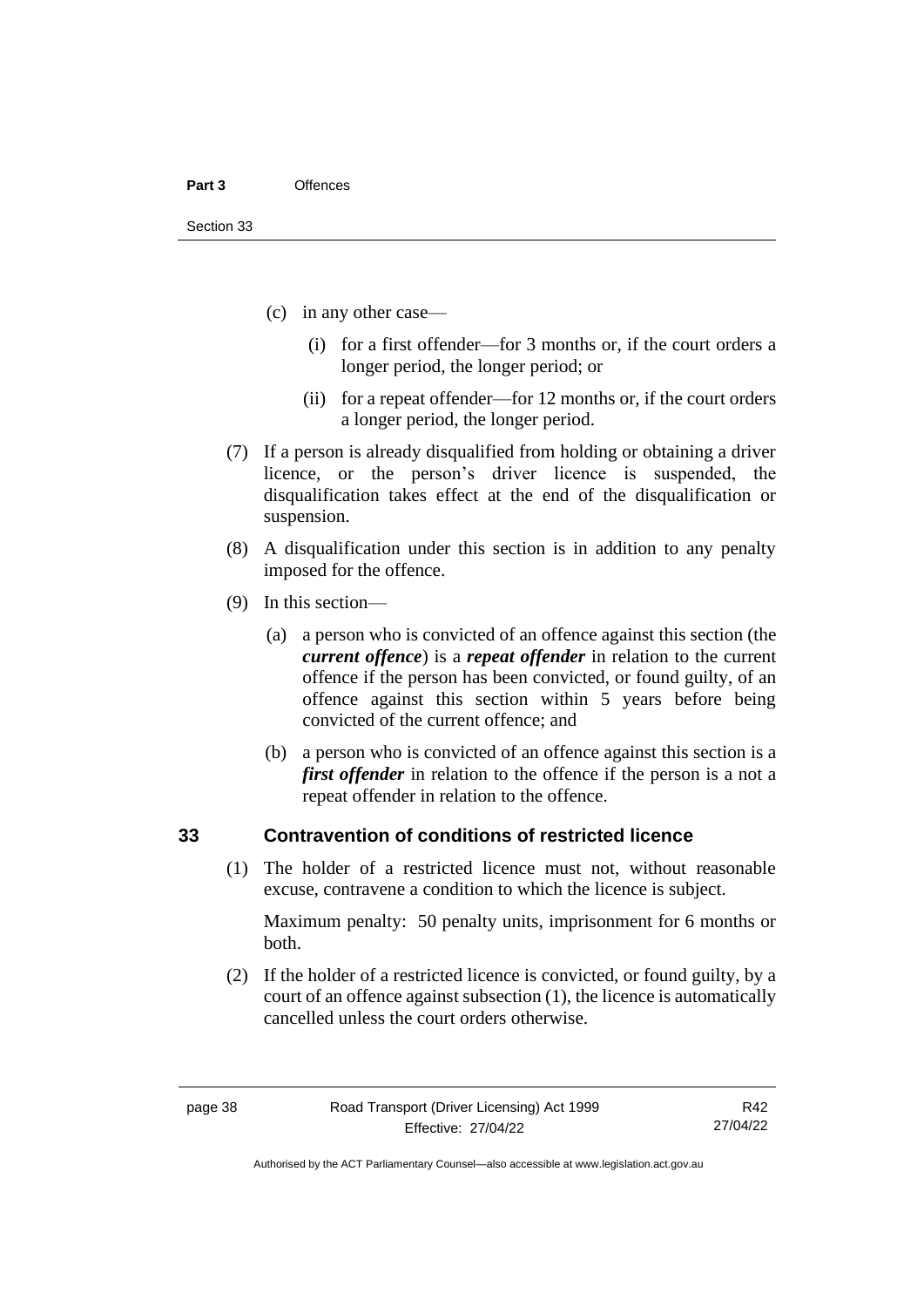- (3) If the licence is cancelled under subsection (2), the cancellation takes effect from the time of the conviction or finding or, if the court orders a later date, on the later date.
- (4) Subsection (2) does not apply if the licence is cancelled under another provision of the road transport legislation.
	- *Note* Under the *[Road Transport \(General\) Act 1999](http://www.legislation.act.gov.au/a/1999-77)*, s 66 (1) the disqualification of a person from holding or obtaining a driver licence (whether or not by order of a court) operates to cancel any driver licence held by the person.
- (5) The holder of a licence cancelled under subsection (2) is disqualified from applying for, or being issued with, another restricted licence for the remainder of the period for which the person was originally disqualified from holding or obtaining a driver licence.

# **33A Contravening interlock condition**

- (1) A person commits an offence if the person––
	- (a) holds a driver licence with an interlock condition; and
	- (b) engages in conduct that contravenes the interlock condition; and
	- (c) is reckless about whether the conduct contravenes the interlock condition.

Maximum penalty: 50 penalty units, imprisonment for 6 months or both.

- (2) If the person is convicted, or found guilty, by a court of an offence against subsection (1), the licence is automatically cancelled unless the court orders otherwise.
- (3) If the licence is cancelled under subsection (2), the cancellation takes effect from the time of the conviction or finding or, if the court orders a later date, on the later date.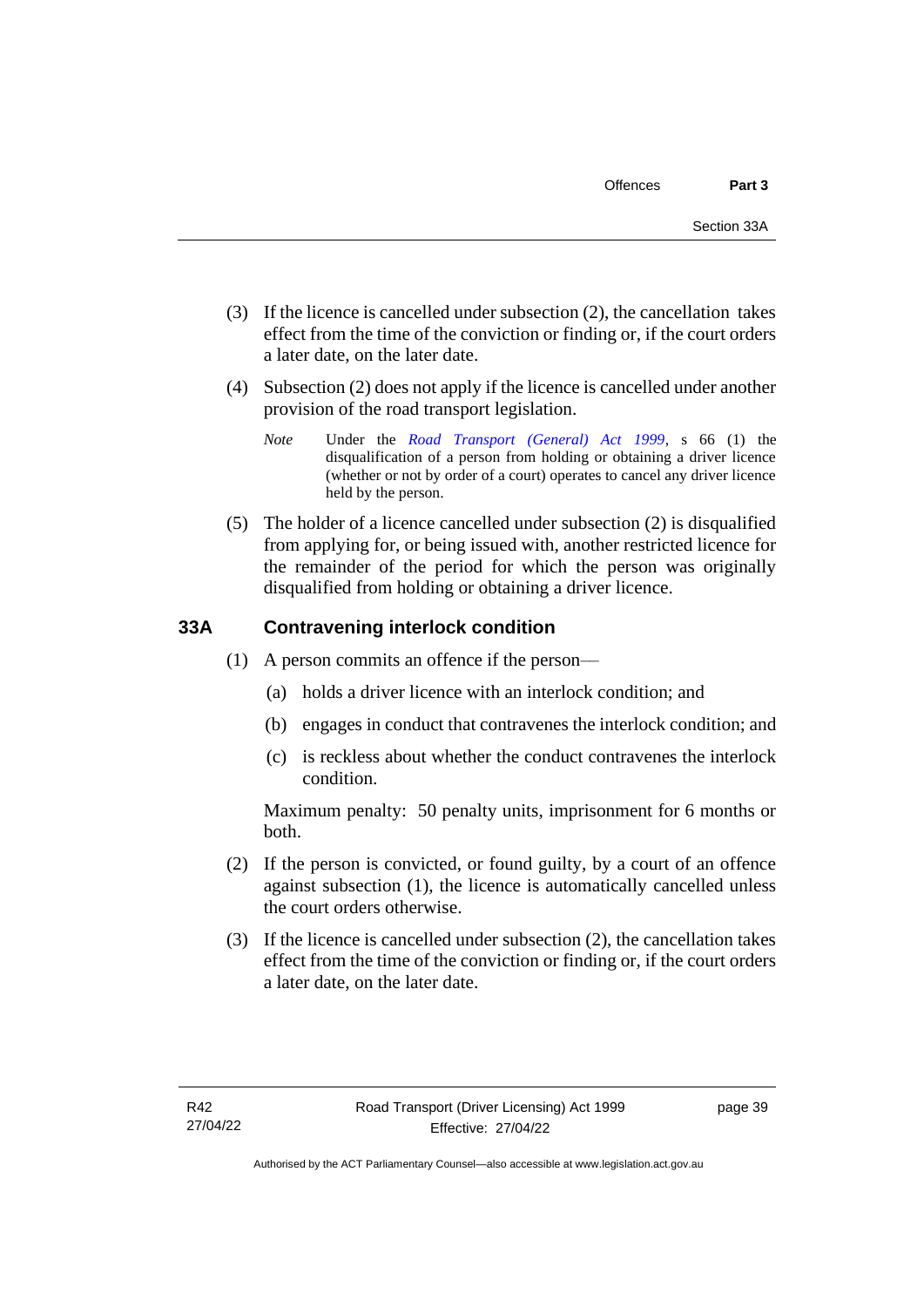- (4) Subsection (2) does not apply if the licence is cancelled under another provision of the road transport legislation.
	- *Note* Under the *[Road Transport \(General\) Act 1999](http://www.legislation.act.gov.au/a/1999-77)*, s 66 (1) the disqualification of a person from holding or obtaining a driver licence (whether or not by order of a court) operates to cancel any driver licence held by the person.
- (5) If the person's licence is cancelled under subsection (2), the person is disqualified from applying for, or being issued with, another driver licence with an interlock condition for the remainder of the disqualification period.
- (6) In this section:

*disqualification period*––see the *[Road Transport \(Driver Licensing\)](http://www.legislation.act.gov.au/sl/2000-14)  [Regulation 2000,](http://www.legislation.act.gov.au/sl/2000-14)* section 73S.

*interlock condition*––see the *[Road Transport \(Driver Licensing\)](http://www.legislation.act.gov.au/sl/2000-14)  [Regulation 2000,](http://www.legislation.act.gov.au/sl/2000-14)* section 73W.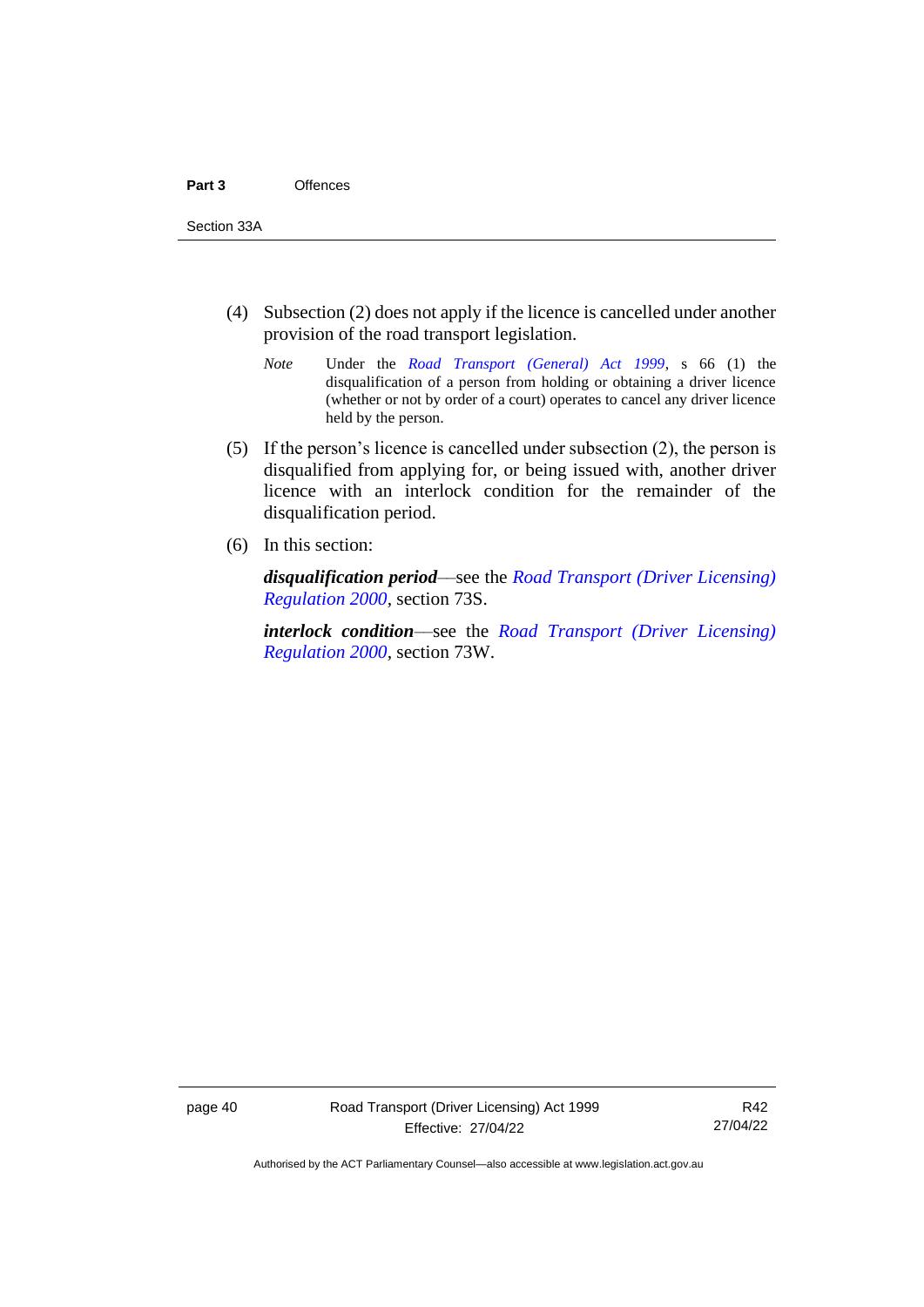# **Part 4 Protection of photographs and signatures**

# **34 Application of pt 4**

This part applies to photographs and signatures taken by the road transport authority, or given to the authority, in relation to applications for the issue, replacement, renewal or variation by the authority of a driver licence or proof of identity card.

# **35 Definitions for pt 4**

In this part:

*photograph* means a photograph to which this part applies, and includes a copy of a photograph.

*Note Photograph* includes a digitised, electronic or computer generated image in a form approved by the road transport authority (see the dict).

*signature* means a signature to which this part applies, and includes a copy of a signature.

# **36 Use of photographs and signatures**

- (1) The road transport authority may use a photograph or signature only for 1 or more of the following purposes:
	- (a) for a photograph—to reproduce the likeness of a person on a driver licence or proof of identity card issued to the person;
	- (b) for a signature—to reproduce a person's signature on a driver licence or proof of identity card issued to the person;
	- (c) to assist in establishing the identity of a person to decide whether to issue, replace, renew or vary a driver licence or proof of identity card;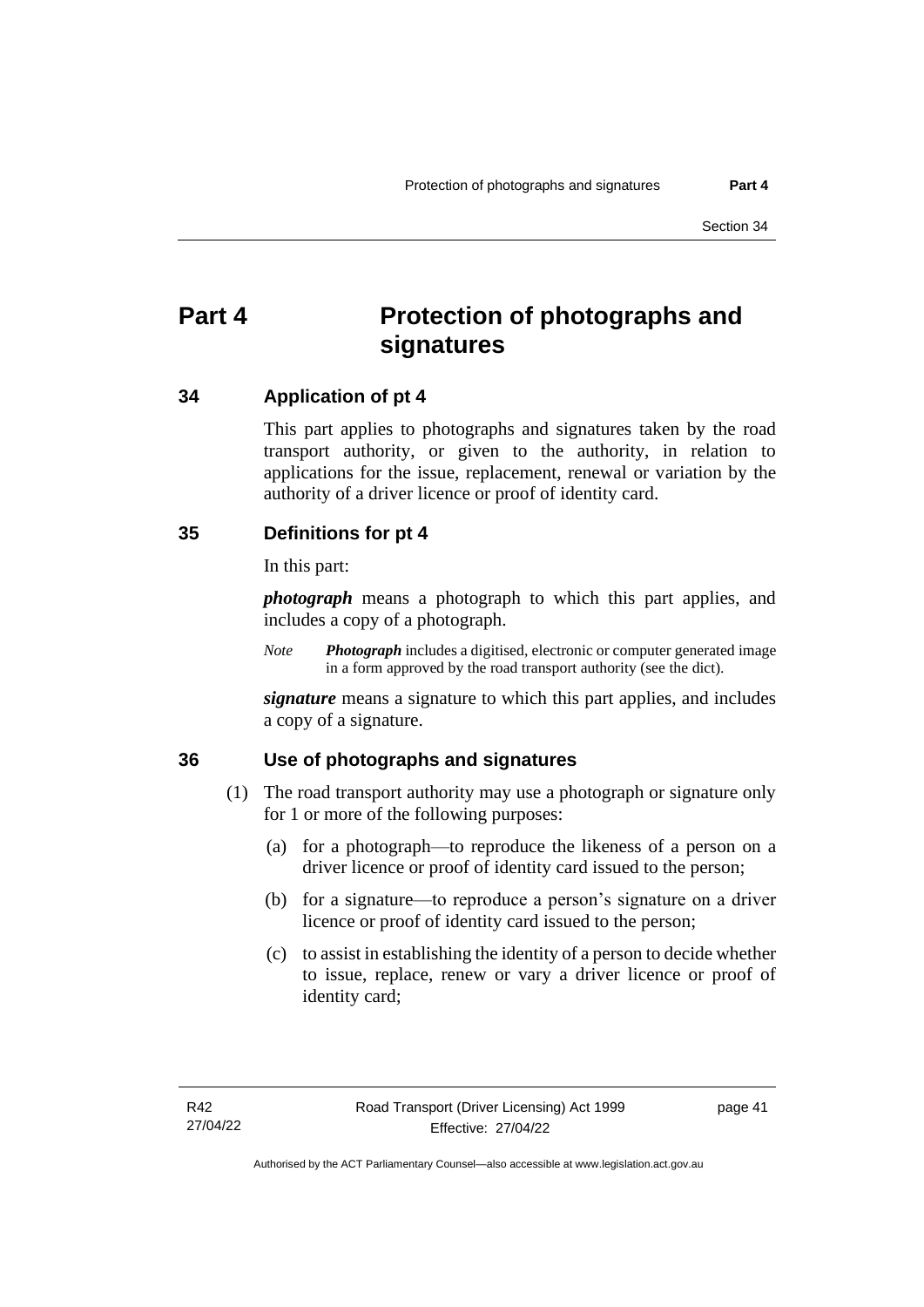Section 37

- (d) to assist in establishing the identity of a person to decide whether to register, or renew, vary or transfer the registration of, a vehicle under the *[Road Transport \(Vehicle Registration\) Act](http://www.legislation.act.gov.au/a/1999-81)  [1999](http://www.legislation.act.gov.au/a/1999-81)* or to replace a certificate of registration under that Act;
- (e) in relation to the investigation of, or the conduct of a criminal proceeding for, an offence against the *[Dangerous Goods \(Road](http://www.legislation.act.gov.au/a/2009-34)  [Transport\) Act 2009](http://www.legislation.act.gov.au/a/2009-34)* or the road transport legislation;
- (f) for a signature—any other purpose related to the administration of the road transport legislation;
- (g) a purpose prescribed by regulation or allowed by another law in force in the ACT.
- *Note* The Territory privacy principles apply to the road transport authority (see *[Information Privacy Act 2014](http://www.legislation.act.gov.au/a/2014-24/default.asp)*, sch 1).
- (2) A photograph or signature may be used for a purpose mentioned in this section at the time that the photograph or signature is taken by, or given to, the road transport authority or at any later time.

# **37 Disclosure of photographs and signatures by road transport authority**

- (1) The road transport authority must ensure that a photograph or signature is not disclosed by the authority to someone else except—
	- (a) to a police officer; or
	- (b) to an entity of another jurisdiction that corresponds to the road transport authority; or
	- (c) for a purpose in relation to the investigation of, or the conduct of, a criminal proceeding for an offence against the *[Dangerous](http://www.legislation.act.gov.au/a/2009-34)  [Goods \(Road Transport\) Act 2009](http://www.legislation.act.gov.au/a/2009-34)*, the road transport legislation or in relation to a proof of identity card; or
	- (d) to a court officer for the recovery of a fine (including proceedings under the *[Crimes \(Sentence Administration\)](http://www.legislation.act.gov.au/a/2005-59)  Act [2005](http://www.legislation.act.gov.au/a/2005-59)*, chapter 6A (Court imposed fines); or

R42 27/04/22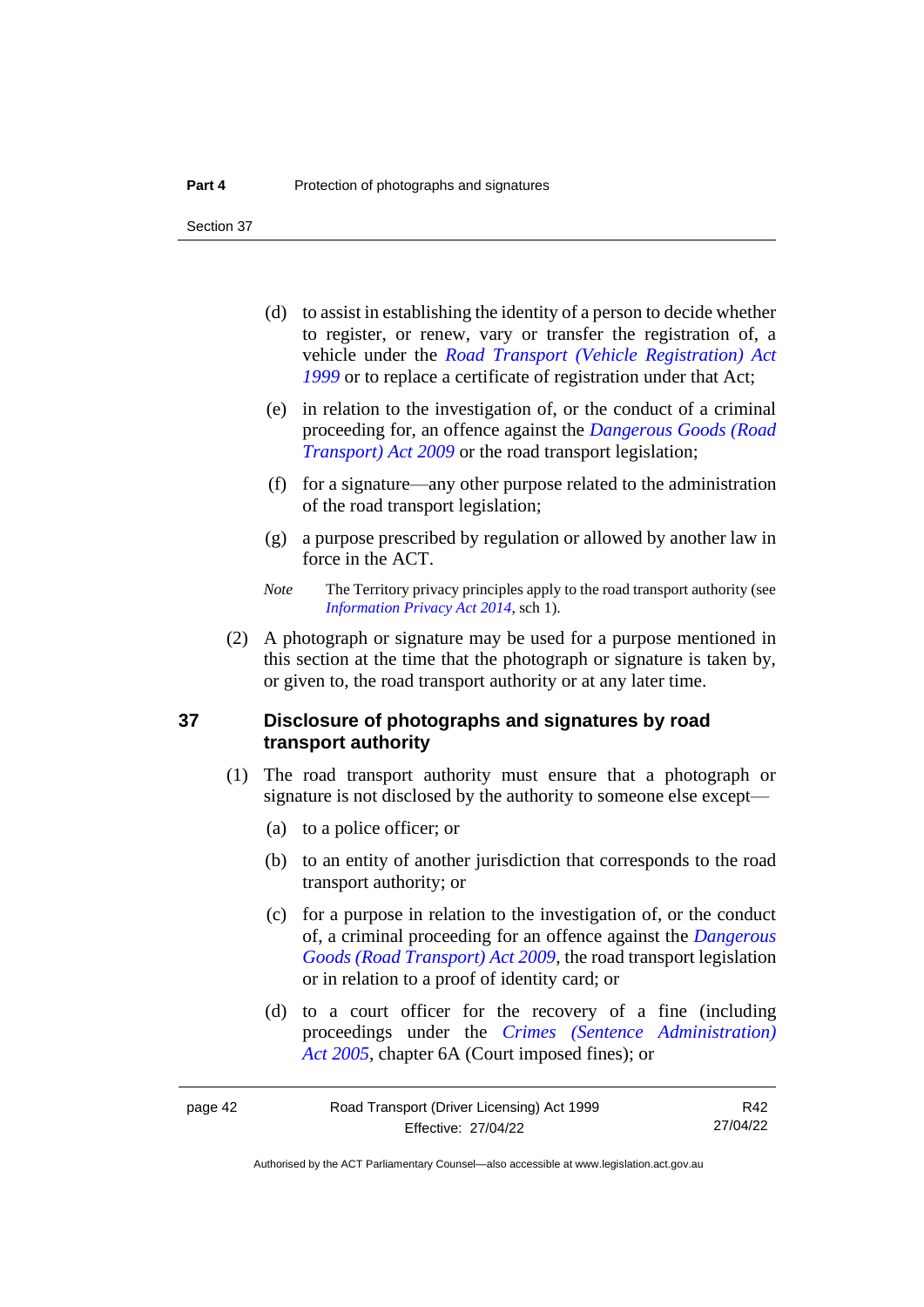- (e) for a photograph—to the person shown in the photograph; or
- (f) for a signature—to the person who made the signature; or
- (g) to a person, or for a purpose, prescribed by regulation or in accordance with another law in force in the ACT.
- *Note 1* The Territory privacy principles apply to the road transport authority (see *[Information Privacy Act 2014](http://www.legislation.act.gov.au/a/2014-24/default.asp)*, sch 1).
- *Note 2* Access to photographs and signatures may be sought under the *[Freedom](http://www.legislation.act.gov.au/a/2016-55/default.asp)  [of Information Act 2016](http://www.legislation.act.gov.au/a/2016-55/default.asp)* (which also provides that certain information is exempt from disclosure).
- (2) A regulation may limit the people to whom, the purposes for which, or the circumstances when, a photograph or signature may be disclosed under subsection (1) (a) to (d).
- (3) In this section:

*court officer* means a person who is—

- (a) the sheriff or a deputy sheriff under the *[Supreme Court Act 1933](http://www.legislation.act.gov.au/a/1933-34)*, another officer of the Supreme Court or a public servant assisting the sheriff; or
- (b) the registrar, a deputy registrar or a bailiff under the *[Magistrates](http://www.legislation.act.gov.au/a/1930-21)  [Court Act 1930](http://www.legislation.act.gov.au/a/1930-21)* or a member of the staff of the Magistrates Court assisting the registrar.

*fine*—see the *[Crimes \(Sentence Administration\) Act 2005](http://www.legislation.act.gov.au/a/2005-59)*, section 116A.

# **38 Security of photographs and signatures**

- (1) The road transport authority must ensure that photographs and signatures are kept securely.
	- *Note* The Territory privacy principles apply to the road transport authority (see *[Information Privacy Act 2014](http://www.legislation.act.gov.au/a/2014-24/default.asp)*, sch 1).
- (2) A regulation may make provision in relation to the keeping of photographs and signatures.

page 43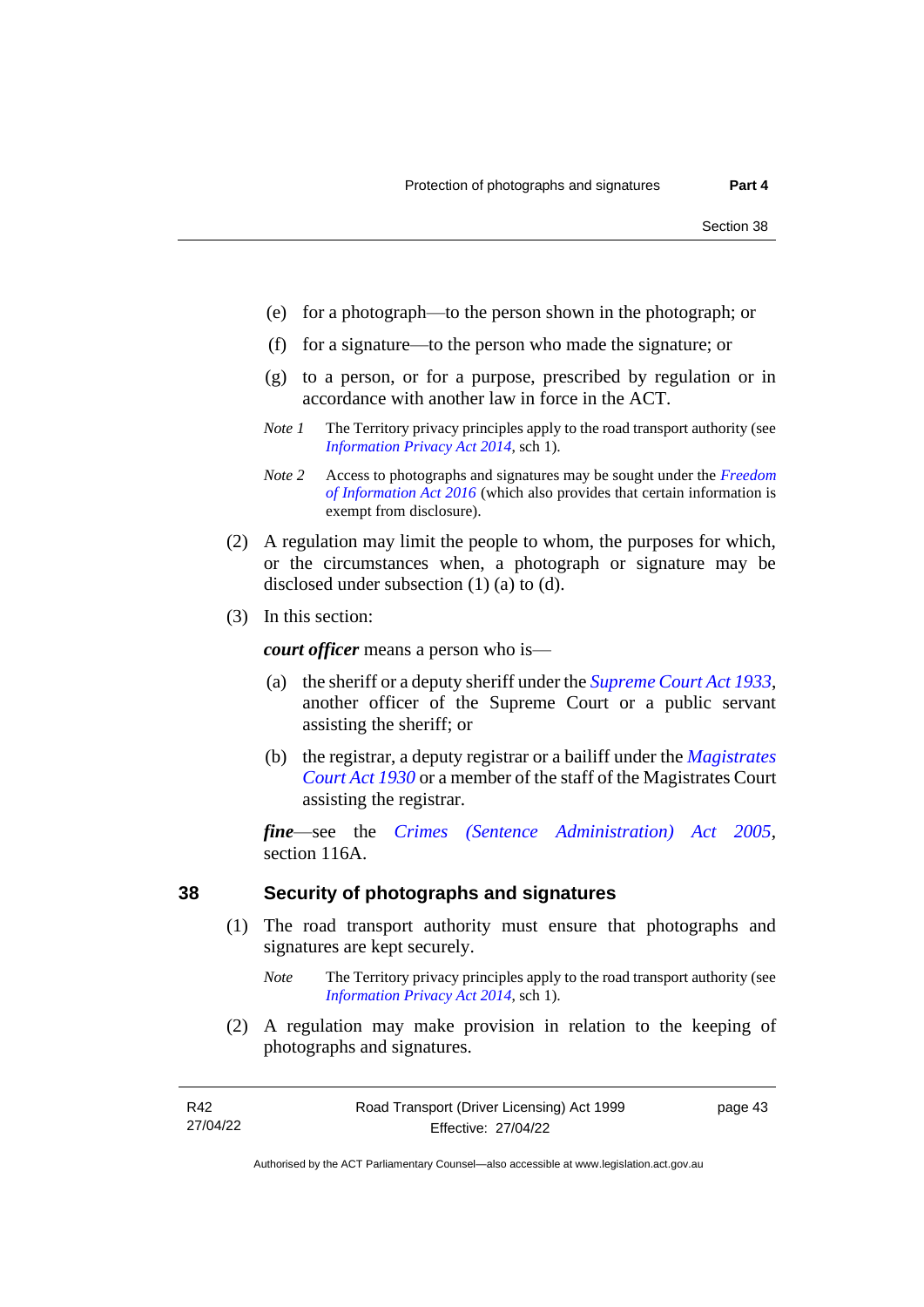Section 39

# **39 Unauthorised reproduction of photographs and signatures**

- (1) This section applies to a person (a *record keeper*) who is employed or engaged in relation to any aspect of the production of driver licences or proof of identity cards or who is otherwise involved in the administration or enforcement of the road transport legislation.
- (2) A record keeper must not reproduce (by photographic or other means) the likeness of the person who is shown (or is to be shown) on a driver licence or proof of identity card other than—
	- (a) for the administration or enforcement of—
		- (i) the road transport legislation; or
		- (ii) the *[Liquor Act 2010](http://www.legislation.act.gov.au/a/2010-35)*, section 210 (Proof of identity cards); or
	- (b) in accordance with, or for any other purpose mentioned in, section 36 or section 37.

Maximum penalty: 20 penalty units.

- (3) A record keeper must not reproduce (by any means) the signature of the person to whom a driver licence or proof of identity card is issued (or is to be issued) other than—
	- (a) for the administration or enforcement of—
		- (i) the road transport legislation; or
		- (ii) the *[Liquor Act 2010](http://www.legislation.act.gov.au/a/2010-35)*, section 210 (Proof of identity cards); or
	- (b) in accordance with, or for any other purpose mentioned in, section 36 or section 37.

Maximum penalty: 20 penalty units.

R42 27/04/22

Authorised by the ACT Parliamentary Counsel—also accessible at www.legislation.act.gov.au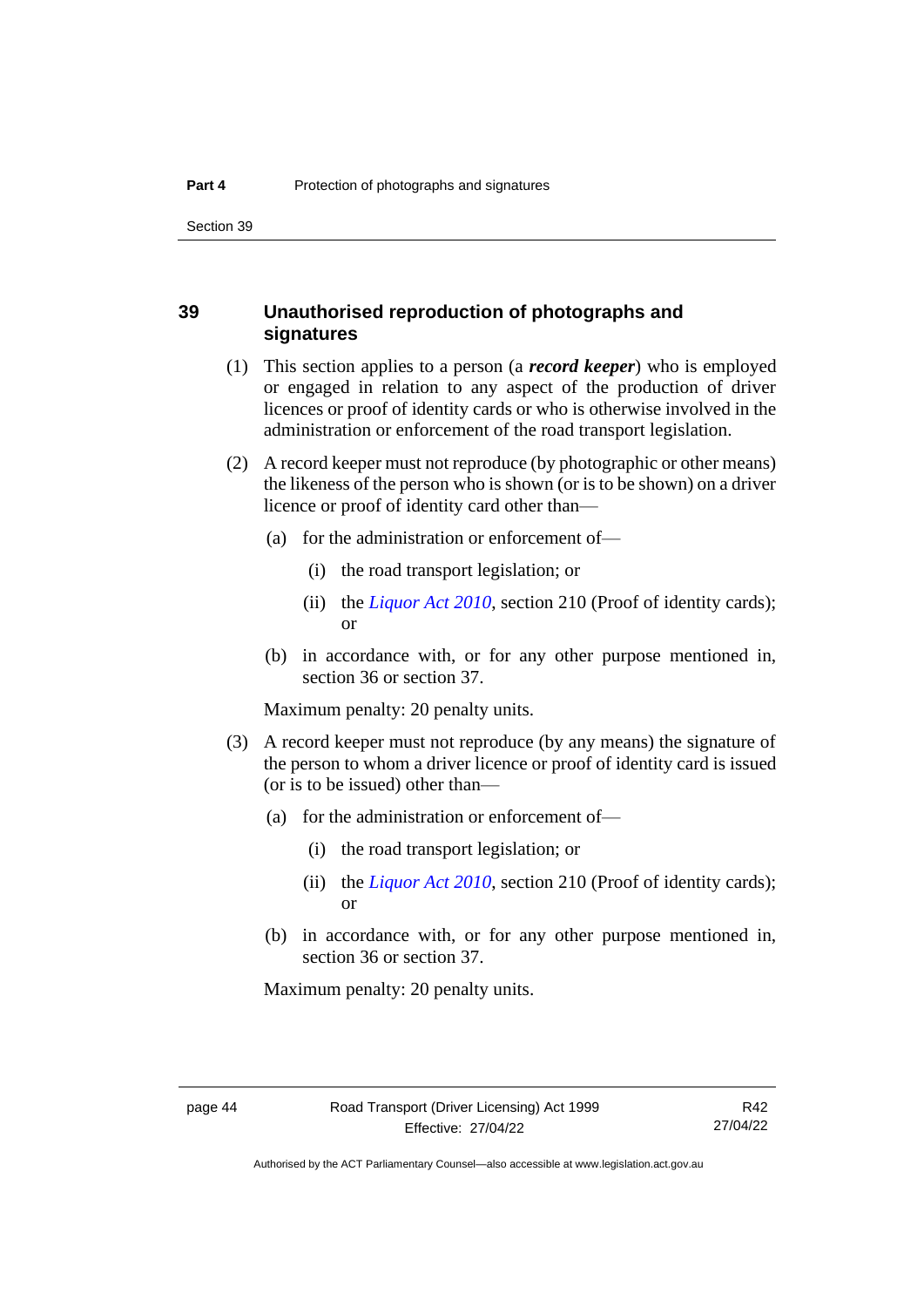# **Part 5 Miscellaneous**

# **40 Additional matters about identity**

The road transport authority may refuse to issue, replace, renew or vary a driver licence or proof of identity card if—

- (a) the applicant has not gone to a place designated by the road transport authority and had a photograph taken, by a person authorised by the authority to take photographs for this Act, that is suitable for use on the driver licence or proof of identity card; or
- (b) in the authority's opinion it is impracticable for the applicant to go to a designated place and the applicant has not given the authority a photograph of the applicant that the authority considers is suitable for use on the driver licence or proof of identity card; or
- (c) the applicant has not given, in support of the application, evidence that is required by regulation or by the authority to establish the applicant's identity or home address.

# **41 Effect of expiry of driver licence during a suspension period**

If a person's driver licence expires while it is suspended under this Act or any other territory law—

- (a) the person is not eligible to apply for, or be issued with, another driver licence during the unexpired part of the suspension period; and
- (b) the person's driver licence is taken to be suspended during the unexpired part of the suspension period for any provision of this Act or any other territory law that creates an offence in relation to driving a motor vehicle, or applying for a driver licence, while a person's driver licence is suspended.

page 45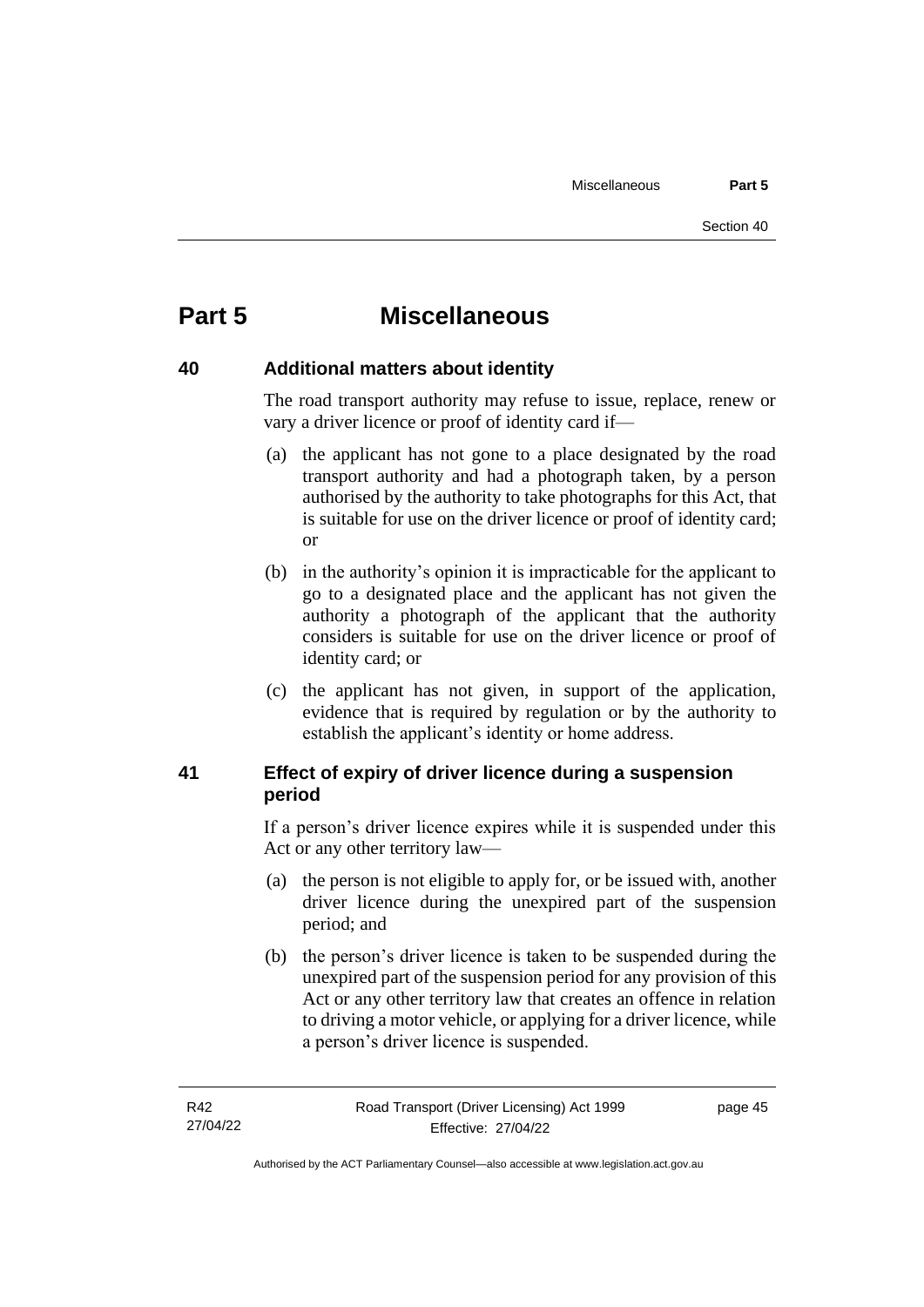# **Part 5** Miscellaneous

Section 42

# **42 References to Motor Traffic Act etc**

In any Act or document, a reference to the *[Motor Traffic Act 1936](http://www.legislation.act.gov.au/a/1936-45)* or the *[Motor Traffic Regulations 1934](http://www.legislation.act.gov.au/sl/1934-6/default.asp)* is, in relation to anything to which this Act applies, a reference to this Act.

*Note* A reference to an Act includes a reference to the statutory instruments made or in force under the Act (see the [Legislation Act,](http://www.legislation.act.gov.au/a/2001-14) s 104).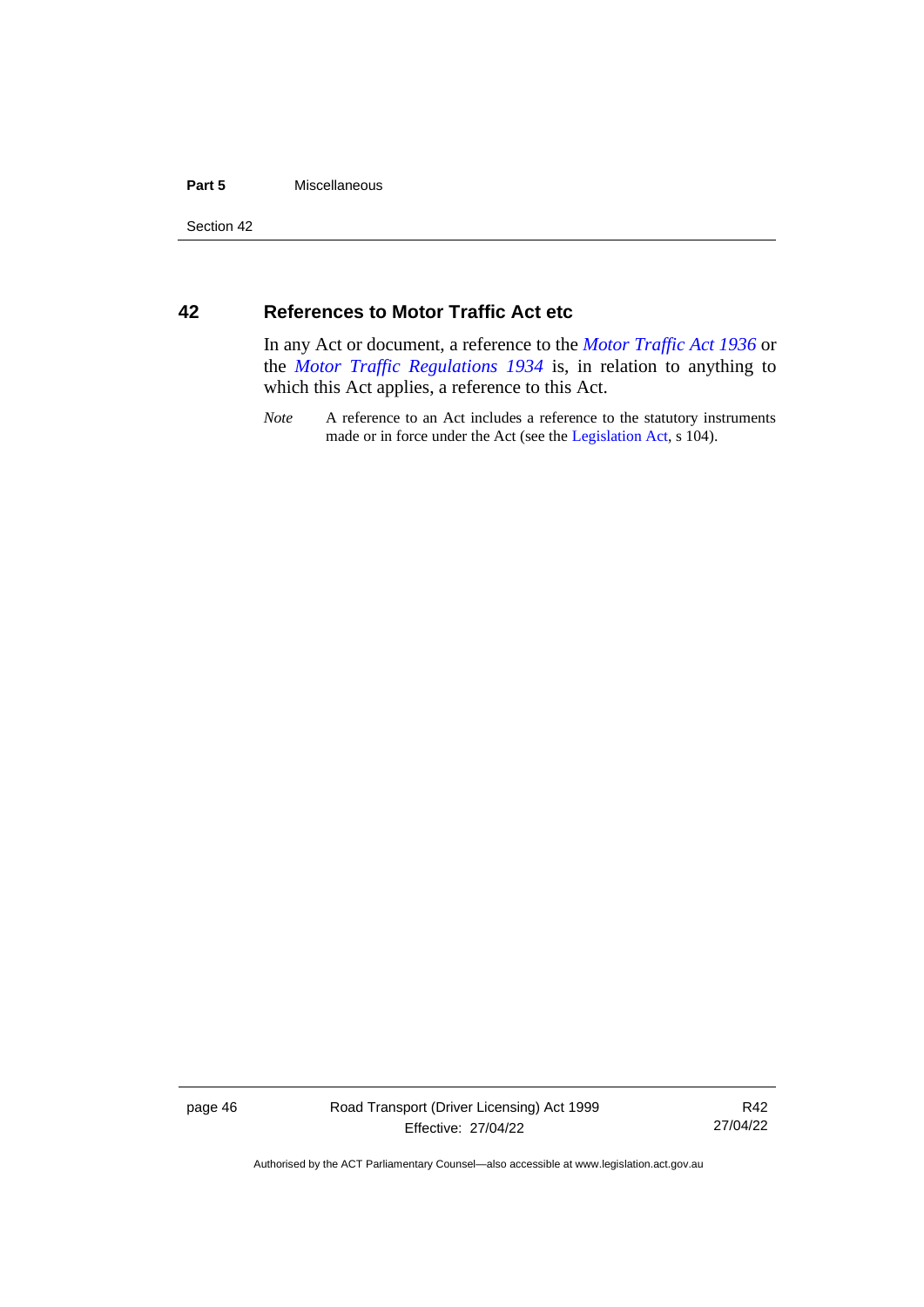# **Dictionary**

(see  $s$  4)

- *Note 1* The [Legislation Act](http://www.legislation.act.gov.au/a/2001-14) contains definitions and other provisions relevant to this Act.
- *Note 2* For example, the [Legislation Act,](http://www.legislation.act.gov.au/a/2001-14) dict, pt 1, defines the following terms:
	- ACT
	- exercise
	- found guilty (of an offence)
	- function
	- instrument.
- *Note 3* The *[Road Transport \(General\) Act 1999](http://www.legislation.act.gov.au/a/1999-77)* contains definitions relevant to this Act. For example, the following terms are defined in the *[Road](http://www.legislation.act.gov.au/a/1999-77)  [Transport \(General\) Act 1999](http://www.legislation.act.gov.au/a/1999-77)*, dictionary:
	- another jurisdiction
	- driver
	- jurisdiction
	- motor vehicle
	- National Transport Commission
	- ride
	- road
	- road related area
	- road transport authority (or authority) (see s 16)
	- road transport legislation (see s 6)
	- trailer
	- use (in relation to a vehicle)
	- vehicle.
- *Note 4* If a word or expression is defined in an Act (but not a regulation or another publication) included in the road transport legislation, the definition applies to each use of the word or expression in other road transport legislation unless the contrary intention appears (see *[Road](http://www.legislation.act.gov.au/a/1999-77)  [Transport \(General\) Act 1999](http://www.legislation.act.gov.au/a/1999-77)*, s 8).

page 47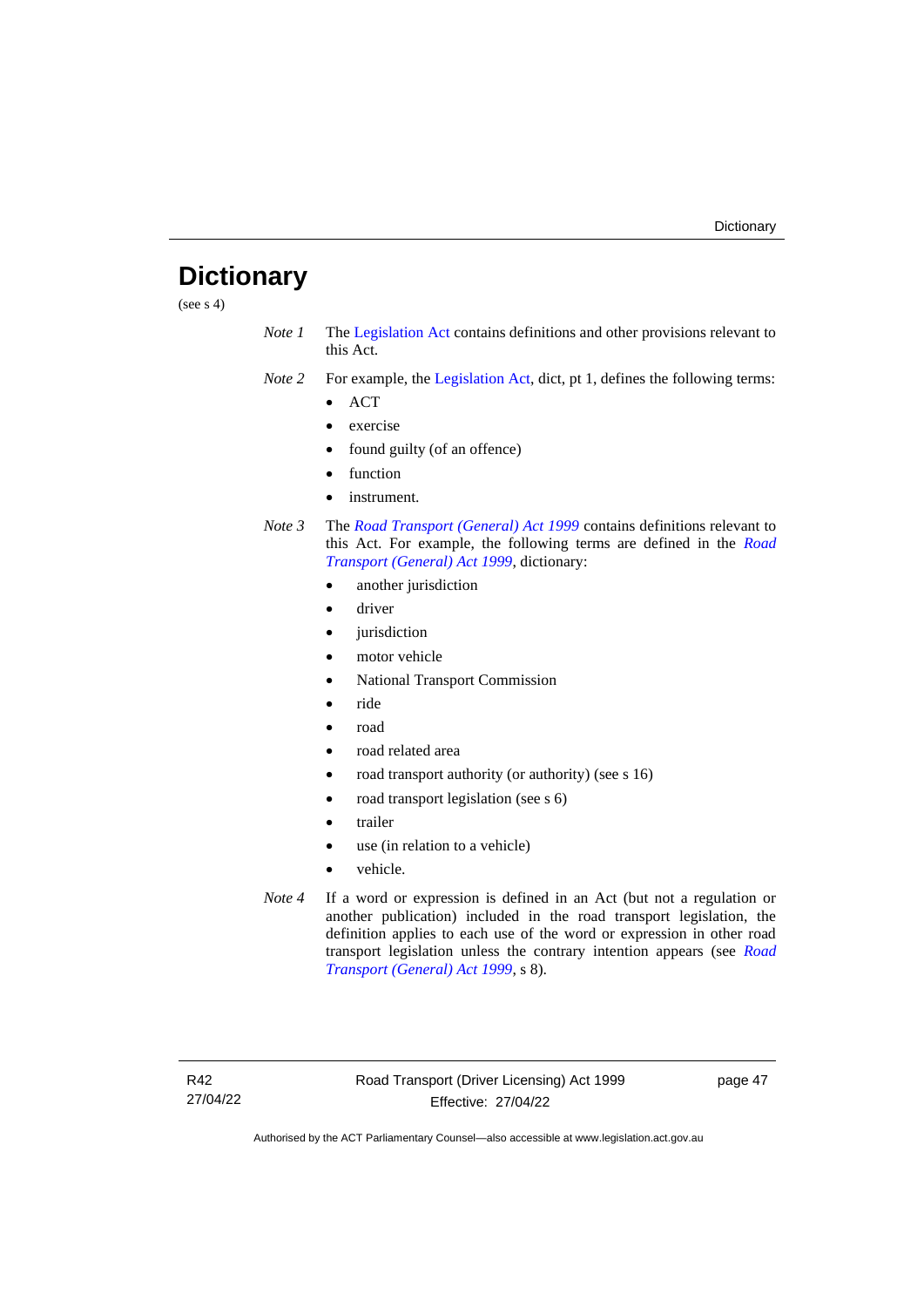*additional provisional class*, in relation to an Australian driver licence (including a provisional licence) of a particular class, means any other class of licence that is shown on the licence as a provisional class.

*administering authority*, for a demerit points offence, means the entity that, under the regulations made under the *[Road Transport](http://www.legislation.act.gov.au/a/1999-77)  [\(General\) Act 1999](http://www.legislation.act.gov.au/a/1999-77)*, is the administering authority for the offence.

# *Australian driver licence* means—

- (a) a driver licence; or
- (b) a licence (including a conditional licence, learner licence, probationary licence, provisional licence or restricted licence or a driver licence receipt) issued under the law of another jurisdiction authorising the holder to drive a motor vehicle on a road or road related area.

*class*, of a driver licence, means a class of driver licence prescribed by regulation.

*conditional licence* means an Australian driver licence that is subject to a condition imposed by the road transport authority or the licensing authority of another jurisdiction.

*corresponding law* means a law of another jurisdiction under which authority is given to drive motor vehicles on roads or road related areas.

*demerit points offence*—see section 13 (Meaning of *demerit points offence*).

*demerit points register* means the register required to be kept under section 6 (c) (Functions of road transport authority).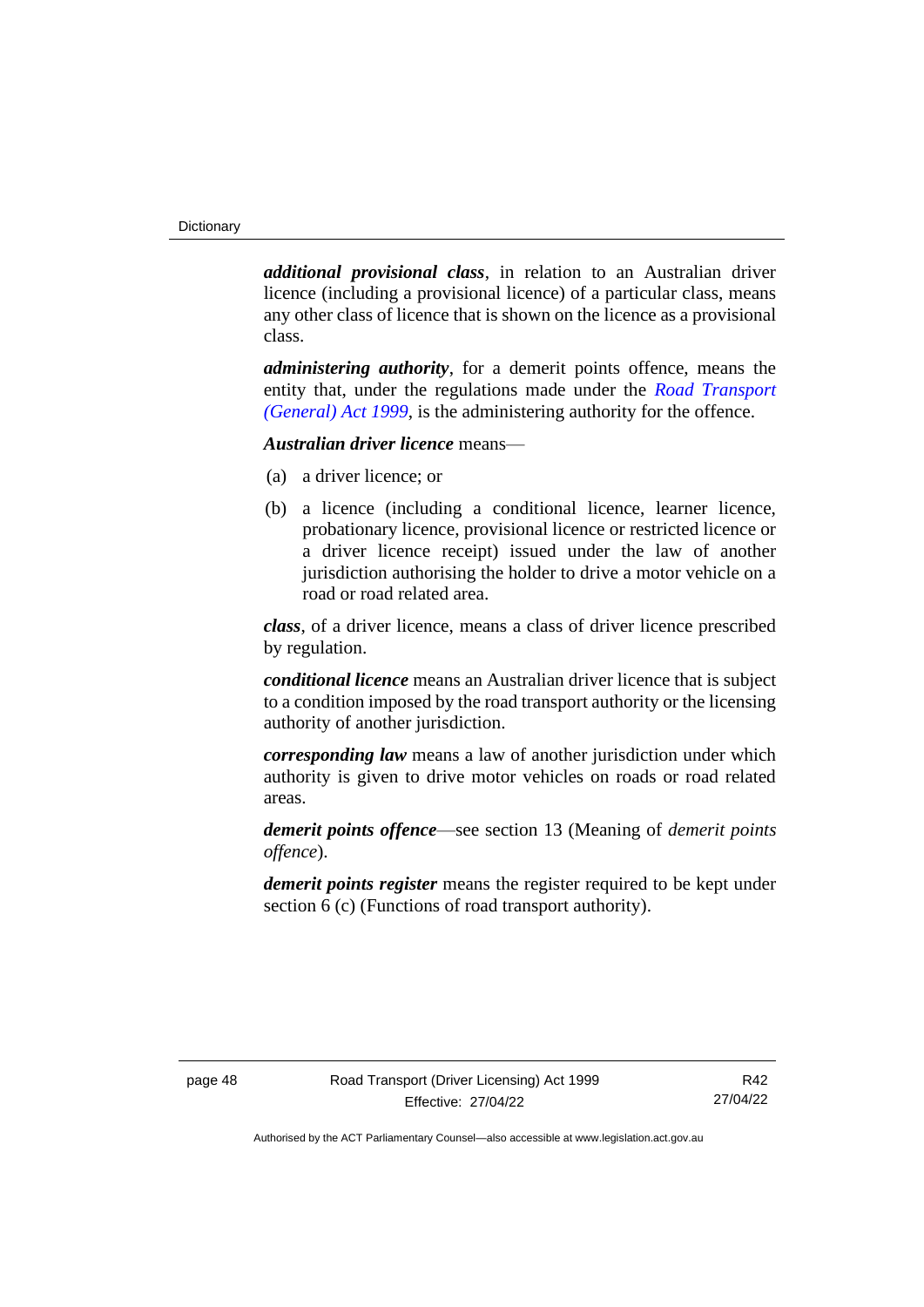*drive* a vehicle includes—

- (a) be in control of the steering, movement or propulsion of the vehicle; and
- (b) if the vehicle is a trailer—draw or tow the vehicle; and
- (c) if the vehicle can be ridden—ride the vehicle.

### *driver licence* means—

- (a) a licence (including a conditional licence, learner licence, probationary licence, provisional licence or restricted licence) issued under this Act authorising the holder to drive a motor vehicle on a road or road related area; or
- (b) a driver licence receipt issued under this Act.

*driver licence receipt* means a receipt that—

- (a) is issued following an application for an Australian driver licence and after payment of any applicable fee; and
- (b) authorises the holder to drive a motor vehicle on a road or road related area.

*driver licence register* means the register required to be kept under section 6 (b) (Functions of road transport authority).

*external driver licence* means—

- (a) an external territory driver licence; or
- (b) a foreign driver licence.

*external territory driver licence* means a licence to drive a motor vehicle (however described) issued under the law of an external territory.

*foreign driver licence* means a licence to drive a motor vehicle (however described) issued under the law of a foreign country.

*incur*, demerit points for an offence—see section 13B (2) (When demerit points are *incurred*).

R42 27/04/22 Road Transport (Driver Licensing) Act 1999 Effective: 27/04/22 page 49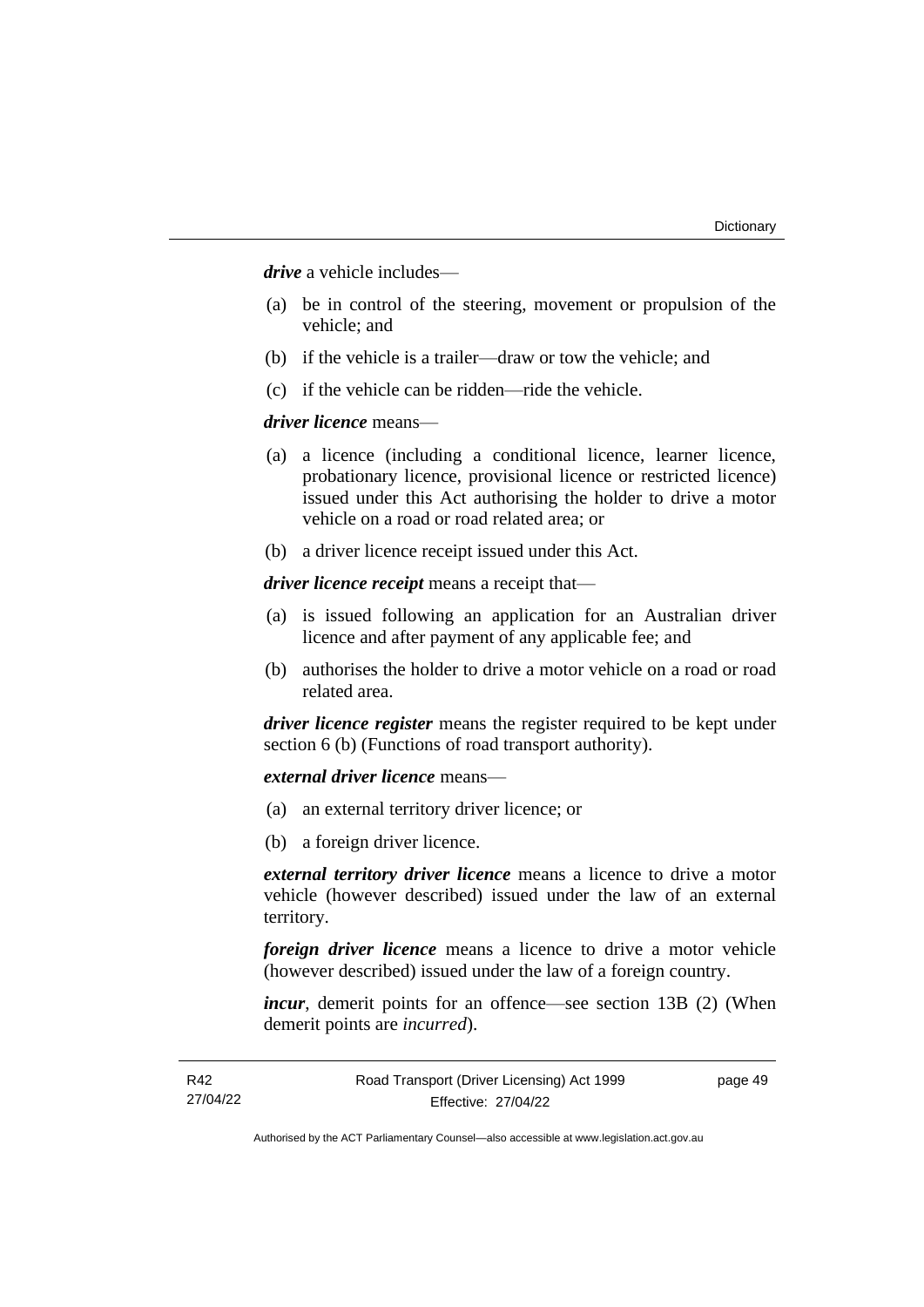### *infringement notice*—

- (a) means a notice served under the *[Road Transport \(General\)](http://www.legislation.act.gov.au/a/1999-77)  Act [1999](http://www.legislation.act.gov.au/a/1999-77)*, division 3.2 (Infringement and reminder notices); and
- (b) includes a notice (however described) served on a person under the law of another jurisdiction that gives the person the option of paying an amount for an offence instead of being charged with the offence.

# *infringement notice penalty*—

- (a) see the *[Road Transport \(General\) Act 1999](http://www.legislation.act.gov.au/a/1999-77)*, dictionary; and
- (b) includes an amount payable under an infringement notice served on a person under the law of another jurisdiction.

*learner licence* means an Australian driver licence issued to a person under the law of any jurisdiction that authorises the person to drive a motor vehicle on a road or road related area for the purpose of learning to drive.

*licensing authority*, for another jurisdiction, means the entity that has functions under the law of the other jurisdiction corresponding to the functions of the road transport authority under this Act.

*national schedule of demerit points* means the offences, and the number of demerit points incurred for each offence, prescribed by regulation under the *[Road Transport \(General\) Act 1999](http://www.legislation.act.gov.au/a/1999-77)* as the national schedule of demerit points.

# *photograph*—

- (a) includes a digitised, electronic or computer generated image in a form approved by the road transport authority; and
- (b) for part 4 (Protection of photographs and signatures)—see section 35.

R42 27/04/22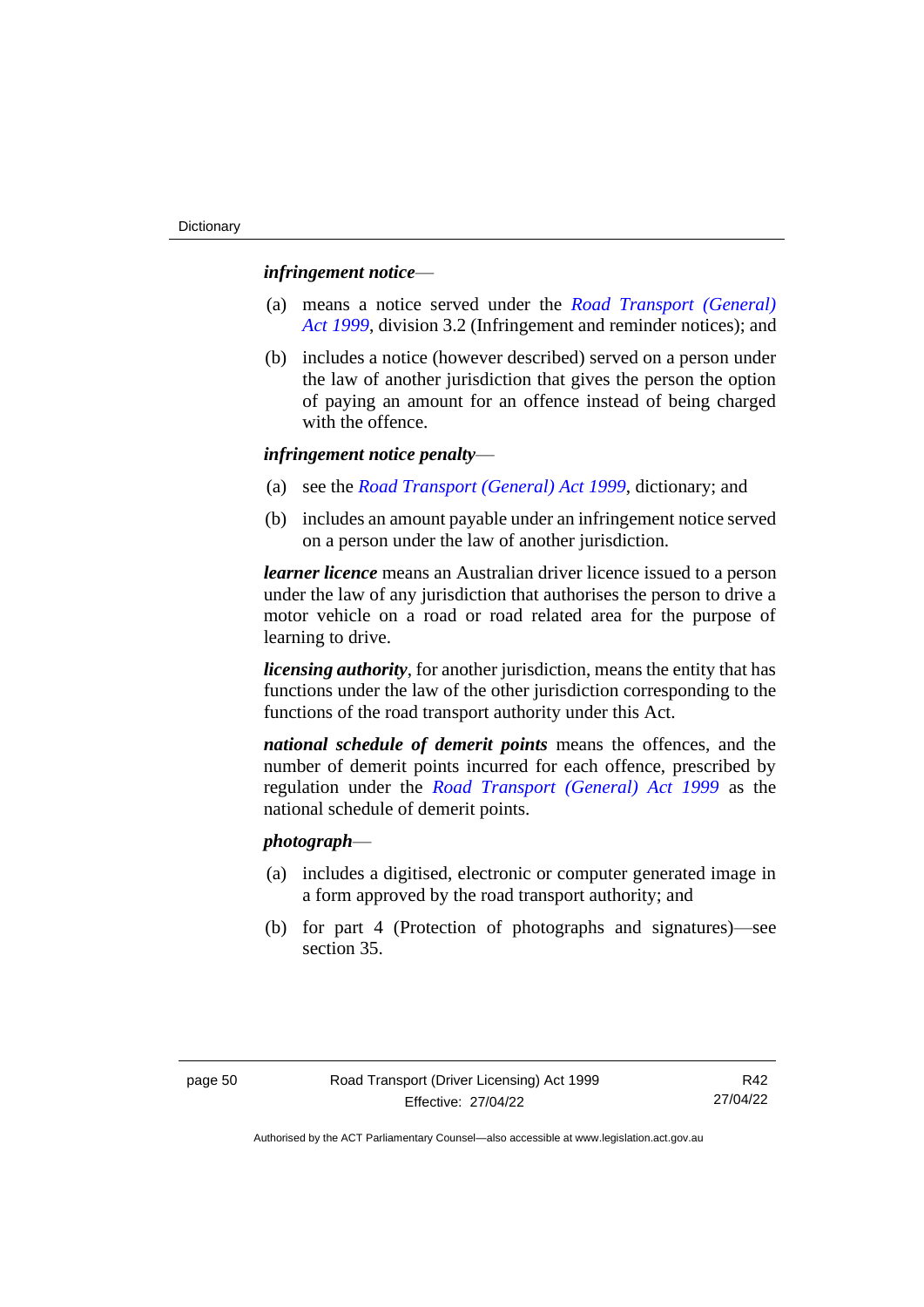# *probationary licence* means—

- (a) a driver licence, other than a learner licence, issued under this Act to a person who applies for a driver licence after a period of disqualification (whether or not by court order) from holding or obtaining an Australian driver licence; or
- (b) a driver licence issued with an interlock condition under the *[Road Transport \(Driver Licensing\) Regulation 2000](http://www.legislation.act.gov.au/sl/2000-14)*, section 73W; or
- (c) an equivalent Australian driver licence issued under a corresponding law.

*proof of identity card* means a proof of identity card issued under the *[Liquor Act 2010](http://www.legislation.act.gov.au/a/2010-35)*, section 210 (Proof of identity cards).

*provisional licence* means an Australian driver licence issued as a provisional licence, but does not include an Australian driver licence that includes an additional provisional class merely because it includes the additional provisional class.

# *public vehicle—*

- (a) means a public passenger vehicle under the *[Road Transport](http://www.legislation.act.gov.au/a/2001-62)  [\(Public Passenger Services\) Act 2001](http://www.legislation.act.gov.au/a/2001-62)*; but
	- *Note* A *public passenger vehicle* is a public bus, light rail vehicle, taxi, rideshare vehicle, hire car or demand responsive service vehicle.
- (b) does not include a light rail vehicle.

*public vehicle licence* means a driver licence that authorises the person to drive a public vehicle for hire or reward.

*restricted licence* means an Australian driver licence, issued under the authority of a court in Australia, that authorises the holder to drive only in the course of his or her employment or in other restricted circumstances.

*signature*, for part 4 (Protection of photographs and signatures)—see section 35.

page 51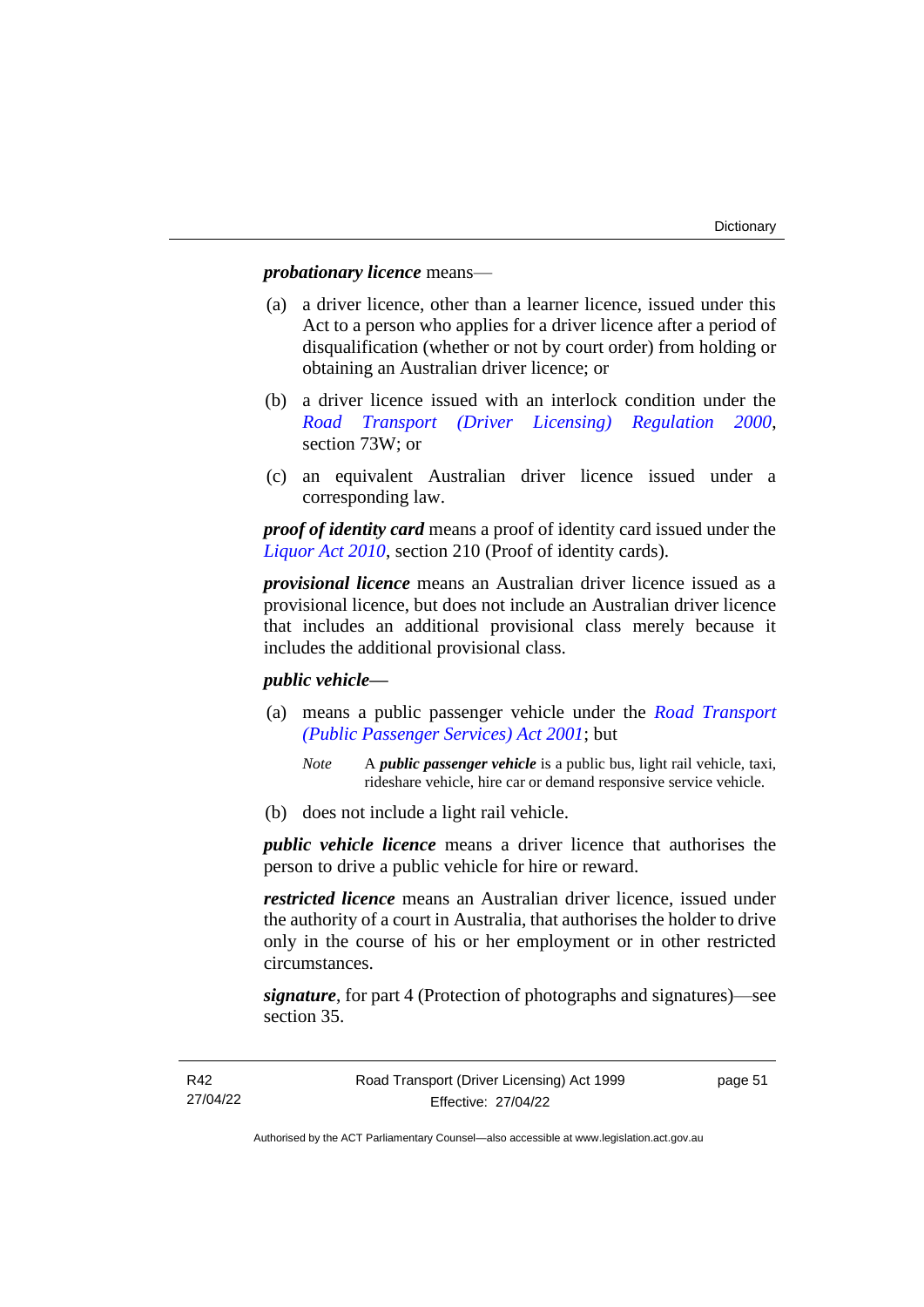1 About the endnotes

# **Endnotes**

# **1 About the endnotes**

Amending and modifying laws are annotated in the legislation history and the amendment history. Current modifications are not included in the republished law but are set out in the endnotes.

Not all editorial amendments made under the *[Legislation Act 2001](http://www.legislation.act.gov.au/a/2001-14)*, part 11.3 are annotated in the amendment history. Full details of any amendments can be obtained from the Parliamentary Counsel's Office.

Uncommenced amending laws are not included in the republished law. The details of these laws are underlined in the legislation history. Uncommenced expiries are underlined in the legislation history and amendment history.

If all the provisions of the law have been renumbered, a table of renumbered provisions gives details of previous and current numbering.

The endnotes also include a table of earlier republications.

| $A = Act$<br>$AF =$ Approved form<br>$am = amended$<br>$amdt = amendment$<br>$AR = Assembly resolution$<br>$ch = chapter$<br>$CN =$ Commencement notice | $NI =$ Notifiable instrument<br>$o = order$<br>$om = omitted/repealed$<br>$ord = ordinance$<br>$orig = original$<br>par = paragraph/subparagraph<br>$pres = present$ |
|---------------------------------------------------------------------------------------------------------------------------------------------------------|----------------------------------------------------------------------------------------------------------------------------------------------------------------------|
| $def = definition$                                                                                                                                      | $prev = previous$                                                                                                                                                    |
| $DI = Disallowable instrument$                                                                                                                          | $(\text{prev}) = \text{previously}$                                                                                                                                  |
| $dict = dictionary$                                                                                                                                     | $pt = part$                                                                                                                                                          |
| $disallowed = disallowed by the Legislative$                                                                                                            | $r = rule/subrule$                                                                                                                                                   |
| Assembly                                                                                                                                                | $reloc = relocated$                                                                                                                                                  |
| $div = division$                                                                                                                                        | $renum = renumbered$                                                                                                                                                 |
| $exp = expires/expired$                                                                                                                                 | $R[X]$ = Republication No                                                                                                                                            |
| $Gaz = gazette$                                                                                                                                         | $RI = reissue$                                                                                                                                                       |
| $h dq =$ heading                                                                                                                                        | $s = section/subsection$                                                                                                                                             |
| $IA = Interpretation Act 1967$                                                                                                                          | $sch = schedule$                                                                                                                                                     |
| $ins = inserted/added$                                                                                                                                  | $sdiv = subdivision$                                                                                                                                                 |
| $LA =$ Legislation Act 2001                                                                                                                             | $SL = Subordinate$ law                                                                                                                                               |
| $LR =$ legislation register                                                                                                                             | $sub =$ substituted                                                                                                                                                  |
| $LRA =$ Legislation (Republication) Act 1996                                                                                                            | $underlining = whole or part not commenced$                                                                                                                          |
| $mod = modified/modification$                                                                                                                           | or to be expired                                                                                                                                                     |

# **2 Abbreviation key**

page 52 Road Transport (Driver Licensing) Act 1999 Effective: 27/04/22

R42 27/04/22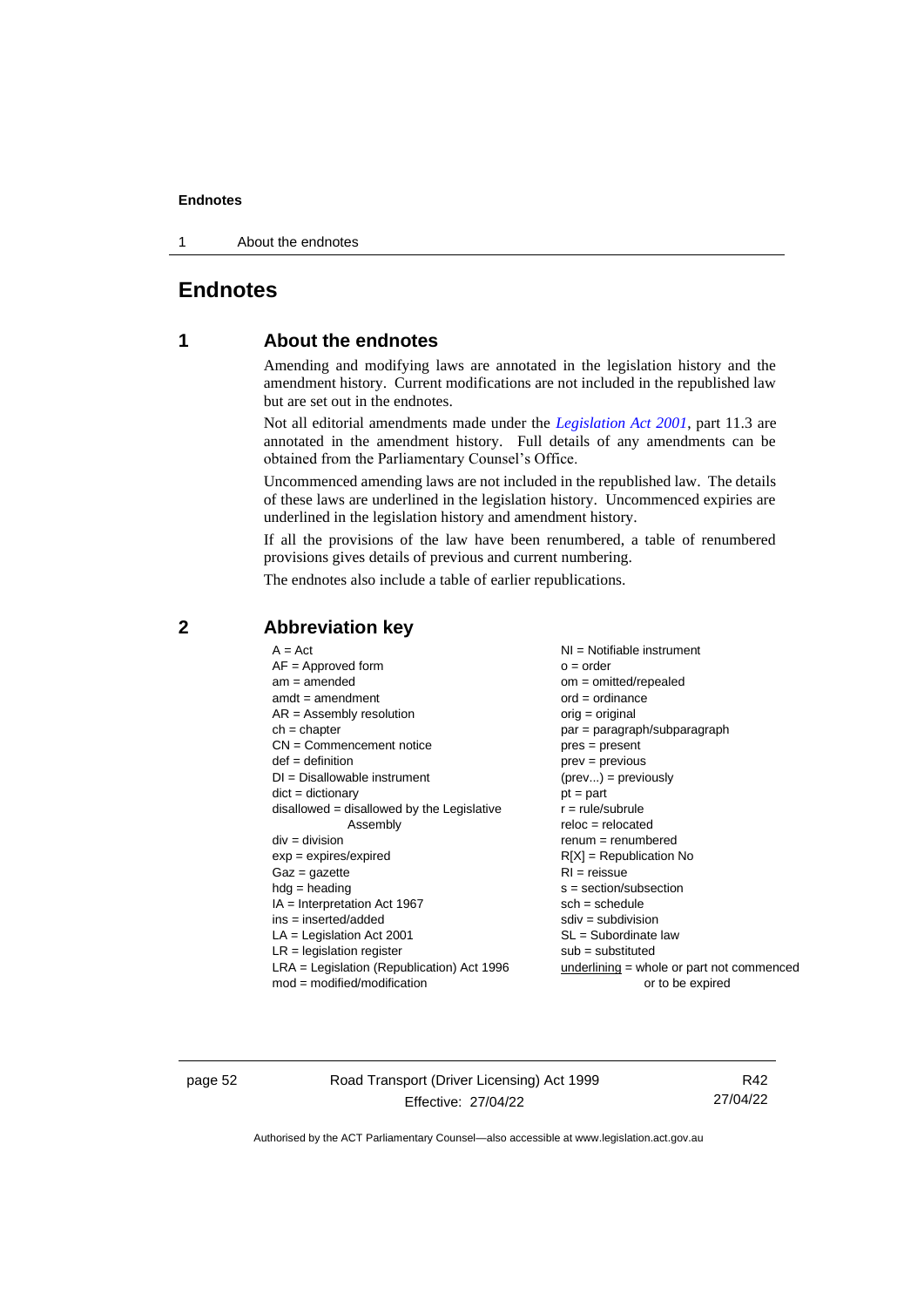# **3 Legislation history**

# **Road Transport (Driver Licensing) Act 1999 A1999-78**  notified 23 December 1999 (Gaz 1999 No S65) commenced 1 March 2000 (s 2 and see [A1999-77,](https://www.legislation.act.gov.au/a/1999-77/#history) s 2 (2) and Gaz 2000 No S5) as amended by **[Road Transport Legislation Amendment Act 2001](http://www.legislation.act.gov.au/a/2001-27) A2001-27 sch 3** notified 24 May 2001 (Gaz 2001 No 21) s 1, s 2 commenced 24 May 2001 (IA s 10B) sch 3 commenced 24 May 2001 (s 2) **[Legislation \(Consequential Amendments\) Act 2001](http://www.legislation.act.gov.au/a/2001-44) A2001-44 pt 338** notified 26 July 2001 (Gaz 2001 No 30) s 1, s 2 commenced 26 July 2001 (IA s 10B) pt 338 commenced 12 September 2001 (s 2 and see Gaz 2001 No S65) **[Road Transport \(Public Passenger Services\) Act 2001](http://www.legislation.act.gov.au/a/2001-62) A2001-62 pt 1.4** notified 10 September 2001 (Gaz 2001 No S66) s 1, s 2 commenced 10 September 2001 (IA s 10B) pt 1.4 commenced 1 December 2001 (s 2 and [CN2001-2\)](http://www.legislation.act.gov.au/cn/2001-2/default.asp) **[Road Transport \(Driver Licensing\) Amendment Act 2002](http://www.legislation.act.gov.au/a/2002-5) A2002-5**  notified LR 14 March 2002 commenced 15 March 2002 (s 2) **[Road Transport Legislation Amendment Act 2002](http://www.legislation.act.gov.au/a/2002-23) A2002-23 pt 2** notified LR 9 September 2002 s 1, s 2 commenced 9 September 2002 (LA s 75) ss 3-7 commenced 10 September 2002 (s 2 (1)) s 8, s 9 commenced 17 September 2002 (s 2 (2) and see [Statute Law](http://www.legislation.act.gov.au/a/2002-30)  [Amendment Act 2002](http://www.legislation.act.gov.au/a/2002-30) A2002-30 s 2 (1)) **[Statute Law Amendment Act 2002](http://www.legislation.act.gov.au/a/2002-30) A2002-30 pt 3.66** notified LR 16 September 2002

s 1, s 2 taken to have commenced 19 May 1997 (LA s 75 (2)) pt 3.66 commenced 17 September 2002 (s 2 (1))

R42 27/04/22 Road Transport (Driver Licensing) Act 1999 Effective: 27/04/22

page 53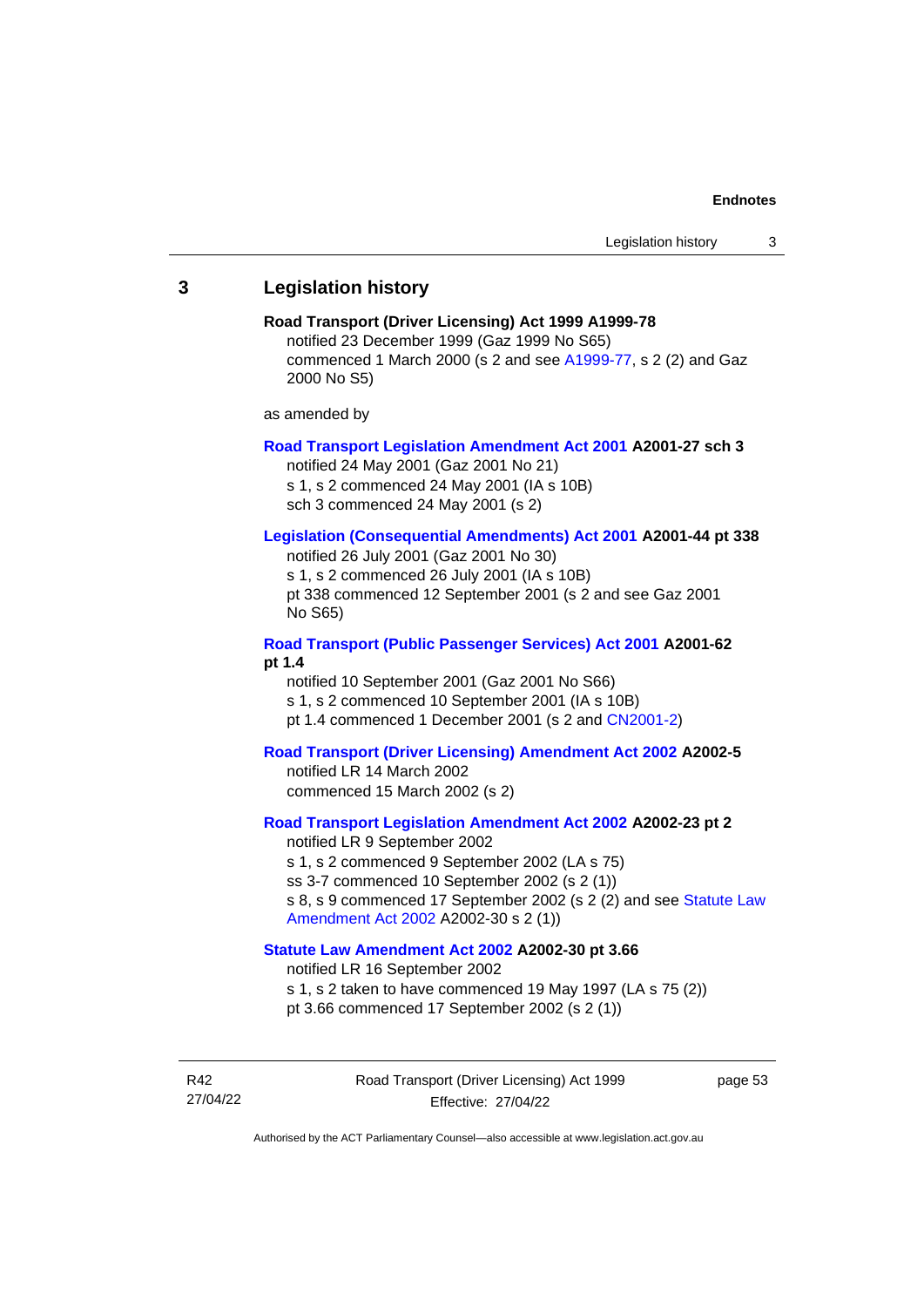| 3 | Legislation history |  |
|---|---------------------|--|
|---|---------------------|--|

#### **[Statute Law Amendment Act 2002 \(No 2\)](http://www.legislation.act.gov.au/a/2002-49) A2002-49 pt 3.21**

notified LR 20 December 2002

s 1, s 2 taken to have commenced 7 October 1994 (LA s 75 (2)) pt 3.21 commenced 17 January 2003 (s 2 (1))

#### **[Criminal Code 2002](http://www.legislation.act.gov.au/a/2002-51#history) A2002-51 pt 1.17**

notified LR 20 December 2002

s 1, s 2 commenced 20 December 2002 (LA s 75)

pt 1.17 commenced 1 January 2003 (s 2 (1))

#### **[Criminal Code \(Theft, Fraud, Bribery and Related Offences\)](http://www.legislation.act.gov.au/a/2004-15/default.asp)  [Amendment Act 2004](http://www.legislation.act.gov.au/a/2004-15/default.asp) A2004-15 sch 2 pt 2.79**

notified LR 26 March 2004 s 1, s 2 commenced 26 March 2004 (LA s 75 (1)) sch 2 pt 2.79 commenced 9 April 2004 (s 2 (1))

#### **[Court Procedures \(Consequential Amendments\) Act 2004](http://www.legislation.act.gov.au/a/2004-60) A2004-60 sch 1 pt 1.66**

notified LR 2 September 2004

s 1, s 2 commenced 2 September 2004 (LA s 75 (1)) sch 1 pt 1.66 commenced 10 January 2005 (s 2 and see [Court](http://www.legislation.act.gov.au/a/2004-59)  [Procedures Act](http://www.legislation.act.gov.au/a/2004-59) 2004 A2004-59, s 2 and [CN2004-29\)](http://www.legislation.act.gov.au/cn/2004-29/default.asp)

#### **[Road Transport \(Public Passenger Services\) \(Hire Cars\) Amendment](http://www.legislation.act.gov.au/a/2004-69)  [Act 2004](http://www.legislation.act.gov.au/a/2004-69) A2004-69 pt 4**

notified LR 9 September 2004

- s 1, s 2 commenced 9 September 2004 (LA s 75 (1))
- pt 4 commenced 9 March 2005 (s 2 and LA s 79)

#### **[Statute Law Amendment Act 2005](http://www.legislation.act.gov.au/a/2005-20) A2005-20 sch 3 pt 3.55**

notified LR 12 May 2005 s 1, s 2 taken to have commenced 8 March 2005 (LA s 75 (2)) sch 3 pt 3.55 commenced 2 June 2005 (s 2 (1))

# **[Road Transport \(Third-Party Insurance\) Act 2008](http://www.legislation.act.gov.au/a/2008-1#history) A2008-1 sch 1 pt 1.5 (as am by [A2008-39](http://www.legislation.act.gov.au/a/2008-39) s 4)**

notified LR 26 February 2008

s 1, s 2 commenced 26 February 2008 (LA s 75 (1))

sch 1 pt 1.5 commenced 1 October 2008 (s 2 as am by [A2008-39](http://www.legislation.act.gov.au/a/2008-39) s 4)

R42 27/04/22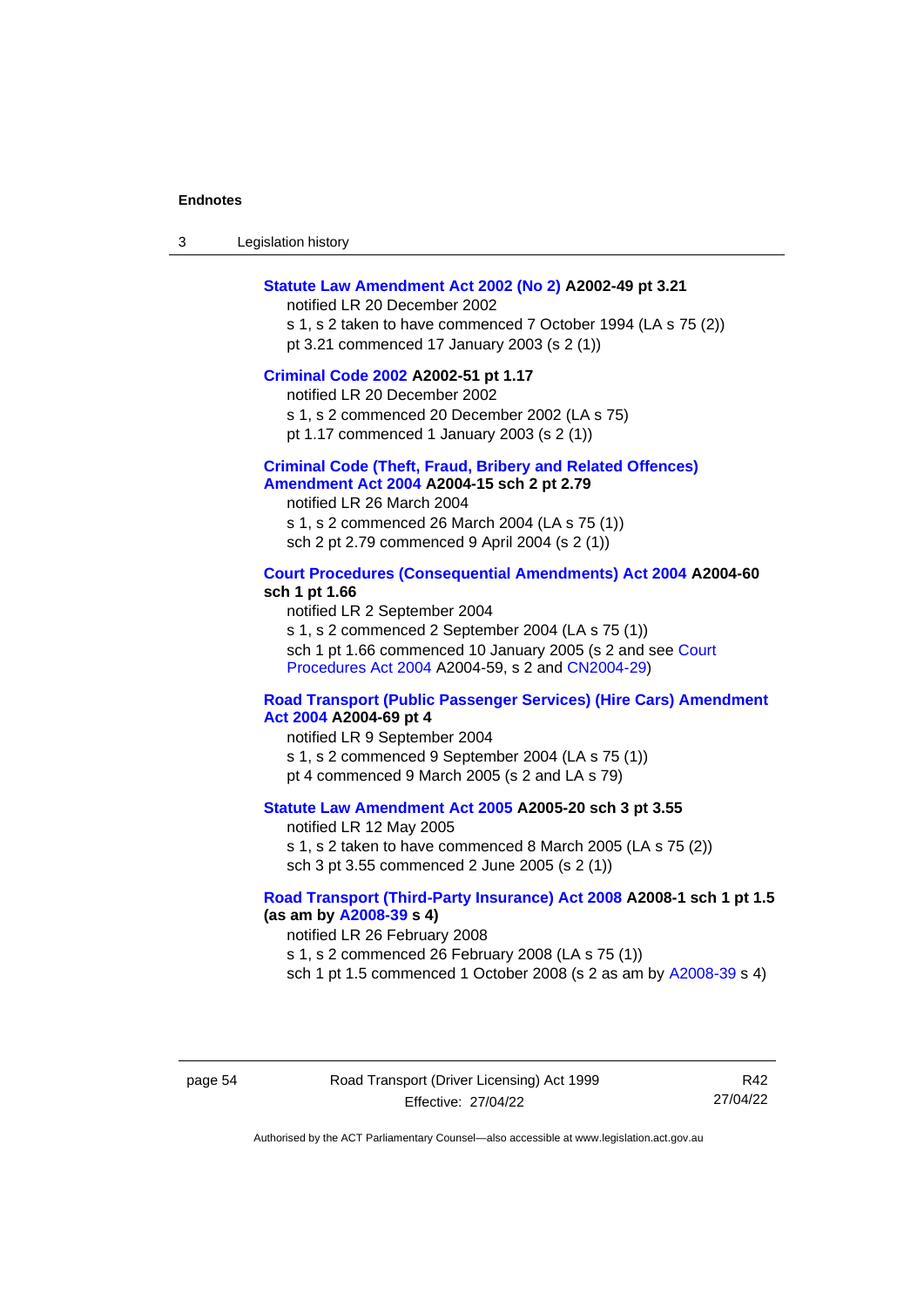| Legislation history |  |
|---------------------|--|
|---------------------|--|

# **[Road Transport \(Third-Party Insurance\) Amendment](http://www.legislation.act.gov.au/a/2008-39) Act 2008 A2008-39**

notified LR 22 August 2008

s 1, s 2 commenced 22 August 2008 (LA s 75 (1))

remainder commenced 23 August 2008 (s 2)

*Note* This Act only amends th[e Road Transport \(Third-Party](http://www.legislation.act.gov.au/a/2008-1#history)  [Insurance\) Act 2008](http://www.legislation.act.gov.au/a/2008-1#history) A2008-1.

#### **[Road Transport Legislation Amendment Act](http://www.legislation.act.gov.au/a/2009-5) 2009 A2009-5 pt 2** notified LR 4 March 2009

s 1, s 2 commenced 4 March 2009 (LA s 75 (1))

pt 2 commenced 8 March 2009 (s 2 and [CN2009-6\)](http://www.legislation.act.gov.au/cn/2009-6/default.asp)

### **[Road Transport \(Mass, Dimensions and Loading\) Act 2009](http://www.legislation.act.gov.au/a/2009-22/default.asp) A2009-22 sch 1 pt 1.3**

notified LR 3 September 2009

s 1, s 2 commenced 3 September 2009 (LA s 75 (1))

sch 1 pt 1.3 commenced 3 March 2010 (s 2 and LA s 79)

# **[Statute Law Amendment Act 2010](http://www.legislation.act.gov.au/a/2010-18) A2010-18 sch 3 pt 3.12**

notified LR 13 May 2010 s 1, s 2 commenced 13 May 2010 (LA s 75 (1)) sch 3 pt 3.12 commenced 3 June 2010 (s 2)

#### **[Crimes \(Sentence Administration\) Amendment Act 2010](http://www.legislation.act.gov.au/a/2010-21) A2010-21 sch 1 pt 1.7**

notified LR 30 June 2010 s 1, s 2 commenced 30 June 2010 (LA s 75 (1)) sch 1 pt 1.7 commenced 1 July 2010 (s 2)

# **[Liquor \(Consequential Amendments\) Act 2010](http://www.legislation.act.gov.au/a/2010-43) A2010-43 sch 1 pt 1.17**

notified LR 8 November 2010 s 1, s 2 commenced 8 November 2010 (LA s 75 (1)) sch 1 pt 1.17 commenced 1 December 2010 (s 2 (4) and see Liquor [Act 2010](http://www.legislation.act.gov.au/a/2010-35) A2010-35, s 2 (3) (as am by [A2010-43](http://www.legislation.act.gov.au/a/2010-43) amdt 1.19) and [CN2010-14\)](http://www.legislation.act.gov.au/cn/2010-14/default.asp)

page 55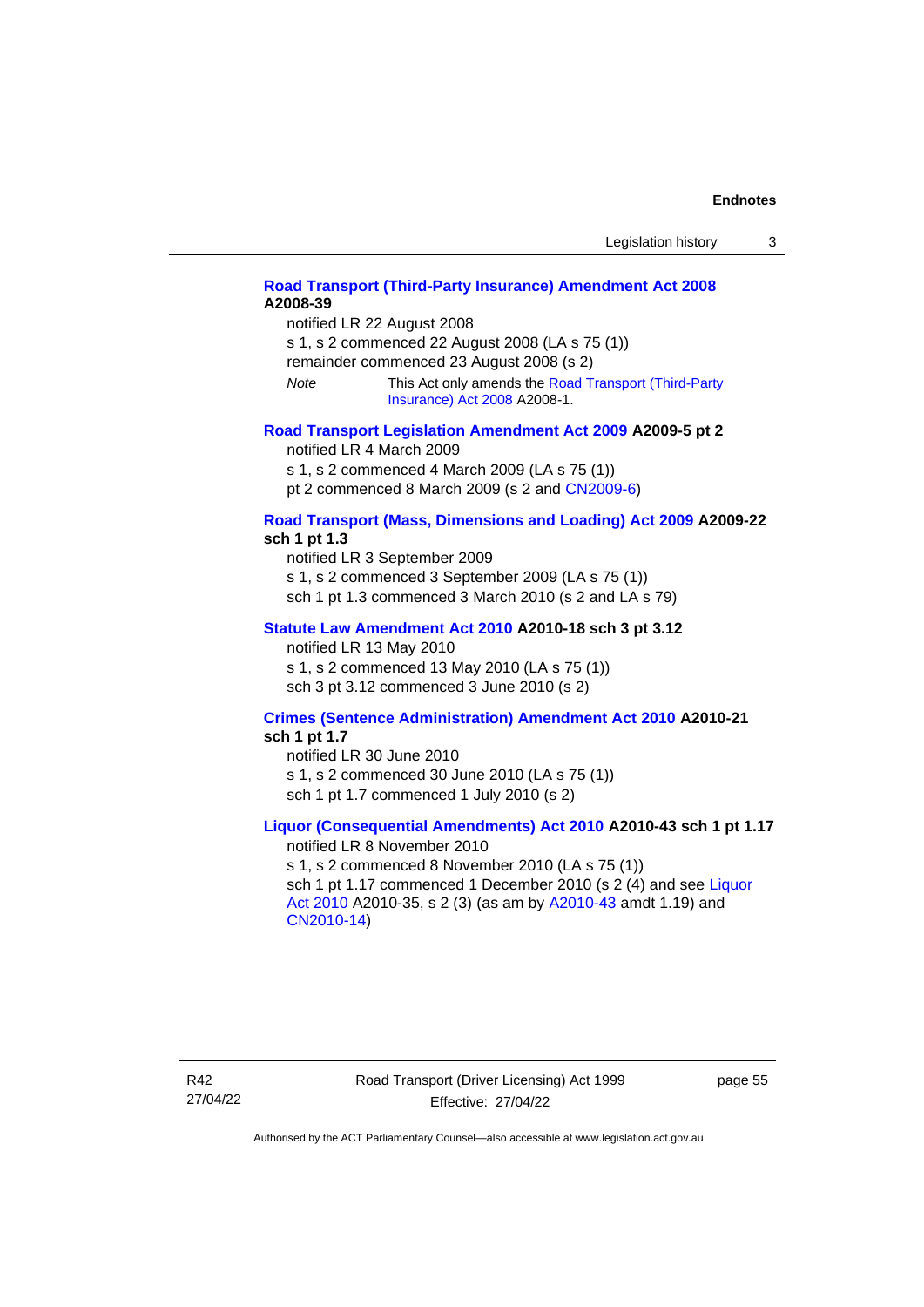| ົ<br>- 3 | Legislation history |  |
|----------|---------------------|--|
|----------|---------------------|--|

# **[Road Transport \(Alcohol and Drugs\) Legislation Amendment](http://www.legislation.act.gov.au/a/2010-47)  Act [2010](http://www.legislation.act.gov.au/a/2010-47) A2010-47 pt 3**

notified LR 25 November 2010

s 1, s 2 commenced 25 November 2010 (LA s 75 (1))

pt 3 commenced 25 November 2011 (s 2)

#### **[Road Transport Legislation Amendment Act 2011](http://www.legislation.act.gov.au/a/2011-14) A2011-14 pt 2**

notified LR 11 May 2011

s 1, s 2 commenced 11 May 2011 (LA s 75 (1))

pt 2 commenced 3 June 2011 (s 2 (1) and [CN2011-7\)](http://www.legislation.act.gov.au/cn/2011-7/default.asp)

#### **[Road Transport \(General\) Amendment Act 2012 \(No 2\)](http://www.legislation.act.gov.au/a/2012-16) A2012-16 sch 1 pt 1.1**

notified LR 15 May 2012 s 1, s 2 commenced 15 May 2012 (LA s 75 (1)) sch 1 pt 1.1 commenced 15 November 2012 (s 2 and LA s 79)

### **[Statute Law Amendment Act 2012](http://www.legislation.act.gov.au/a/2012-21) A2012-21 sch 3 pt 3.37**

notified LR 22 May 2012 s 1, s 2 commenced 22 May 2012 (LA s 75 (1)) sch 3 pt 3.37 commenced 5 June 2012 (s 2 (1))

# **[Road Transport \(General\) \(Infringement Notices\) Amendment](http://www.legislation.act.gov.au/a/2012-24/default.asp)**

**Act [2012](http://www.legislation.act.gov.au/a/2012-24/default.asp) A2012-24 sch 1 pt 1.1** notified LR 24 May 2012 s 1, s 2 commenced 24 May 2012 (LA s 75 (1)) sch 1 pt 1.1 commenced 24 May 2013 (s 2 (2))

#### **[Road Transport Legislation Amendment Act 2013](http://www.legislation.act.gov.au/a/2013-13/default.asp) A2013-13 pt 2, sch 1 pt 1.1**

notified LR 17 April 2013 s 1, s 2 commenced 17 April 2013 (LA s 75 (1)) s 3, pt 2 commenced 18 April 2013 (s 2 (1)) sch 1 pt 1.1 commenced 24 May 2013 (s 2 (2) and see Road Transport [\(General\) \(Infringement Notices\) Amendment Act](http://www.legislation.act.gov.au/a/2012-24/default.asp) 2012 A2012-24 s 2 (2))

### **[Statute Law Amendment Act 2013](http://www.legislation.act.gov.au/a/2013-19) A2013-19 sch 3 pt 3.36**

notified LR 24 May 2013

s 1, s 2 commenced 24 May 2013 (LA s 75 (1))

sch 3 pt 3.36 commenced 14 June 2013 (s 2)

page 56 Road Transport (Driver Licensing) Act 1999 Effective: 27/04/22

R42 27/04/22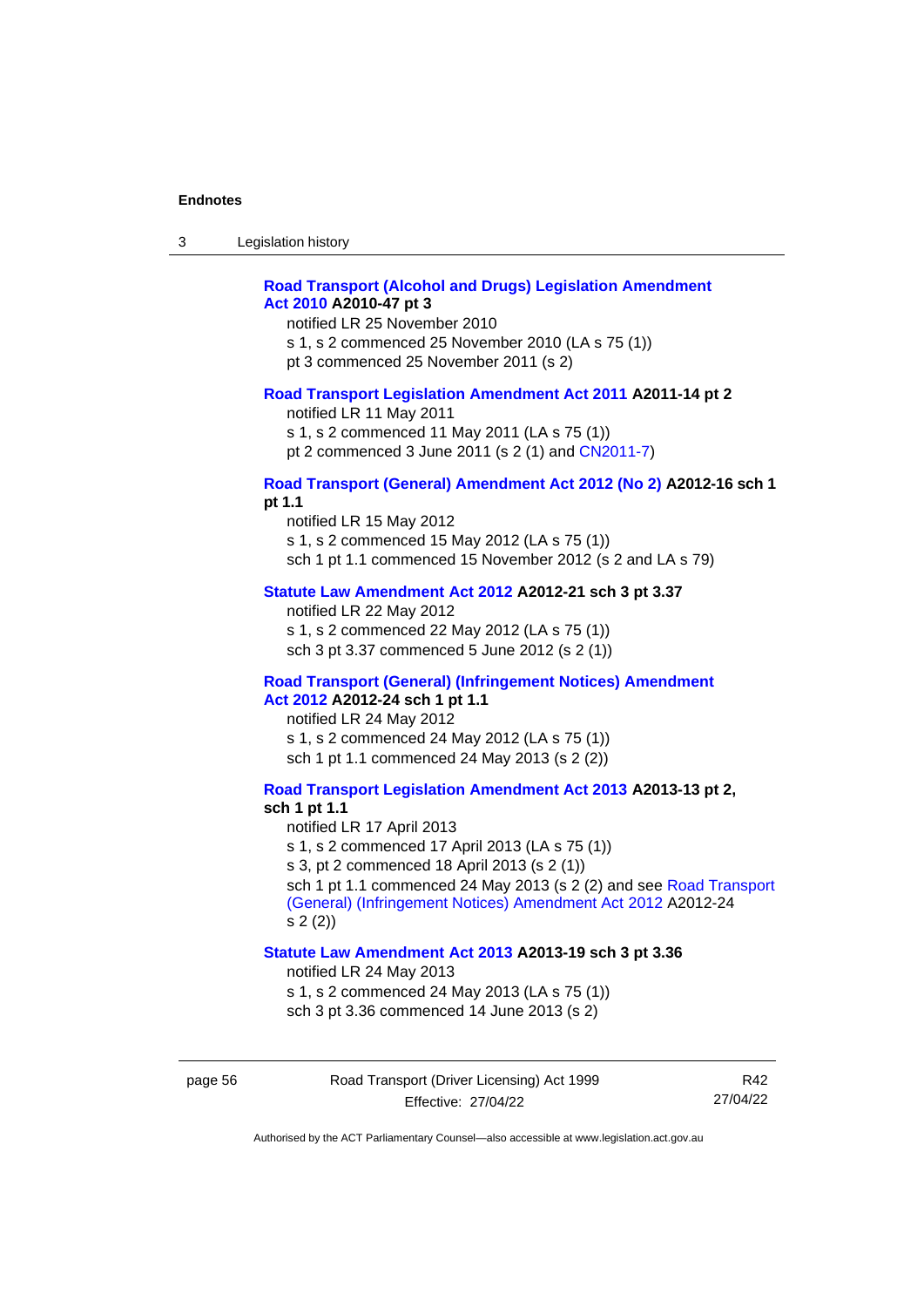# **[Road Transport Legislation Amendment Act 2013 \(No 2\)](http://www.legislation.act.gov.au/a/2013-24/default.asp) A2013-24 pt 3**

notified LR 17 June 2013

s 1, s 2 commenced 17 June 2013 (LA s 75 (1))

pt 3 commenced 17 June 2014 (s 2)

# **[Heavy Vehicle National Law \(Consequential Amendments\) Act 2013](http://www.legislation.act.gov.au/a/2013-52) A2013-52 pt 6**

notified LR 9 December 2013 s 1, s 2 commenced 9 December 2013 (LA s 75 (1)) pt 6 commenced 10 February 2014 (s 2 and see [Heavy Vehicle](http://www.legislation.act.gov.au/a/2013-51/default.asp)  [National Law \(ACT\) Act 2013](http://www.legislation.act.gov.au/a/2013-51/default.asp) A2013-51, s 2 (1) and [CN2014-2\)](http://www.legislation.act.gov.au/cn/2014-2/default.asp)

### **[Statute Law Amendment Act 2014](http://www.legislation.act.gov.au/a/2014-18) A2014-18 sch 3 pt 3.19**

notified LR 20 May 2014 s 1, s 2 commenced 20 May 2014 (LA s 75 (1)) sch 3 pt 3.19 commenced 10 June 2014 (s 2 (1))

# **[Justice and Community Safety Legislation Amendment Act 2014](http://www.legislation.act.gov.au/a/2014-49)**

**[\(No](http://www.legislation.act.gov.au/a/2014-49) 2) A2014-49 sch 1 pt 1.16**

notified LR 10 November 2014 s 1, s 2 commenced 10 November 2014 (LA s 75 (1)) sch 1 pt 1.16 commenced 17 November 2014 (s 2)

# **[Road Transport \(Public Passenger Services\) \(Taxi Industry](http://www.legislation.act.gov.au/a/2015-47/default.asp)  [Innovation\) Amendment Act 2015](http://www.legislation.act.gov.au/a/2015-47/default.asp) A2015-47 sch 1 pt 1.2**

notified LR 24 November 2015

s 1, s 2 commenced 24 November 2015 (LA s 75 (1)) s 3 commenced 20 May 2016 (LA s 75AA)

sch 1 pt 1.2 commenced 1 August 2016 (s 2, [CN2016-9](http://www.legislation.act.gov.au/cn/2016-9/default.asp) and see mod of [A2001-62](http://www.legislation.act.gov.au/a/2001-62/default.asp) by [SL2016-12](http://www.legislation.act.gov.au/sl/2016-12/default.asp) s 3)

# **[Road Transport Legislation Amendment Act 2016](http://www.legislation.act.gov.au/a/2016-3/default.asp) A2016-3 pt 4**

notified LR 24 February 2016 s 1, s 2 commenced 24 February 2016 (LA s 75 (1)) pt 4 commenced 25 February 2016 (s 2)

### **[Justice Legislation Amendment Act 2016](http://www.legislation.act.gov.au/a/2016-7/default.asp) A2016-7 sch 1 pt 1.7**

notified LR 29 February 2016

s 1, s 2 commenced 29 February 2016 (LA s 75 (1))

sch 1 pt 1.7 commenced 29 August 2016 (s 2 and LA s 79)

R42 27/04/22 Road Transport (Driver Licensing) Act 1999 Effective: 27/04/22

page 57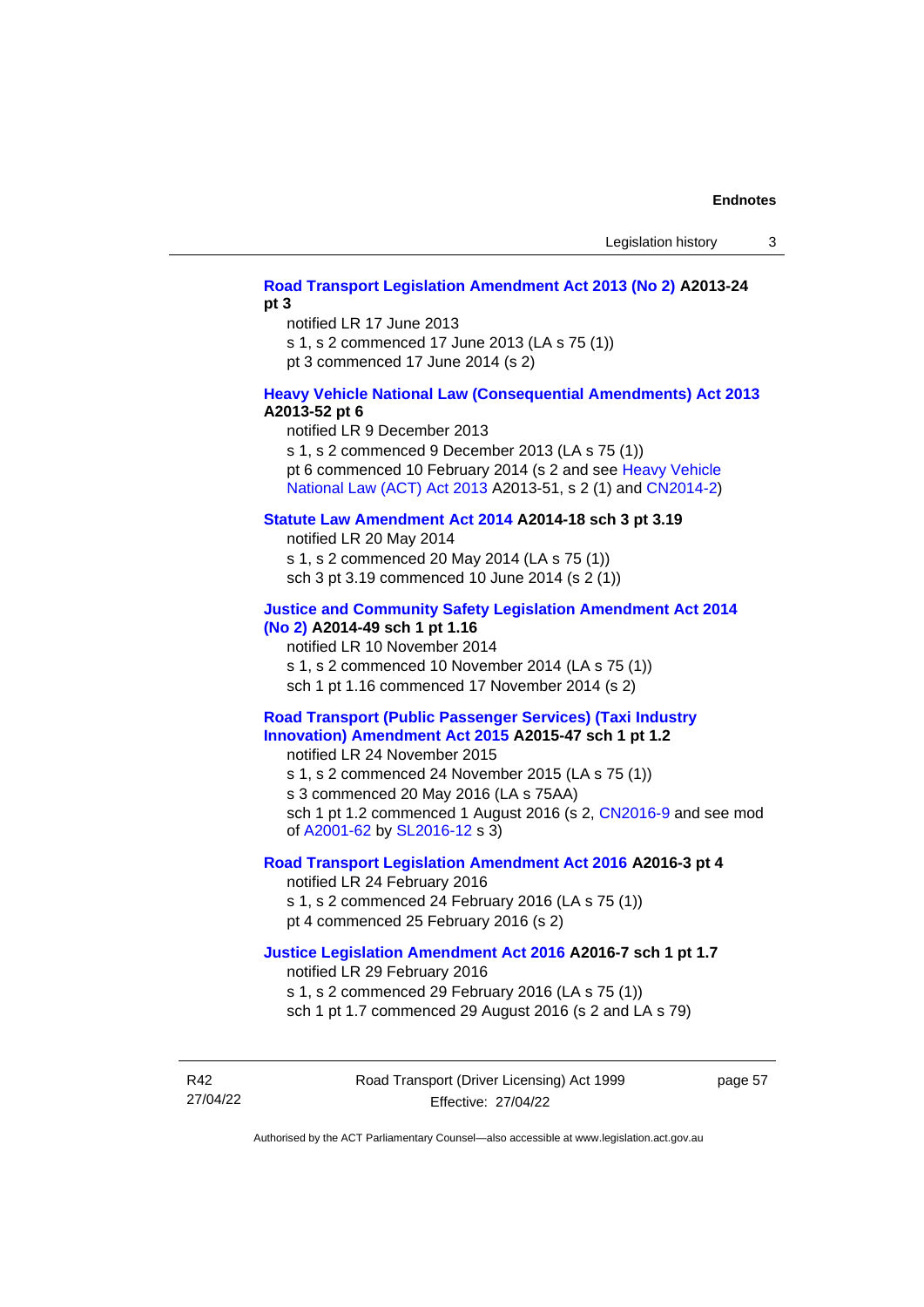3 Legislation history

# **[Freedom of Information Act 2016](http://www.legislation.act.gov.au/a/2016-55#history) A2016-55 sch 4 pt 4.22 (as am by [A2017-14](http://www.legislation.act.gov.au/a/2017-14) s 19)**

notified LR 26 August 2016 s 1, s 2 commenced 26 August 2016 (LA s 75 (1)) sch 4 pt 4.22 commenced 1 January 2018 (s 2 as am by [A2017-14](http://www.legislation.act.gov.au/a/2017-14) s 19)

#### **[Statute Law Amendment Act 2017](http://www.legislation.act.gov.au/a/2017-4/default.asp) A2017-4 sch 3 pt 3.27**

notified LR 23 February 2017

s 1, s 2 commenced 23 February 2017 (LA s 75 (1))

sch 3 pt 3.27 commenced 9 March 2017 (s 2)

#### **[Justice and Community Safety Legislation Amendment Act 2017](http://www.legislation.act.gov.au/a/2017-14/default.asp)  [\(No](http://www.legislation.act.gov.au/a/2017-14/default.asp) 2) A2017-14 s 19**

notified LR 17 May 2017

- s 1, s 2 commenced 17 May 2017 (LA s 75 (1))
- s 19 commenced 24 May 2017 (s 2 (1))
- *Note* This Act only amends the Freedom of Information Act 2016 [A2016-55.](http://www.legislation.act.gov.au/a/2016-55#history)

# **[Road Transport Reform \(Light Rail\) Legislation Amendment Act](http://www.legislation.act.gov.au/a/2018-19/default.asp) 2018 A2018-19 sch 1 pt 1.3**

notified LR 17 May 2018 s 1, s 2 commenced 17 May 2018 (LA s 75 (1)) sch 1 pt 1.3 commenced 24 May 2018 (s 2)

#### **[Motor Accident Injuries Act 2019](http://www.legislation.act.gov.au/a/2019-12#history) A2019-12 sch 3 pt 3.8**

notified LR 31 May 2019 s 1, s 2 commenced 31 May 2019 (LA s 75 (1)) sch 3 pt 3.8 commenced 1 February 2020 (s 2 (1) and [CN2019-13\)](https://www.legislation.act.gov.au/cn/2019-13/)

# **[Road Transport Legislation Amendment Act 2019](http://www.legislation.act.gov.au/a/2019-21/default.asp) A2019-21 pt 5**

notified LR 8 August 2019

s 1, s 2 commenced 8 August 2019 (LA s 75 (1))

s 30, s 31 commenced 22 August 2019 (s 2 (4))

pt 5 remainder commenced 19 September 2019 (s 2 (1))

# **[Road Transport Legislation Amendment Act 2022 \(No 2\)](http://www.legislation.act.gov.au/a/2022-5) A2022-5 pt 4**

notified LR 13 April 2022

s 1, s 2 commenced 13 April 2022 (LA s 75 (1)) pt 4 commenced 27 April 2022 (s 2 (1))

page 58 Road Transport (Driver Licensing) Act 1999 Effective: 27/04/22

R42 27/04/22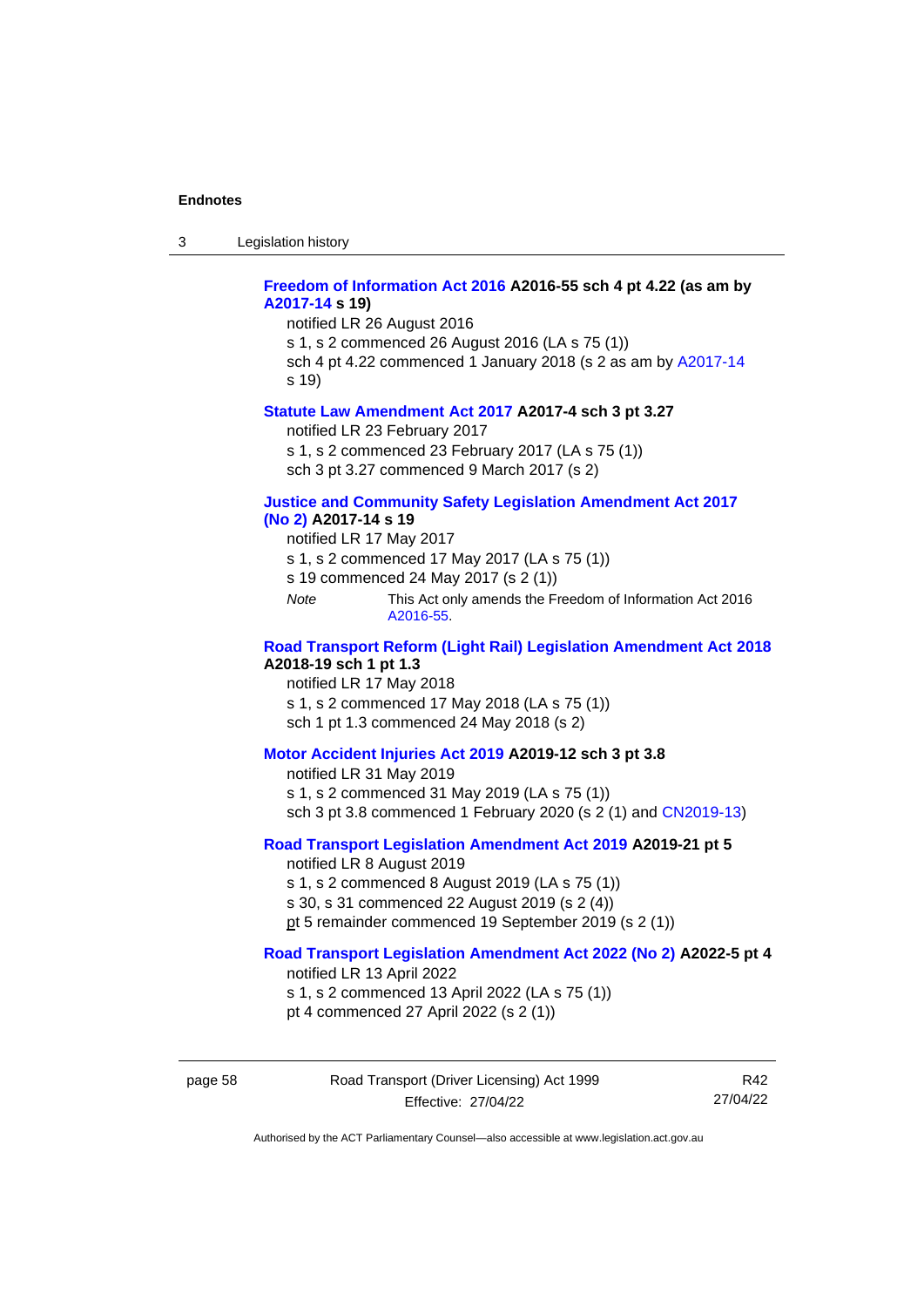# **4 Amendment history**

| <b>Preliminary</b><br>pt 1 hdg note                | am A2001-44 amdt 1.3704; A2001-62 amdt 1.7<br>om A2005-20 amdt 3.350                                                                                                          |
|----------------------------------------------------|-------------------------------------------------------------------------------------------------------------------------------------------------------------------------------|
| Name of Act<br>s 1                                 | am A2005-20 amdt 3.351; A2008-1 amdt 1.14; A2009-22<br>amdt 1.3; A2013-52 s 12, s 13; A2019-12 amdt 3.75,<br>amdt 3.76                                                        |
| <b>Commencement</b><br>s 2                         | om A2001-27 amdt 3.23                                                                                                                                                         |
| <b>Objects of Act</b><br>s 3 hdg<br>s <sub>3</sub> | bracketed note exp 17 September 2002 (s 5 (3))<br>am A2001-44 amdt 1.3705; A2005-20 amdt 3.352;<br>A2022-5 s 10, s 11                                                         |
| <b>Dictionary</b><br>s 4 hdg<br>s 4                | bracketed note exp 17 September 2002 (s 5 (3))<br>sub A2005-20 amdt 3.353<br>am A2001-62 amdt 1.8; A2004-69 s 28                                                              |
| <b>Notes</b><br>s 5 hdg<br>s <sub>5</sub>          | bracketed note exp 17 September 2002 (s 5 (3))<br>am A2002-30 amdt 3.700<br>(2), (3) exp 17 September 2002 (s 5 (3))                                                          |
| s 5A                                               | Offences against Act-application of Criminal Code etc<br>ins A2011-14 s 4<br>am A2013-24 s 6<br>sub A2017-4 amdt 3.178                                                        |
| div 2.1 hdg                                        | Functions of road transport authority generally<br>sub A2002-30 amdt 3.701                                                                                                    |
| s 6 hdg                                            | Functions of road transport authority<br>bracketed note exp 17 September 2002 (s 5 (3))                                                                                       |
| <b>Keeping of registers</b><br>s 8 hdg             | bracketed note exp 17 September 2002 (s 5 (3))                                                                                                                                |
| s 9 hdg<br>s 9                                     | Security and disclosure of information in registers<br>bracketed note exp 17 September 2002 (s 5 (3))<br>sub A2002-49 amdt 3.224<br>am A2014-49 amdt 1.34; A2016-55 amdt 4.32 |
| s 10 hdg<br>s 10                                   | When road transport authority may issue or renew driver licences<br>bracketed note exp 17 September 2002 (s 5 (3))<br>am A2013-24 s 7                                         |
|                                                    |                                                                                                                                                                               |

R42 27/04/22 Road Transport (Driver Licensing) Act 1999 Effective: 27/04/22

page 59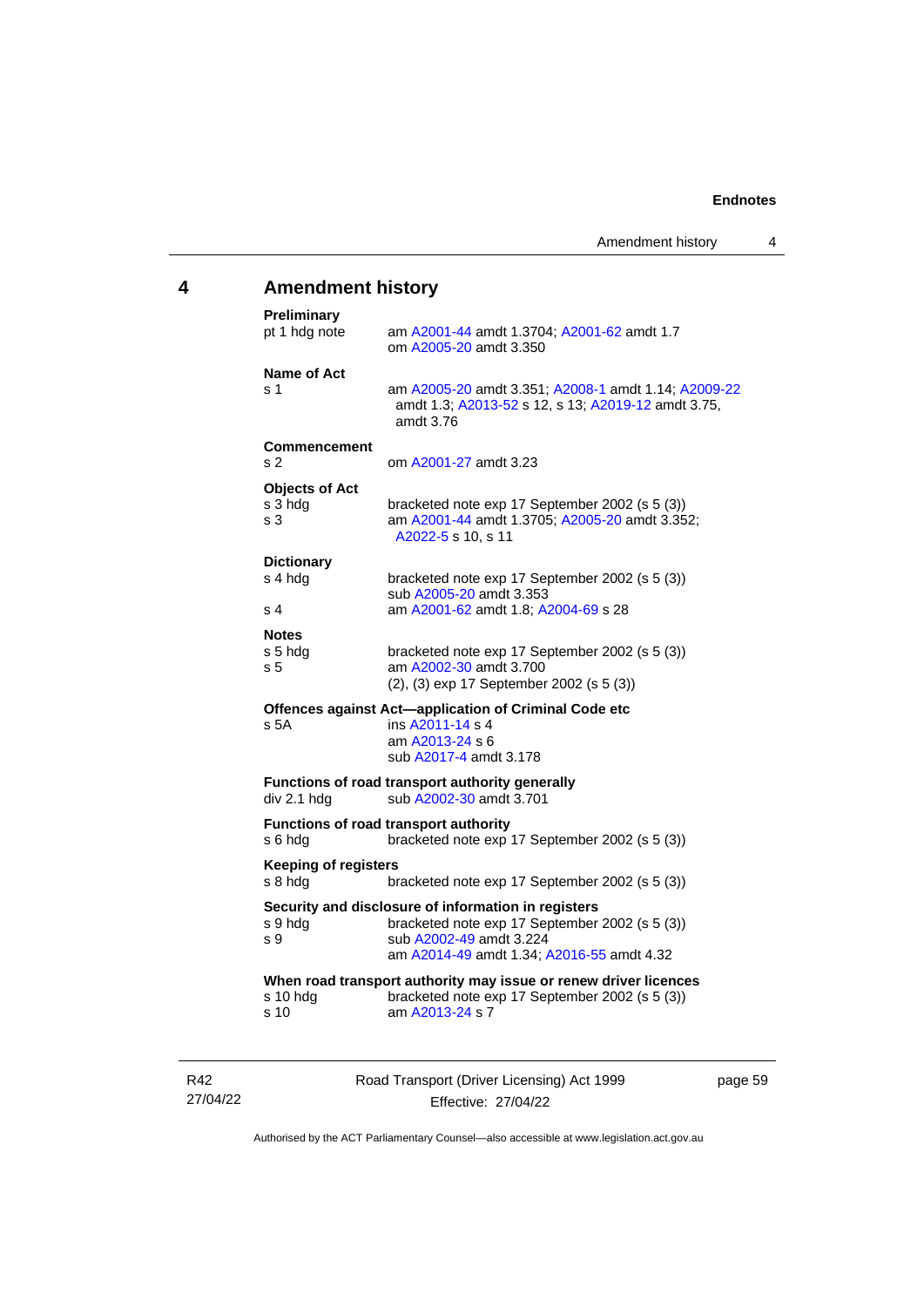| s 11 hdg<br>s 11                                         | Mutual recognition of Australian driver licences<br>bracketed note exp 17 September 2002 (s 5 (3))<br>am A2002-49 amdt 3.225                                                            |
|----------------------------------------------------------|-----------------------------------------------------------------------------------------------------------------------------------------------------------------------------------------|
| s 12 hdg<br>s 12                                         | Mutual recognition of demerit points<br>bracketed note exp 17 September 2002 (s 5 (3))<br>am A2001-27 amdt 3.24<br>sub A2002-5 s 4<br>am A2012-16 amdt 1.1; A2013-13 amdt 1.1, amdt 1.2 |
| s 13                                                     | Meaning of demerit points offence<br>sub A2002-5 s 5<br>am A2012-21 amdt 3.139                                                                                                          |
| <b>Recording of demerit points</b><br>s 13A hdg<br>s 13A | bracketed note exp 17 September 2002 (s 5 (3))<br>ins A2002-5 s 5<br>am A2012-16 amdts 1.2-1.5; A2012-24 amdt 1.1; A2013-13<br>amdt 1.3, amdt 1.4; pars renum R25 LA                    |
| When demerit points are incurred<br>s 13B                | ins A2002-5 s 5<br>(3), (4) exp 15 June 2002 (s 13B (4))                                                                                                                                |
| s 14 hdg<br>s 14                                         | Offences for which demerit points are incurred<br>bracketed note exp 17 September 2002 (s 5 (3))<br>am A2001-44 amdts 1.3706-1.3710; A2012-21 amdt 3.140,<br>amdt 3.141                 |
| <b>Warning notices</b><br>s 15 hdg<br>s 15               | bracketed note exp 17 September 2002 (s 5 (3))<br>am A2002-30 amdt 3.702                                                                                                                |
| $s$ 16 hdg<br>s 16                                       | Consequences of incurring demerit points-holder of licence<br>bracketed note exp 17 September 2002 (s 5 (3))<br>am A2009-5 s 4; ss renum R15 LA; A2014-18 amdt 3.75                     |
|                                                          | Consequences of incurring demerit points-applicant for issue or renewal of                                                                                                              |
| licence<br>s 17 hdg<br>s 17                              | bracketed note exp 17 September 2002 (s 5 (3))<br>am A2014-18 amdt 3.75                                                                                                                 |
| <b>Licence suspension</b><br>s 18 hdg<br>s 18            | bracketed note exp 17 September 2002 (s 5 (3))<br>am A2002-30 amdt 3.702<br>table renum R11 LA                                                                                          |
| s 19 hdg<br>s 19                                         | Good behaviour alternative to licence suspension<br>bracketed note exp 17 September 2002 (s 5 (3))<br>am A2002-30 amdt 3.702; A2011-14 s 5; ss renum R20 LA                             |
|                                                          |                                                                                                                                                                                         |

page 60 Road Transport (Driver Licensing) Act 1999 Effective: 27/04/22

R42 27/04/22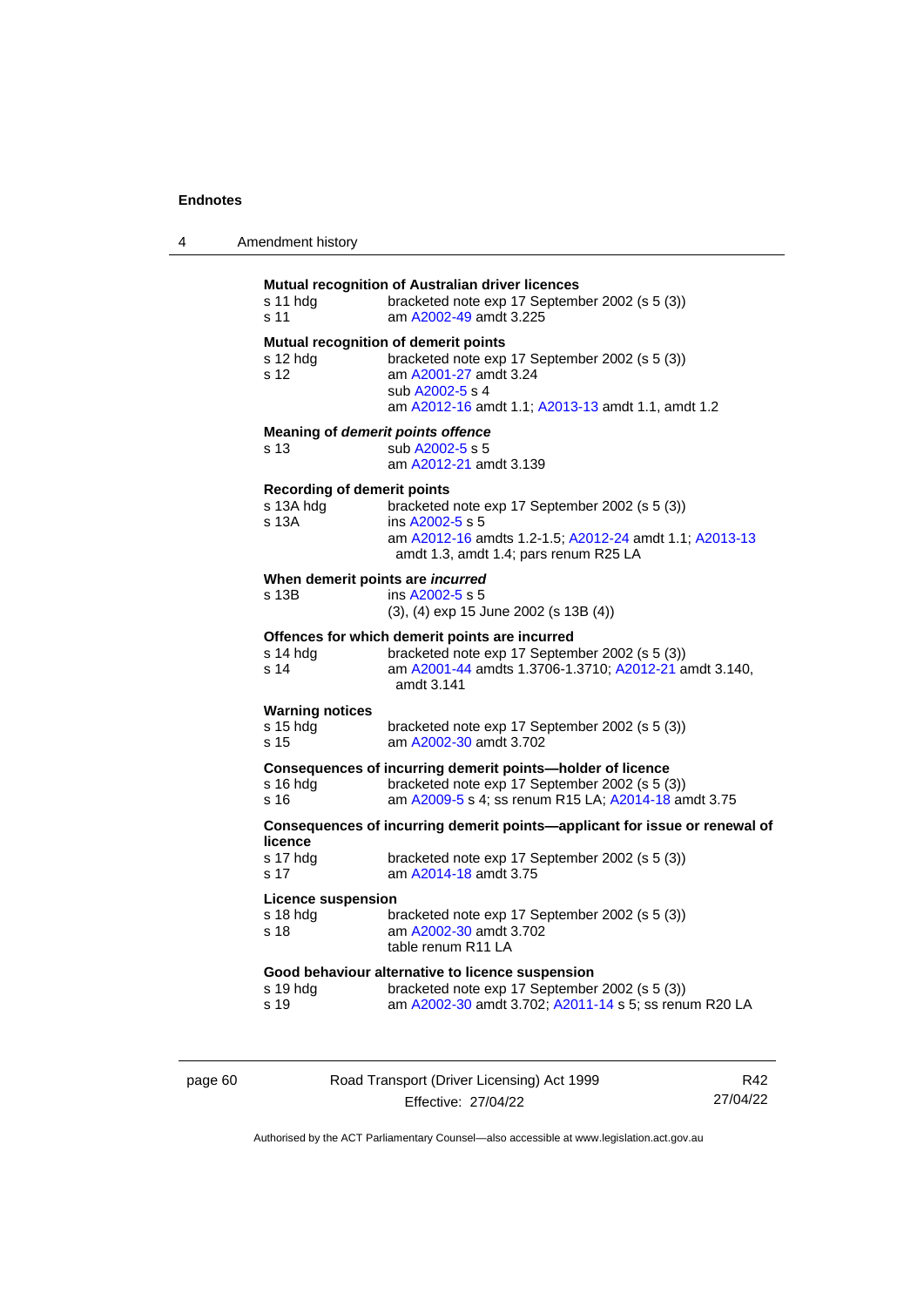|                                                  | Amendment history                                                                                                                                                                     | 4 |
|--------------------------------------------------|---------------------------------------------------------------------------------------------------------------------------------------------------------------------------------------|---|
| s 19A                                            | Notice of suspension confirmation notice<br>ins A2016-3 s 12                                                                                                                          |   |
| <b>Licence ineligibility</b><br>s 20 hdg<br>s 20 | bracketed note exp 17 September 2002 (s 5 (3))<br>am A2002-30 amdt 3.702<br>table renum R11 LA                                                                                        |   |
| s 21 hdg<br>s 21                                 | Good behaviour alternative to licence ineligibility<br>bracketed note exp 17 September 2002 (s 5 (3))<br>am A2002-30 amdt 3.702; A2011-14 s 6; ss renum R20 LA                        |   |
| licence holders etc<br>s 22 hdg<br>s 22          | Demerit points incurred by learner, probationary, provisional and restricted<br>bracketed note exp 17 September 2002 (s 5 (3))<br>sub A2002-5 s 6<br>am A2014-18 amdts 3.76-amdt 3.78 |   |
| suspension etc<br>s 23 hdg                       | Demerit points incurred but not taken into account for notice of licence<br>bracketed note exp 17 September 2002 (s 5 (3))                                                            |   |
| s 24 hdg<br>s 24                                 | Demerit points not affected by licence suspension etc under another law<br>bracketed note exp 17 September 2002 (s 5 (3))<br>am A2009-5 s 5                                           |   |
| s 25 hdg<br>s 25                                 | Issue of licence suspension notice etc<br>bracketed note exp 17 September 2002 (s 5 (3))<br>am A2005-20 amdt 3.354                                                                    |   |
| <b>Regulation-making power</b><br>s 26           | sub A2001-44 amdt 1.3711                                                                                                                                                              |   |
| s 27                                             | Regulations may apply certain documents<br>sub A2002-30 amdt 3.703<br>am A2002-51 amdt 1.35                                                                                           |   |

| <b>SUD AZUUZ-30 ANUL 3.703</b>        |
|---------------------------------------|
| am A2002-51 amdt 1.35                 |
| sub A2005-20 amdt 3.355: A2022-5 s 12 |

#### **Driver licensing system**

| s 28 hda | bracketed note exp 17 September 2002 (s 5 (3))         |
|----------|--------------------------------------------------------|
| s 28     | am A2001-44 amdt 1.3712; A2002-49 amdt 3.225; A2010-47 |
|          | s 111: A2014-18 amdt 3.79. amdt 3.80: A2013-24 s 8     |
|          |                                                        |

# **Offences**<br>pt 3 hdg note

ins [A2004-15](http://www.legislation.act.gov.au/a/2004-15) amdt 2.165

```
Obtaining licence by false statements etc
s 29 hdg bracketed note exp 17 September 2002 (s 5 (3))
```
# **Unlawful possession of licence etc**

s 30 hdg bracketed note exp 17 September 2002 (s 5 (3))

Road Transport (Driver Licensing) Act 1999 Effective: 27/04/22

page 61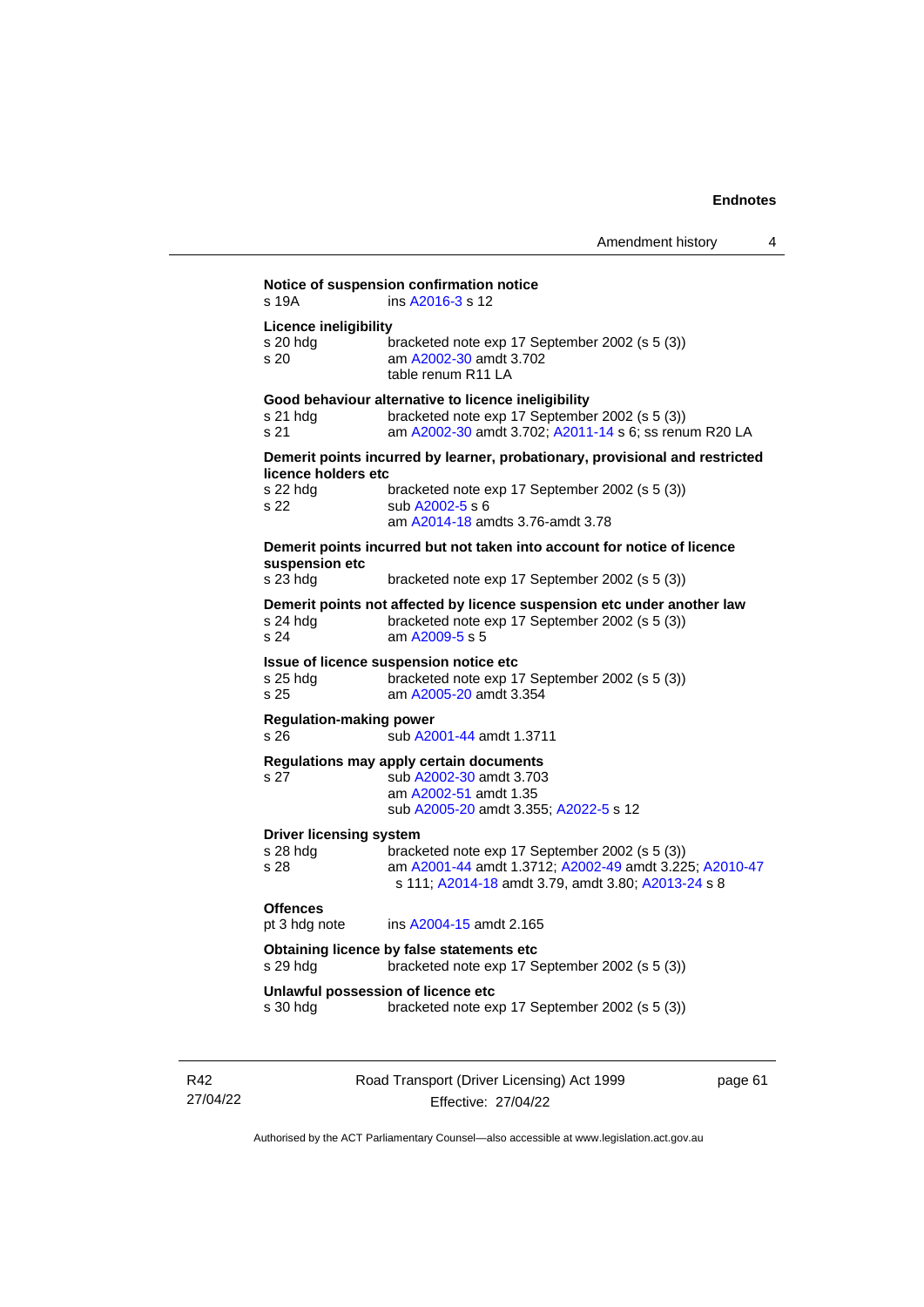| 4 | Amendment history                                |                                                                                                                                                                                                                                                                          |
|---|--------------------------------------------------|--------------------------------------------------------------------------------------------------------------------------------------------------------------------------------------------------------------------------------------------------------------------------|
|   | Driver must be licensed<br>s 31 hdg<br>s 31      | bracketed note exp 17 September 2002 (s 5 (3))<br>am A2001-27 amdts 3.25-3.27; A2009-22 amdt 1.4; A2013-52<br>s <sub>14</sub>                                                                                                                                            |
|   | s 31A                                            | Offence-driving while right to drive suspended<br>ins A2011-14 s 7                                                                                                                                                                                                       |
|   | s 32 hdg<br>s 32                                 | Offences committed by disqualified drivers etc<br>bracketed note exp 17 September 2002 (s 5 (3))<br>am A2001-27 amdts 3.28-3.30<br>am A2004-15 amdt 2.166, amdt 2.167; ss renum R9 LA (see<br>A2004-15 amdt 2.168); A2013-13 s 4, s 5; ss renum R24 LA;<br>A2019-21 s 29 |
|   | s 33 hdg                                         | Contravention of conditions of restricted licence<br>bracketed note exp 17 September 2002 (s 5 (3))                                                                                                                                                                      |
|   | <b>Contravening interlock condition</b><br>s 33A | ins A2013-24 s 9                                                                                                                                                                                                                                                         |
|   | pt 4 hdg                                         | Protection of photographs and signatures<br>orig pt 4 hdg renum as pt 5 hdg<br>(prev pt 3A hdg) ins A2002-23 s 4<br>renum A2002-23 s 8                                                                                                                                   |
|   | <b>Application of pt 3A</b><br>s 33A             | renum as s 34                                                                                                                                                                                                                                                            |
|   | Definitions for pt 3A<br>s 33B                   | renum as s 35                                                                                                                                                                                                                                                            |
|   | s 33C                                            | Use of photographs and signatures<br>renum as s 36                                                                                                                                                                                                                       |
|   | s 33D                                            | Disclosure of photographs and signatures by road transport authority<br>renum as s 37                                                                                                                                                                                    |
|   | s 33E                                            | Security of photographs and signatures<br>renum as s 38                                                                                                                                                                                                                  |
|   | s 33F                                            | Unauthorised reproduction of photographs and signatures<br>renum as s 39                                                                                                                                                                                                 |
|   | <b>Application of pt 4</b><br>s 34               | orig s 34 renum as s 40<br>(prev s 33A) ins A2002-23 s 4<br>renum A2002-23 s 9<br>am A2016-7 amdt 1.13                                                                                                                                                                   |

page 62 Road Transport (Driver Licensing) Act 1999 Effective: 27/04/22

R42 27/04/22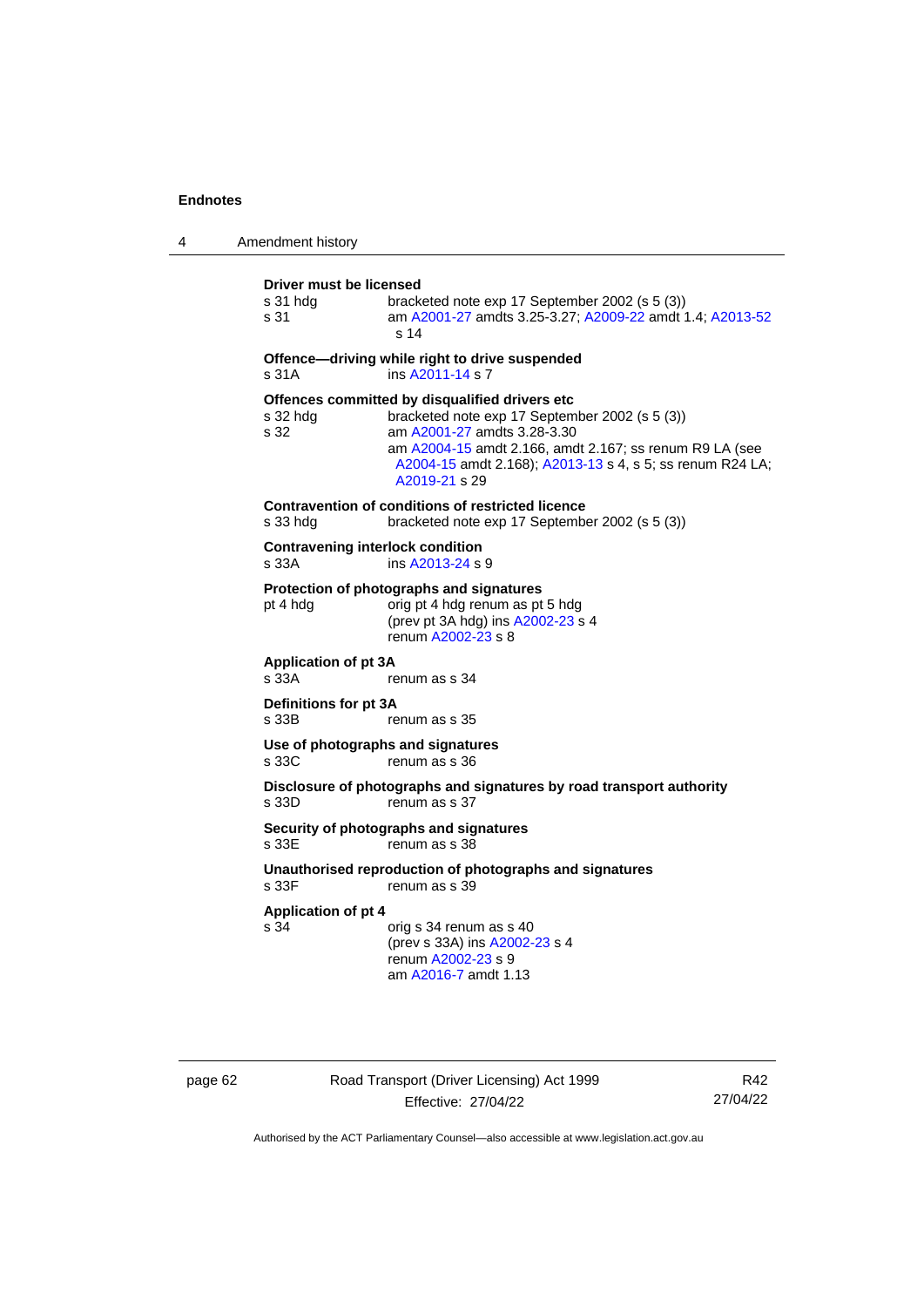# **Definitions for pt 4**

orig s 35 renum as s 41 (prev s 33B) in[s A2002-23](http://www.legislation.act.gov.au/a/2002-23) s 4 renum [A2002-23](http://www.legislation.act.gov.au/a/2002-23) s 9 def *photograph* in[s A2002-23](http://www.legislation.act.gov.au/a/2002-23) s 4 def *signature* ins [A2002-23](http://www.legislation.act.gov.au/a/2002-23) s 4

#### **Use of photographs and signatures**

s 36 orig s 36 renum as s 42 (prev s 33C) ins [A2002-23](http://www.legislation.act.gov.au/a/2002-23) s 4 renum [A2002-23](http://www.legislation.act.gov.au/a/2002-23) s 9 am [A2011-14](http://www.legislation.act.gov.au/a/2011-14) s 8[; A2014-49](http://www.legislation.act.gov.au/a/2014-49) amdt 1.35; [A2016-7](http://www.legislation.act.gov.au/a/2016-7/default.asp) amdt 1.13

# **Disclosure of photographs and signatures by road transport authority**

s 37 orig s 37 renum as s 43 (prev s 33D) ins [A2002-23](http://www.legislation.act.gov.au/a/2002-23) s 4 renum [A2002-23](http://www.legislation.act.gov.au/a/2002-23) s 9 am [A2004-60](http://www.legislation.act.gov.au/a/2004-60) amdt 1.628[; A2010-21](http://www.legislation.act.gov.au/a/2010-21) amdt 1.19, amdt 1.20; [A2011-14](http://www.legislation.act.gov.au/a/2011-14) s 9[; A2014-49](http://www.legislation.act.gov.au/a/2014-49) amdt 1.36; [A2016-7](http://www.legislation.act.gov.au/a/2016-7/default.asp) amdt 1.13; [A2016-55](http://www.legislation.act.gov.au/a/2016-55#history) amdt 4.32

# **Security of photographs and signatures**<br>s 38 cenum as s 44

orig s 38 renum as s 44 (prev s 33E) in[s A2002-23](http://www.legislation.act.gov.au/a/2002-23) s 4 renum [A2002-23](http://www.legislation.act.gov.au/a/2002-23) s 9 am [A2014-49](http://www.legislation.act.gov.au/a/2014-49) amdt 1.37

# **Unauthorised reproduction of photographs and signatures**

orig s 39 renum as s 45 (prev s 33F) ins [A2002-23](http://www.legislation.act.gov.au/a/2002-23) s 4 renum [A2002-23](http://www.legislation.act.gov.au/a/2002-23) s 9 am [A2010-43](http://www.legislation.act.gov.au/a/2010-43) amdt 1.62, amdt 1.63[; A2016-7](http://www.legislation.act.gov.au/a/2016-7/default.asp) amdt 1.13

**Miscellaneous**<br>pt 5 hdg

orig pt 5 hdg renum as pt 6 hdg (prev pt 4 hdg) renum [A2002-23](http://www.legislation.act.gov.au/a/2002-23) s 8

#### **Existing licences, suspensions and disqualifications** div 5.1 hdg om [A2002-30](http://www.legislation.act.gov.au/a/2002-30) amdt 3.704

#### **Additional matters about identity**

s 40 orig s 40 renum as s 46 (prev s 34) su[b A2002-23](http://www.legislation.act.gov.au/a/2002-23) s 5 renum [A2002-23](http://www.legislation.act.gov.au/a/2002-23) s 9 am [A2016-7](http://www.legislation.act.gov.au/a/2016-7/default.asp) amdt 1.13

R42 27/04/22 Road Transport (Driver Licensing) Act 1999 Effective: 27/04/22

page 63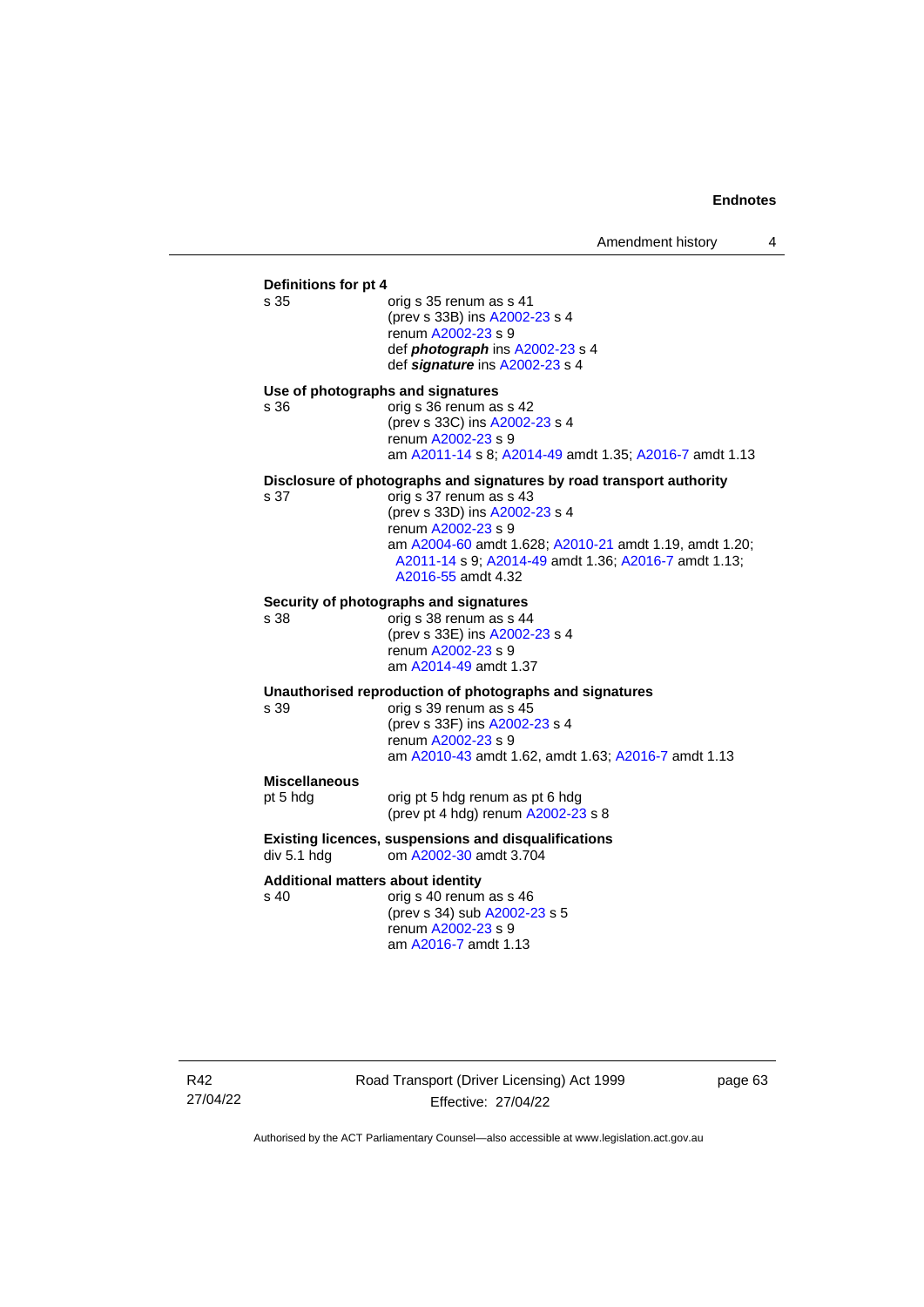4 Amendment history

|         | s 41 hdg                                                 | Effect of expiry of driver licence during a suspension period<br>orig s 41 hdg renum as s 47 hdg<br>(prev s 35 hdg) renum A2002-23 s 9<br>bracketed note exp 17 September 2002 (s 5 (3)) |                 |  |
|---------|----------------------------------------------------------|------------------------------------------------------------------------------------------------------------------------------------------------------------------------------------------|-----------------|--|
|         | s 41                                                     | orig s 41 renum as s 47<br>(prev s 35) renum A2002-23 s 9                                                                                                                                |                 |  |
|         | s 42                                                     | <b>References to Motor Traffic Act etc</b><br>orig s 42 renum as s 48<br>(prev s 36) am A2001-44 amdt 1.3713, amdt 1.3714<br>renum A2002-23 s 9                                          |                 |  |
|         | <b>Other matters</b><br>div 5.2 hdg                      | exp 1 June 2001 (s 49)                                                                                                                                                                   |                 |  |
|         | Expiry of div 5.2<br>s 49                                | am A2001-27 amdt 3.32<br>exp 1 June 2001 (s 49)                                                                                                                                          |                 |  |
|         | <b>Transitional</b><br>pt 6 hdg                          | (prev pt 5 hdg) renum A2002-23 s 8<br>exp 1 March 2006 (s 48)                                                                                                                            |                 |  |
|         | Definitions for pt 6                                     |                                                                                                                                                                                          |                 |  |
|         | s 43 hdg                                                 | orig s 43 hdg exp 1 June 2001 (s 49)<br>(prev s 37 hdg) sub A2002-30 amdt 3.705<br>renum A2002-23 s 9                                                                                    |                 |  |
|         | s 43                                                     | orig s 43 exp 1 June 2001 (s 49)<br>(prev s 37) am A2002-30 amdt 3.705<br>renum A2002-23 s 9<br>exp 1 March 2006 (s 48)                                                                  |                 |  |
|         | <b>Existing licences</b>                                 |                                                                                                                                                                                          |                 |  |
|         | s 44                                                     | orig s 44 exp 1 June 2001 (s 49)<br>(prev s 38) renum A2002-23 s 9<br>exp 1 March 2006 (s 48)                                                                                            |                 |  |
|         | <b>Existing demerit points</b>                           |                                                                                                                                                                                          |                 |  |
|         | s 45                                                     | orig s 45 exp 1 June 2001 (s 49)<br>(prev s 39) renum A2002-23 s 9<br>exp 1 March 2006 (s 48)                                                                                            |                 |  |
|         | <b>Existing licence suspensions or disqualifications</b> |                                                                                                                                                                                          |                 |  |
|         | s 46                                                     | orig s 46 exp 1 June 2001 (s 49)<br>(prev s 40) renum A2002-23 s 9<br>exp 1 March 2006 (s 48)                                                                                            |                 |  |
|         | Period a driver licence held                             |                                                                                                                                                                                          |                 |  |
|         | s 47                                                     | orig s 47 exp 1 June 2001 (s 49)<br>(prev s 41) renum A2002-23 s 9<br>exp 1 March 2006 (s 48)                                                                                            |                 |  |
| page 64 |                                                          | Road Transport (Driver Licensing) Act 1999                                                                                                                                               | R42<br>27/04/22 |  |
|         |                                                          | Effective: 27/04/22                                                                                                                                                                      |                 |  |

Authorised by the ACT Parliamentary Counsel—also accessible at www.legislation.act.gov.au

Effective: 27/04/22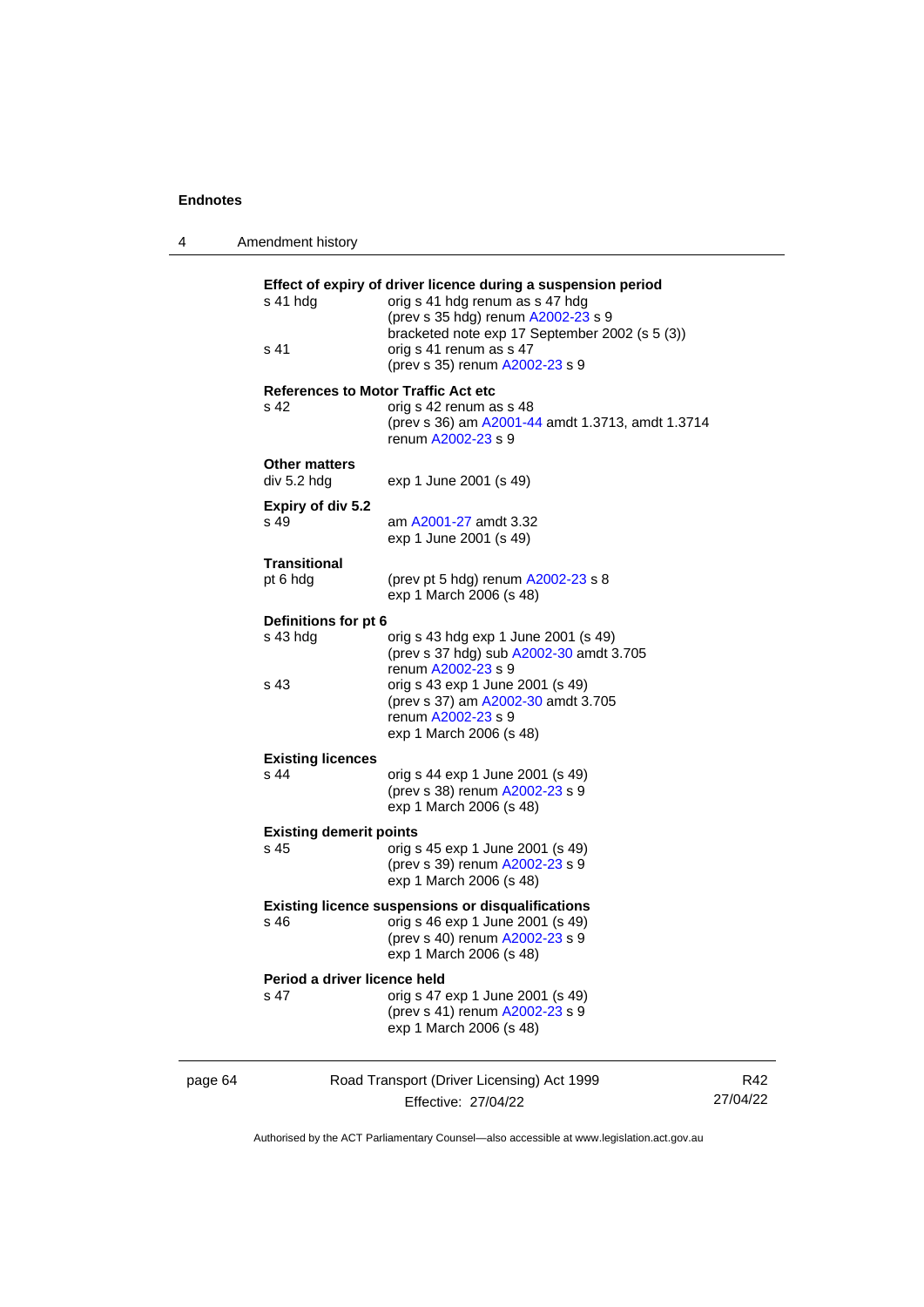| Expiry of pt 6    |                                                                                                                         |
|-------------------|-------------------------------------------------------------------------------------------------------------------------|
| s 48              | orig s 48 exp 1 June 2001 (s 49)<br>(prev s 42) am A2001-27 amdt 3.31                                                   |
|                   | sub A2002-30 amdt 3.706                                                                                                 |
|                   | renum A2002-23 s 9                                                                                                      |
|                   | exp 1 March 2006 (s 48)                                                                                                 |
| <b>Dictionary</b> |                                                                                                                         |
| dict              | am A2002-30 amdt 3.707; A2010-18 amdt 3.15; A2012-21<br>amdt 3.142; A2013-19 amdt 3.401; A2019-21 s 30;<br>A2022-5 s 13 |
|                   | def administering authority ins A2002-5 s 7                                                                             |
|                   | def another jurisdiction om A2010-18 amdt 3.16                                                                          |
|                   | def Australian Transport Council sub A2005-20 amdt 3.356<br>om A2010-18 amdt 3.16                                       |
|                   | def <b>authority</b> om A2010-18 amdt 3.17                                                                              |
|                   | def <i>demerit points offence</i> ins A2002-5 s 8                                                                       |
|                   | def exercise om A2002-30 amdt 3.708                                                                                     |
|                   | def <i>function</i> om A2002-30 amdt 3.708<br>def <i>incur</i> ins A2002-5 s 9                                          |
|                   | def <i>infringement notice</i> am A2013-19 amdt 3.402                                                                   |
|                   | def jurisdiction om A2010-18 amdt 3.18                                                                                  |
|                   | def <i>motor vehicle</i> om A2010-18 amdt 3.18                                                                          |
|                   | def National Road Transport Commission om A2005-20                                                                      |
|                   | amdt 3.357                                                                                                              |
|                   | def National Transport Commission ins A2005-20                                                                          |
|                   | amdt 3.357                                                                                                              |
|                   | om A2010-18 amdt 3.18                                                                                                   |
|                   | def <i>photograph</i> sub A2002-23 s 6                                                                                  |
|                   | def probationary licence am A2013-24 s 10; pars renum R29<br>I A                                                        |
|                   | def proof of age card ins A2002-23 s 7                                                                                  |
|                   | sub A2010-43 amdt 1.64                                                                                                  |
|                   | om A2016-7 amdt 1.14                                                                                                    |
|                   | def proof of identity card ins A2016-7 amdt 1.15                                                                        |
|                   | def public vehicle sub A2001-27 amdt 3.33; A2001-62                                                                     |
|                   | amdt 1.9; A2004-69 s 29                                                                                                 |
|                   | am A2015-47 amdt 1.2                                                                                                    |
|                   | sub A2018-19 amdt 1.8                                                                                                   |
|                   | def road am A2002-30 amdt 3.709                                                                                         |
|                   | om A2019-21 s 31<br>def road related area am A2002-30 amdt 3.709                                                        |
|                   | om A2019-21 s 31                                                                                                        |
|                   | def road transport authority om A2010-18 amdt 3.18                                                                      |
|                   | def road transport legislation om A2010-18 amdt 3.18                                                                    |
|                   |                                                                                                                         |

R42 27/04/22 Road Transport (Driver Licensing) Act 1999 Effective: 27/04/22

page 65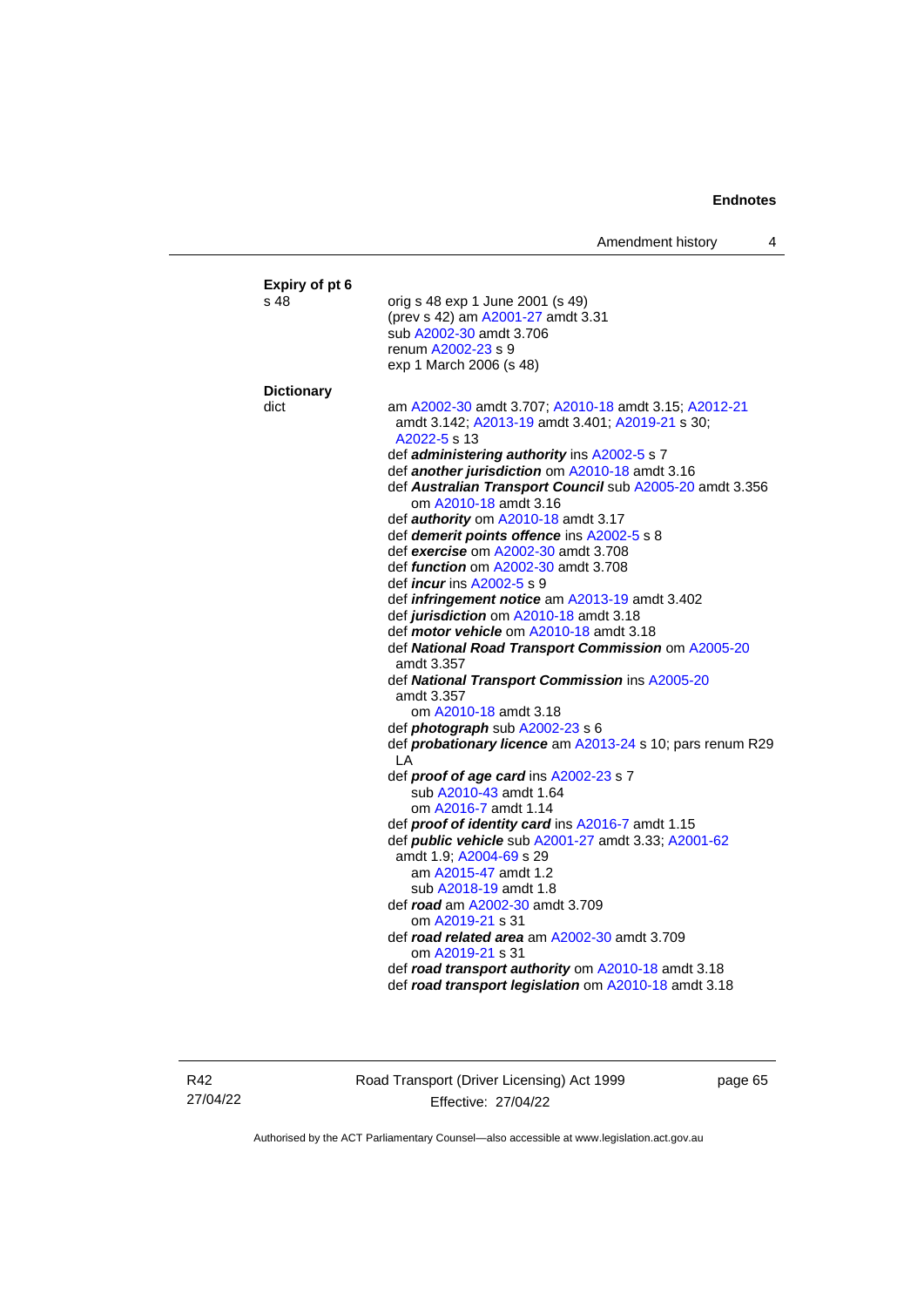4 Amendment history

def *signature* ins [A2002-23](http://www.legislation.act.gov.au/a/2002-23) s 7 def *the regulations* om [A2001-44](http://www.legislation.act.gov.au/a/2001-44) amdt 1.3715 def *this Act* o[m A2001-44](http://www.legislation.act.gov.au/a/2001-44) amdt 1.3715 def *trailer* o[m A2010-18](http://www.legislation.act.gov.au/a/2010-18) amdt 3.18 def *use* om [A2010-18](http://www.legislation.act.gov.au/a/2010-18) amdt 3.18 def *vehicle* om [A2013-19](http://www.legislation.act.gov.au/a/2013-19) amdt 3.403

page 66 Road Transport (Driver Licensing) Act 1999 Effective: 27/04/22

R42 27/04/22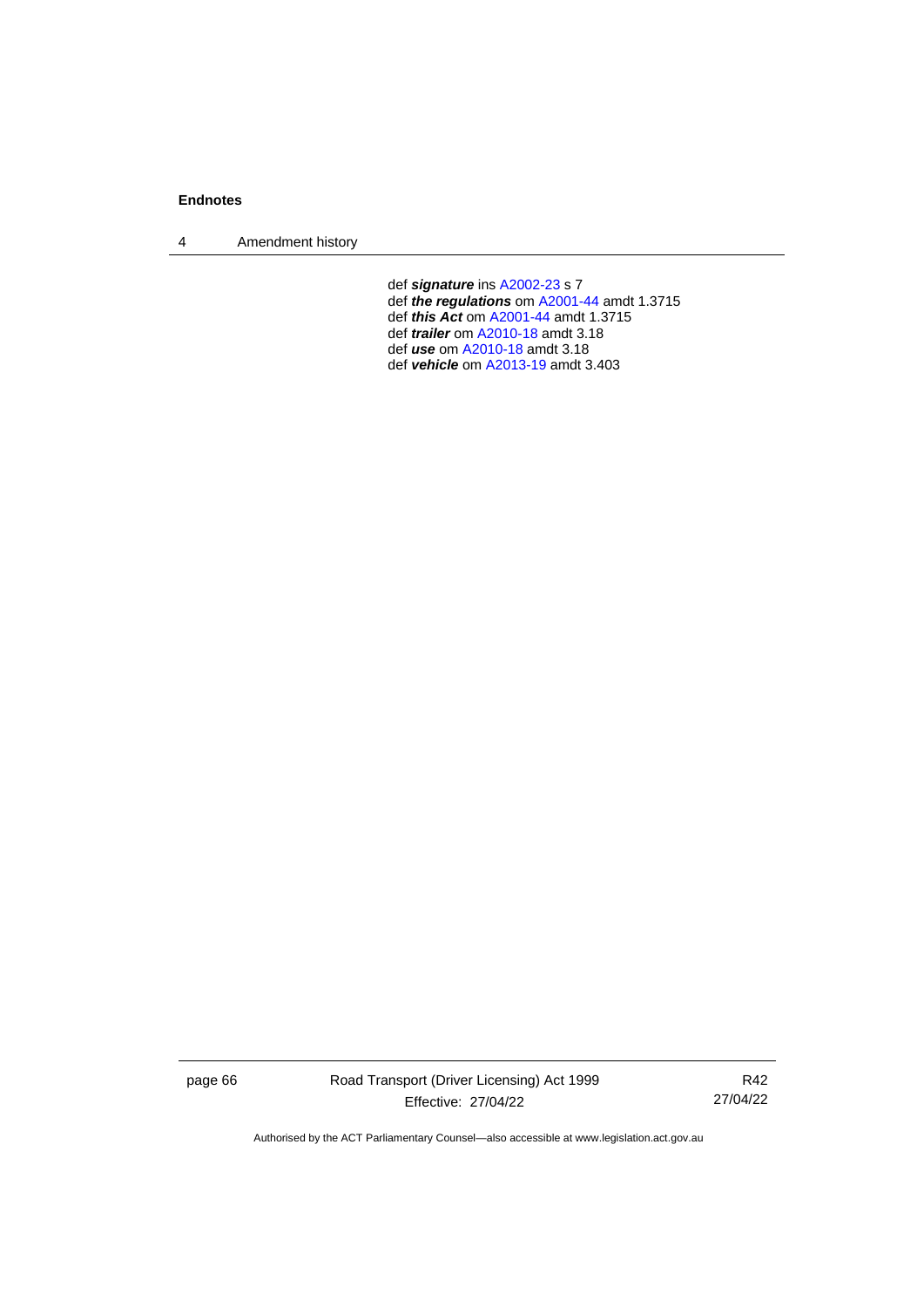## **Endnotes**

## **4 Earlier republications**

Some earlier republications were not numbered. The number in column 1 refers to the publication order.

Since 12 September 2001 every authorised republication has been published in electronic pdf format on the ACT legislation register. A selection of authorised republications have also been published in printed format. These republications are marked with an asterisk (\*) in column 1. Electronic and printed versions of an authorised republication are identical.

| <b>Republication No</b> | <b>Amendments to</b> | <b>Republication date</b> |
|-------------------------|----------------------|---------------------------|
| 1                       | not amended          | 1 March 2000              |
| $\overline{c}$          | A2001-44             | 12 September 2001         |
| 3                       | A2001-62             | 3 December 2001           |
| 4                       | A2002-5              | 15 March 2002             |
| 4A                      | A2002-5              | 20 September 2002         |
| 5(RI)                   | A2002-23             | 20 September 2002         |
| 6                       | A2002-30             | 20 September 2002         |
| $\overline{7}$          | A2002-51             | 1 January 2003            |
| $8*$                    | A2002-49             | 17 January 2003           |
| 9                       | A2004-15             | 9 April 2004              |
| 10                      | A2004-69             | 10 January 2005           |
| 11                      | A2004-69             | 9 March 2005              |
| 12                      | A2005-20             | 2 June 2005               |
| 13                      | A2005-20             | 2 March 2006              |
| $14*$                   | A2008-39             | 1 October 2008            |
| 15                      | A2009-5              | 8 March 2009              |
| 16                      | A2009-22             | 3 March 2010              |
| 17                      | A2010-18             | 3 June 2010               |
| 18                      | A2010-21             | 1 July 2010               |
| 19                      | A2010-47             | 1 December 2010           |
| 20                      | A2011-14             | 3 June 2011               |
| $21*$                   | A2011-14             | 25 November 2011          |
|                         |                      |                           |

R42 27/04/22 Road Transport (Driver Licensing) Act 1999 Effective: 27/04/22

page 67

Authorised by the ACT Parliamentary Counsel—also accessible at www.legislation.act.gov.au